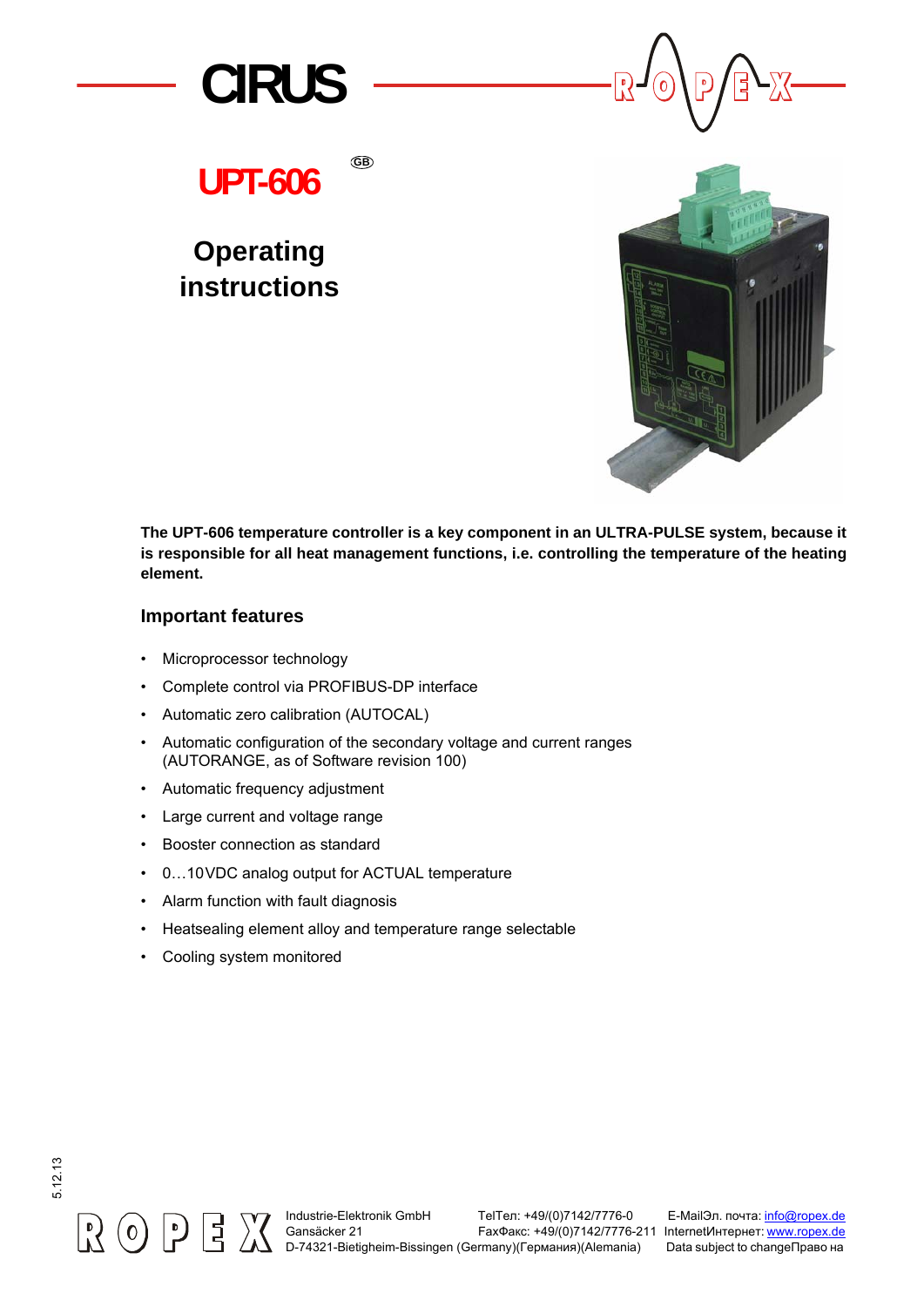

| 1 |     | Safety and warning notes  3                      |
|---|-----|--------------------------------------------------|
|   | 1.1 | Use                                              |
|   | 1.2 |                                                  |
|   | 1.3 | Impulse transformer  3                           |
|   | 1.4 | Current transformer PEX-W2/-W3 3                 |
|   | 1.5 | Line filter ,,,,,,,,,,,,,,,,,,,,。                |
|   | 1.6 | Standards / CE marking  4                        |
|   | 1.7 | Warranty provisions  4                           |
| 2 |     |                                                  |
| 3 |     | System description  5                            |
|   | 3.1 | Temperature controller  5                        |
|   | 3.2 | Current transformer 6                            |
|   | 3.3 |                                                  |
| 4 |     | Accessories and modifications  6                 |
|   | 4.1 |                                                  |
|   | 4.2 | Modifications (MODs)  7                          |
| 5 |     | Technical data  8                                |
| 6 |     |                                                  |
| 7 |     | <b>Installation</b>                              |
|   | 7.1 | Installation steps 10                            |
|   | 7.2 | Installation procedure  10                       |
|   | 7.3 | Power supply $\dots\dots\dots\dots\dots\dots$ 12 |
|   | 7.4 |                                                  |
|   | 7.5 | Current transformer PEX-W3  13                   |
|   | 7.6 | Wiring diagram (standard) 14                     |
|   | 7.7 | Wiring diagram with booster                      |
|   |     | 15                                               |

| 8  |       | Startup and operation  16                                            |
|----|-------|----------------------------------------------------------------------|
|    | 8.1   | View of the controller  16                                           |
|    | 8.2   | Controller configuration  16                                         |
|    | 8.3   | Heating element  18                                                  |
|    | 8.4   | Startup procedure  19                                                |
| 9  |       | <b>Controller functions</b> 21                                       |
|    | 9.1   | Indicators and controls  21                                          |
|    | 9.2   | PROFIBUS communication "up to SW-<br>Rev 015"/"as of SW-Rev 100"  23 |
|    | 9.3   | Device master file (GSD)  23                                         |
|    | 94    | PROFIBUS protocol  23                                                |
|    | 9.5   |                                                                      |
|    | 9.6   |                                                                      |
|    | 9.7   | Parameter data  30                                                   |
|    | 9.8   | DPV1 protocol extension<br>(as of GSD Version $v2.0$ )  35           |
|    | 9.9   | Temperature indication (actual value                                 |
|    | 9.10  | Booster connection  38                                               |
|    | 9.11  | Diagnostic interface/visualization<br>software                       |
|    |       | (as of software revision 100)  39                                    |
|    | 9.12  | System monitoring/alarm output 39                                    |
|    | 9.13  | Error messages  40                                                   |
|    | 9.14  | Fault areas and causes  45                                           |
| 10 |       | Factory settings  46                                                 |
| 11 |       | Maintenance  47                                                      |
| 12 |       |                                                                      |
| 13 | Index |                                                                      |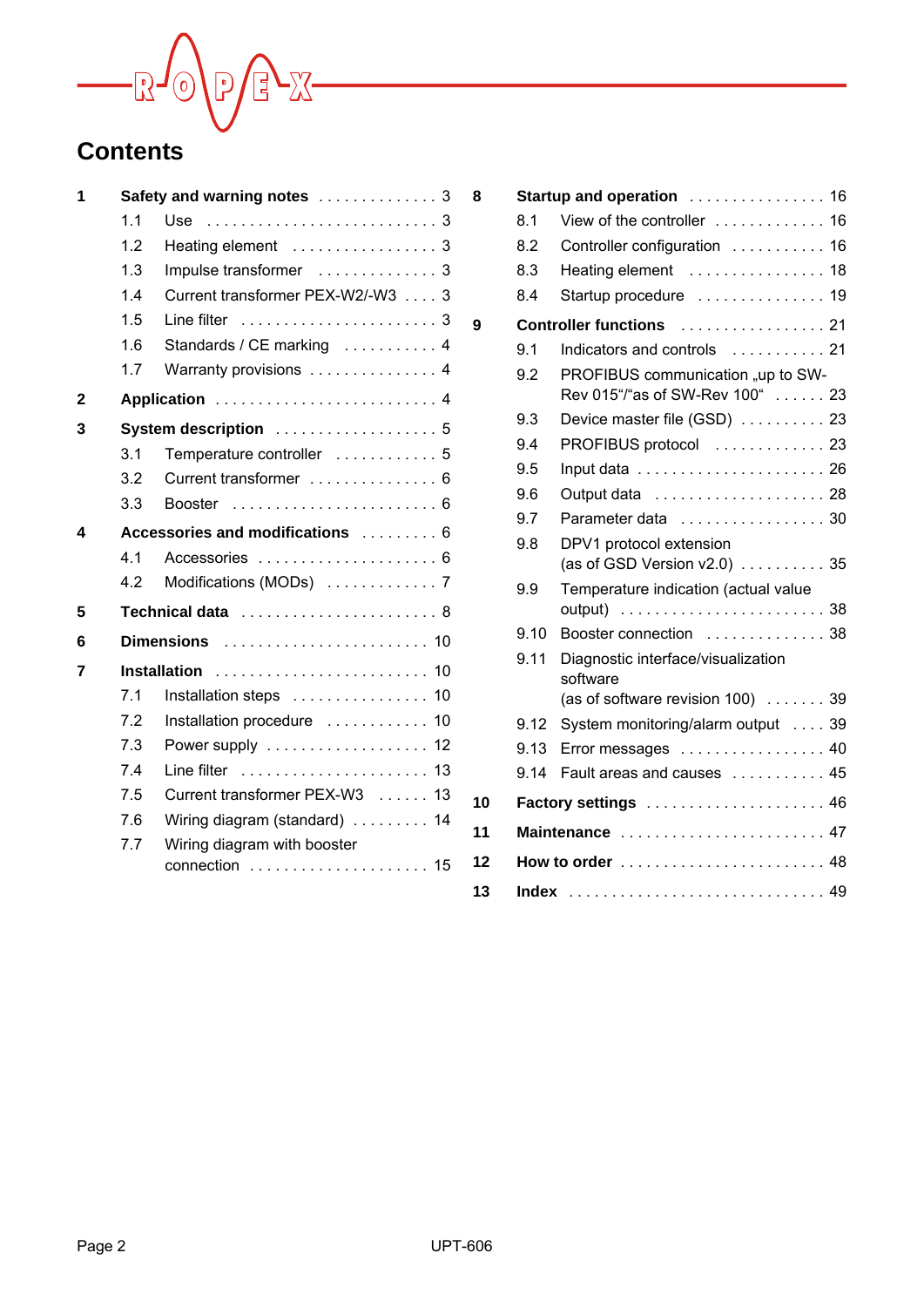

# <span id="page-2-0"></span>**1 Safety and warning notes**

This CIRUS temperature controller is manufactured according to DIN EN 61010-1. In the course of its manufacture it passed through quality assurance, whereby it was subjected to extensive inspections and tests.

It left the factory in perfect condition.

The recommendations and warning notes contained in these operating instructions must be complied with, in order to guarantee safe operation.

The device can be operated within the limits indicated in the "Technical Data" without impairing its operational safety. Installation and maintenance may only be performed by technically trained, skilled persons who are familiar with the associated risks and warranty provisions.

#### <span id="page-2-1"></span>**1.1 Use**

CIRUS temperature controllers may only be used for heating and temperature control of heatsealing elements which are expressly suitable for them, and providing the regulations, notes and warnings contained in these instructions are complied with.

**In case of non-compliance or use contrary to the intended purpose, there is a risk that safety will be impaired or that the heatsealing element, electrical wiring, transformer etc. will overheat. Ensuring such compliance is the personal responsibility of the user. !**

#### <span id="page-2-7"></span><span id="page-2-2"></span>**1.2 Heating element**

The temperature coefficient of a CIRUS temperature controller is specially adapted to CIRUS heating elements.

**The controller is not allowed to be operated with any other heatsealing bands because they could be overheated and damaged beyond repair. !**

#### <span id="page-2-11"></span><span id="page-2-8"></span><span id="page-2-3"></span>**1.3 Impulse transformer**

A suitable impulse transformer is necessary to ensure that the control loop functions perfectly. This

transformer must be designed according to VDE 0570/ EN 61558 (isolating transformer with reinforced insulation) and have a one section bobbin. When the impulse transformer is installed, suitable shock protection must be provided in accordance with the national installation regulations for electrical equipment. In addition, water, cleaning solutions and conductive fluids must be prevented from seeping into the transformer.

**Incorrect installation of the impulse transformer impairs electrical safety. !**

## <span id="page-2-10"></span><span id="page-2-6"></span><span id="page-2-4"></span>**1.4 Current transformer PEX-W2/-W3**

The current transformer supplied with the CIRUS temperature controller is an integral part of the control system.

#### **Only the original ROPEX PEX-W2 or PEX-W3 current transformer may be used. Other transformers may cause the equipment to malfunction. !**

The current transformer may only be operated if it is connected to the CIRUS temperature controller correctly (see section 9, "Startup and operation"). The relevant safety instructions contained in section 8.3, "Power supply", must be obeyed. External monitoring modules can be used in order to additionally increase operating safety. They are not included in the scope of supply of the standard control system and are described in a separate document.

## <span id="page-2-9"></span><span id="page-2-5"></span>**1.5 Line filter**

The use of an original ROPEX line filter is mandatory in order to comply with the standards and provisions mentioned in section 1.6 "Standards / CE marking" on page 4. This device must be installed and connected according to the instructions contained in section 8.3, "Power supply" as well as the separate documentation enclosed with the line filter.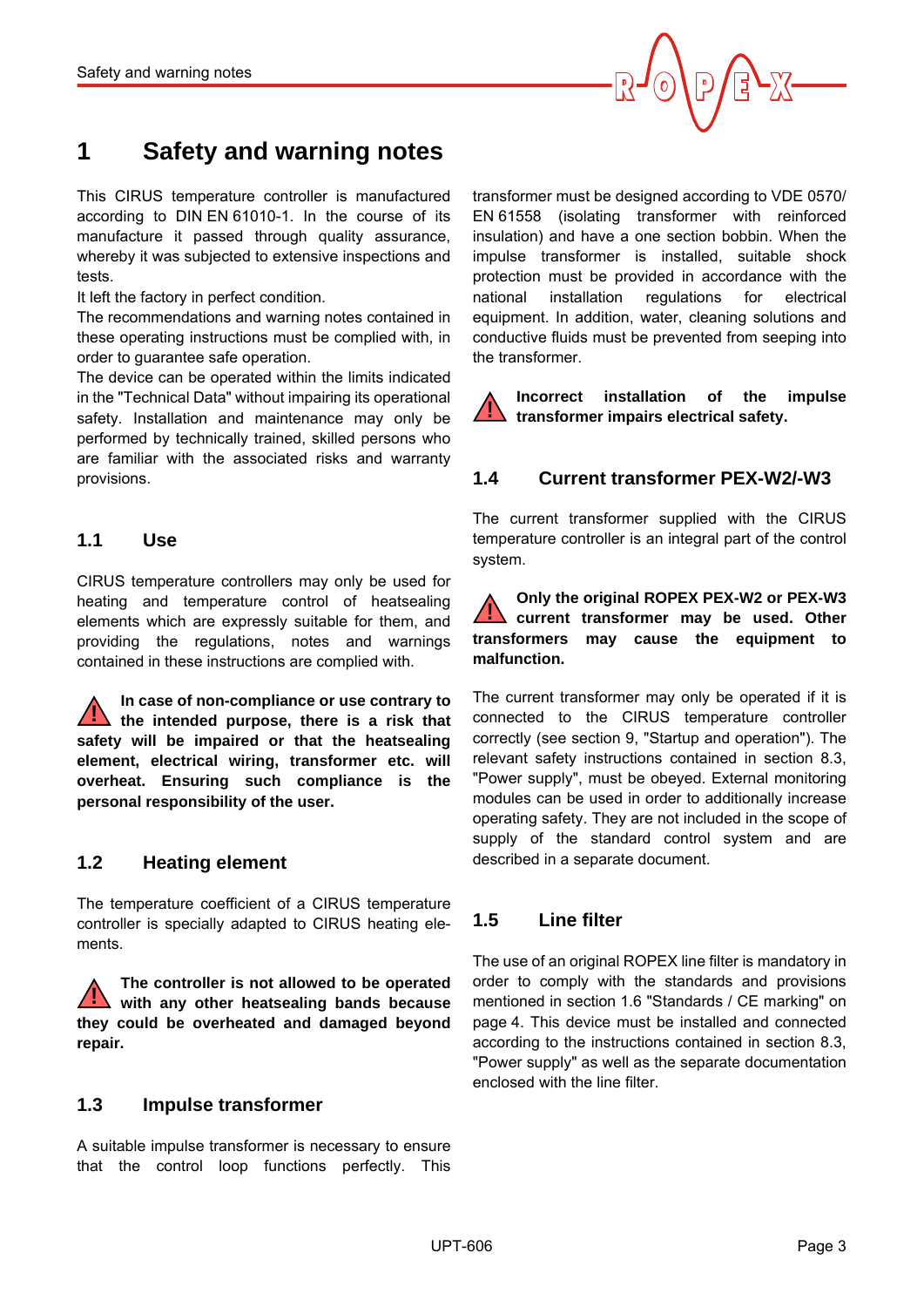

# <span id="page-3-0"></span>**1.6 Standards / CE marking**

The controller described here complies with the following standards, provisions and directives:

| DIN FN 61010-1:2001<br>(2006/95/EG)                                                                                                 | Safety requirements for electrical<br>equipment for measurement,<br>control and laboratory use<br>(low-voltage directive):<br>pollution degree 2,<br>protection class II,<br>measurement category I<br>(for $U_R$ and $I_R$ terminals) |
|-------------------------------------------------------------------------------------------------------------------------------------|----------------------------------------------------------------------------------------------------------------------------------------------------------------------------------------------------------------------------------------|
| DIN FN 60204-1<br>(2006/42/EG)                                                                                                      | Electrical equipment of<br>machines (machinery directive)                                                                                                                                                                              |
| $FN 55011.1998 + A1.1999 +$<br>A2.2002<br>EN 61000-3-2:2006-04<br>EN 61000-3-3:1995-01 +<br>$A1:2001 + A2:2005-11$<br>(2004/108/EG) | EMC genery emissions:<br>Group 1, Class A                                                                                                                                                                                              |
| EN 61000-6-2:2005<br>(2004/108/EG)                                                                                                  | EMC generic immunity:<br>Class A (ESDs, RF radiation,<br>bursts, surges)<br>Exception:<br>Line voltage interruption acc.<br>FN 61000-4-11 is not fulfilled<br>(This leads to a designated error<br>message of the controller)          |

Compliance with these standards and provisions is only guaranteed if original accessories and/or peripheral components approved by ROPEX are used. If not, then the equipment is operated on the user's own responsibility.

# <span id="page-3-3"></span><span id="page-3-2"></span>**2 Application**

This CIRUS temperature controller is an integral part of the "series 600". Its sole purpose is to control the temperature of CIRUS/UPT heating elements, wich are used mainly for Impulse-heatsealing PP and RE films.

The most important applications are packaging machines, pouch-making machines, splicers, machines for making pharmaceutical and medical products etc.

The CE marking on the controller confirms that the device itself complies with the above-mentioned standards.

It does not imply, however, that the overall system also fulfils these standards.

It is the responsibility of the machine manufacturer and of the user to verify the completely installed, wired and operationally ready system in the machine with regard to its conformity with the safety provisions and the EMC directive (see also section 8.3, "Power supply"). If peripheral components (e.g. the transformer or the line filter) from other manufacturers are used, no functional guarantee can be provided by ROPEX.

# <span id="page-3-1"></span>**1.7 Warranty provisions**

The statutory provisions for warranties apply for a period of 12 months following the delivery date.

All devices are tested and calibrated in the factory. Devices that have been damaged due to faulty connections, dropping, electrical overloading, natural wear, incorrect or negligent handling, chemical influences or mechanical overloading as well as devices that have been modified, relabeled or otherwise altered by the customer, for example in an attempt to repair them or install additional components, are excluded from the warranty.

Warranty claims must be examined in the factory and approved by ROPEX.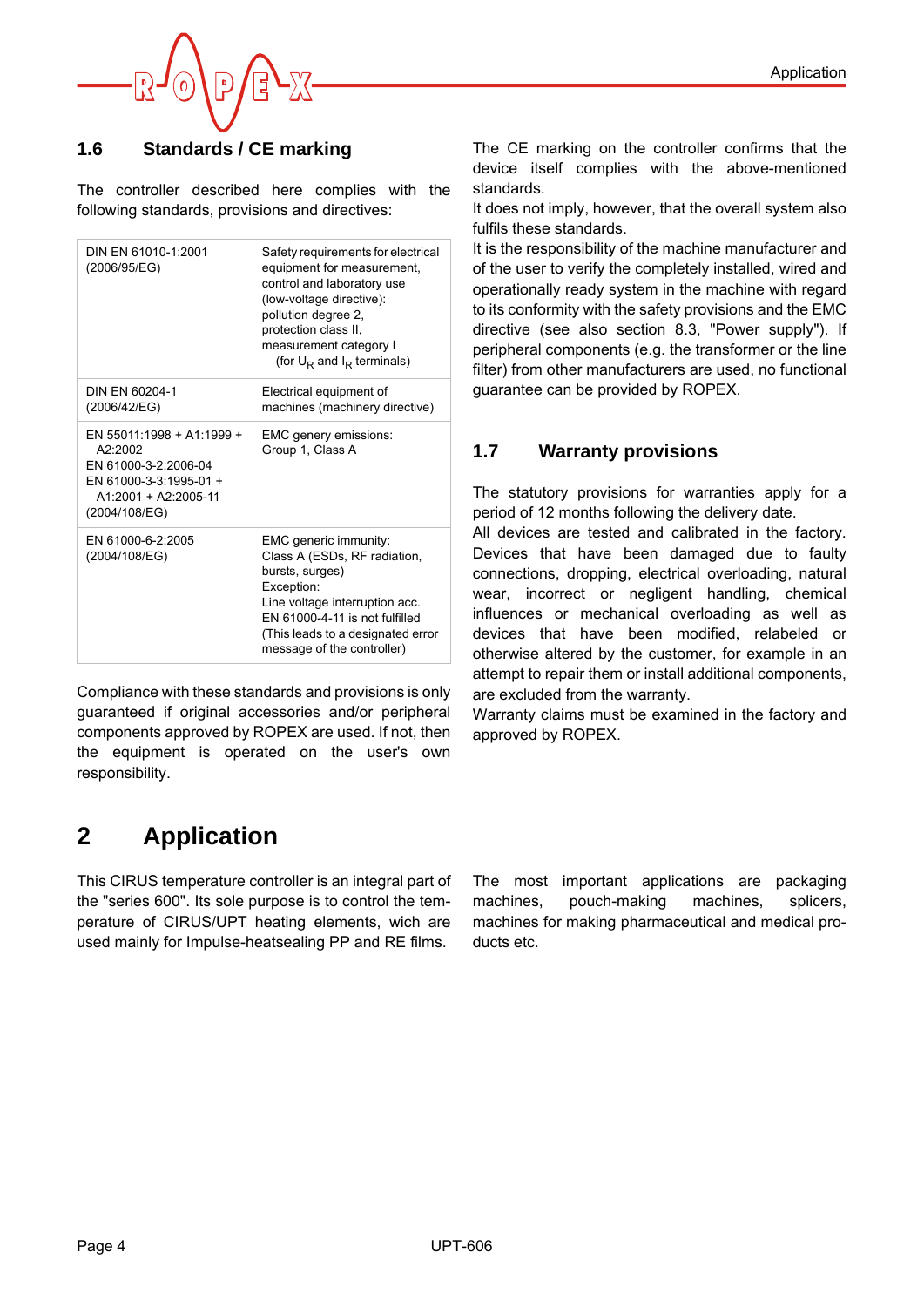

# <span id="page-4-0"></span>**3 System description**



The basic design of the overall system is shown in the diagram above.

CIRUS heating elements, and in particular UPT heating elements, are high-performance systems which operate efficiently and reliably providing all the components in the control loop are optimally tuned to one another – and to the task at hand. Exact compliance with the installation and wiring instructions is essential. The system has been evolved and optimized by ROPEX GmbH in an intensive development process. Users who follow our technical recommendations will profit from the unique functionality of this technology, which reduces the customer's effort for installation, commissioning and maintenance to a minimum.

# <span id="page-4-1"></span>**3.1 Temperature controller**

The controller calculates the resistance of the heating element by measuring the current and voltage at a high sampling rate (= line frequency), compares it with the set point and  $-$  if the difference is not  $0 -$  adjusts the heating current with the help of a phase angle-controlled transformer so that set = actual.

The fact that purely electrical variables are measured in quick succession and the small mass of the heating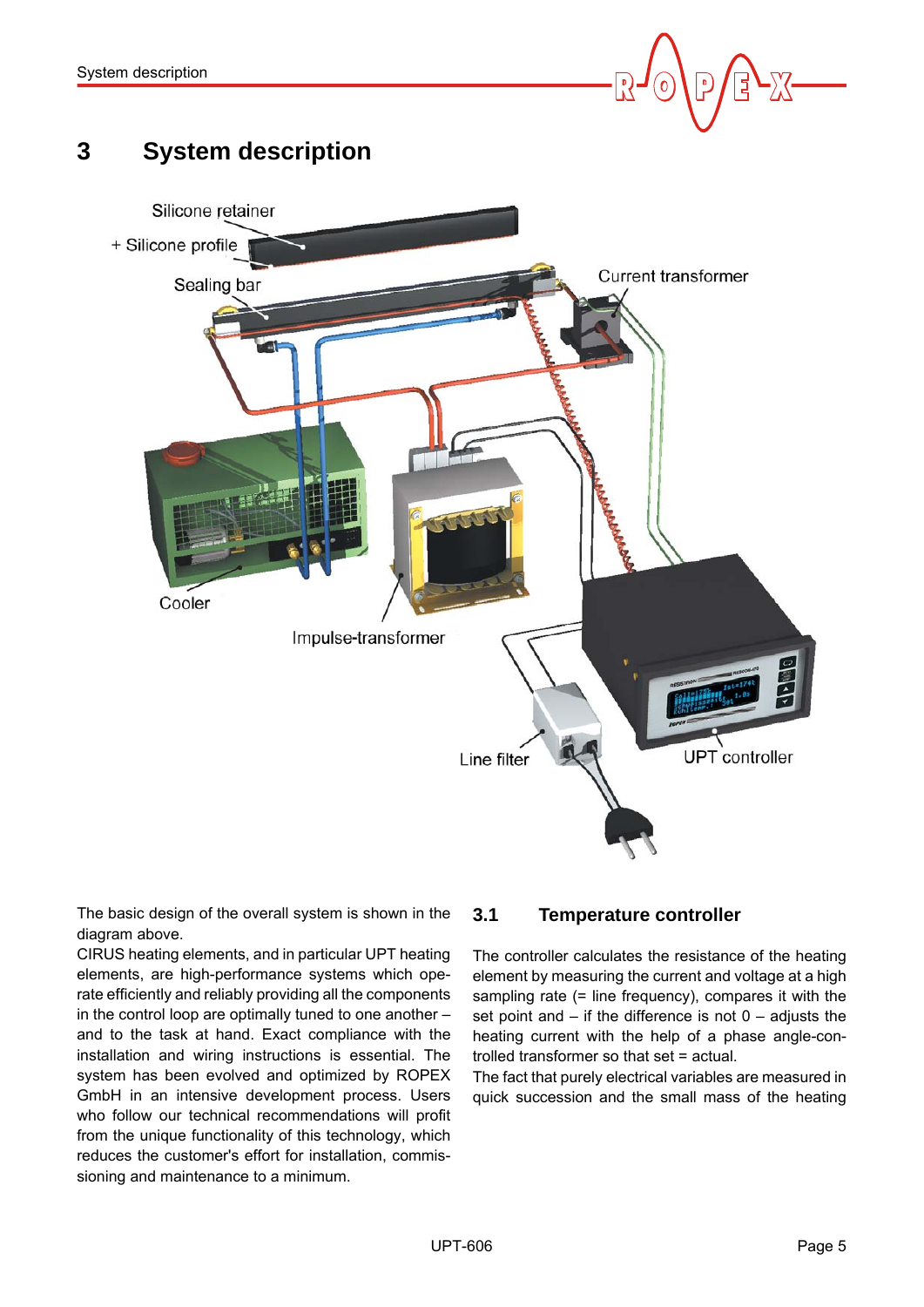

layer of the UPT heating element together result in a highly dynamic, thermo-electrical control loop.



Thanks to its microprocessor based technology, the controller features an optimized control algorithm as well as numerous functions tailored to the various tasks, such as "AUTOCAL", ALARM with fault diagnosis etc. These are described in detail below.

The CIRUS temperature controller UPT-606 is equipped with a PROFIBUS-DP interface. This interface can be used to control all the controller functions and interrogate controller information.

The ACTUAL temperature of the heating element is supplied to the PROFIBUS interface and to an analog 0 to 10V DC output. The real heating element temperature can thus be displayed on an external temperature meter (e.g. ATR-x).

<span id="page-5-7"></span>The UPT-606 features an integrated fault diagnosis function, which tests both the external system (heating element, wiring etc.) and the internal electronics and outputs a selective error message in case of a fault.

To increase operational safety and interference immunity, all PROFIBUS signals are electrically isolated from the controller and the heating circuit.

The compact design of the CIRUS temperature controller UPT-606 and the plug-in connections make this controller easy to install.

# <span id="page-5-8"></span><span id="page-5-6"></span><span id="page-5-0"></span>**3.2 Current transformer**

The PEX-W2 or PEX-W3 current transformer supplied with the CIRUS UPT-606 controller is an integral part of the control system. Only this original ROPEX current transformer is allowed to be used.

Never attempt to operate the current transformer with open connections!

# <span id="page-5-5"></span><span id="page-5-1"></span>**3.3 Booster**

If the maximum load exceeds the rated current of the controller ( $\&$  [section 5 "Technical data" on page 8\)](#page-7-0), an external switching amplifier (booster) must be used  $(\&$  [section 4.1 "Accessories" on page 6\)](#page-5-3).

The other system components – UPT sealing bars, transformers, filter, cooler etc. – are described in separate brochures.

# <span id="page-5-2"></span>**4 Accessories and modifications**

A wide range of compatible accessories and peripheral devices are available for the CIRUS temperature controller UPT-606. They allow it to be optimally adapted to your specific heatsealing application and to your plant's design and operating philosophy.

## <span id="page-5-3"></span>**4.1 Accessories**

The products described below are only a few of the wide range of accessories available for CIRUS temperature controllers ( $\&$ "Accessories" leaflet).



#### <span id="page-5-9"></span><span id="page-5-4"></span>**Analog temperature meter ATR-x**

For front panel mounting or mounting on a top hat rail (DIN TS35 rail). Analog indication of the ACTUAL temperature of the heating element in °C. The meter damping of the unit is optimized for the abrupt temperature changes that occur in impulse mode.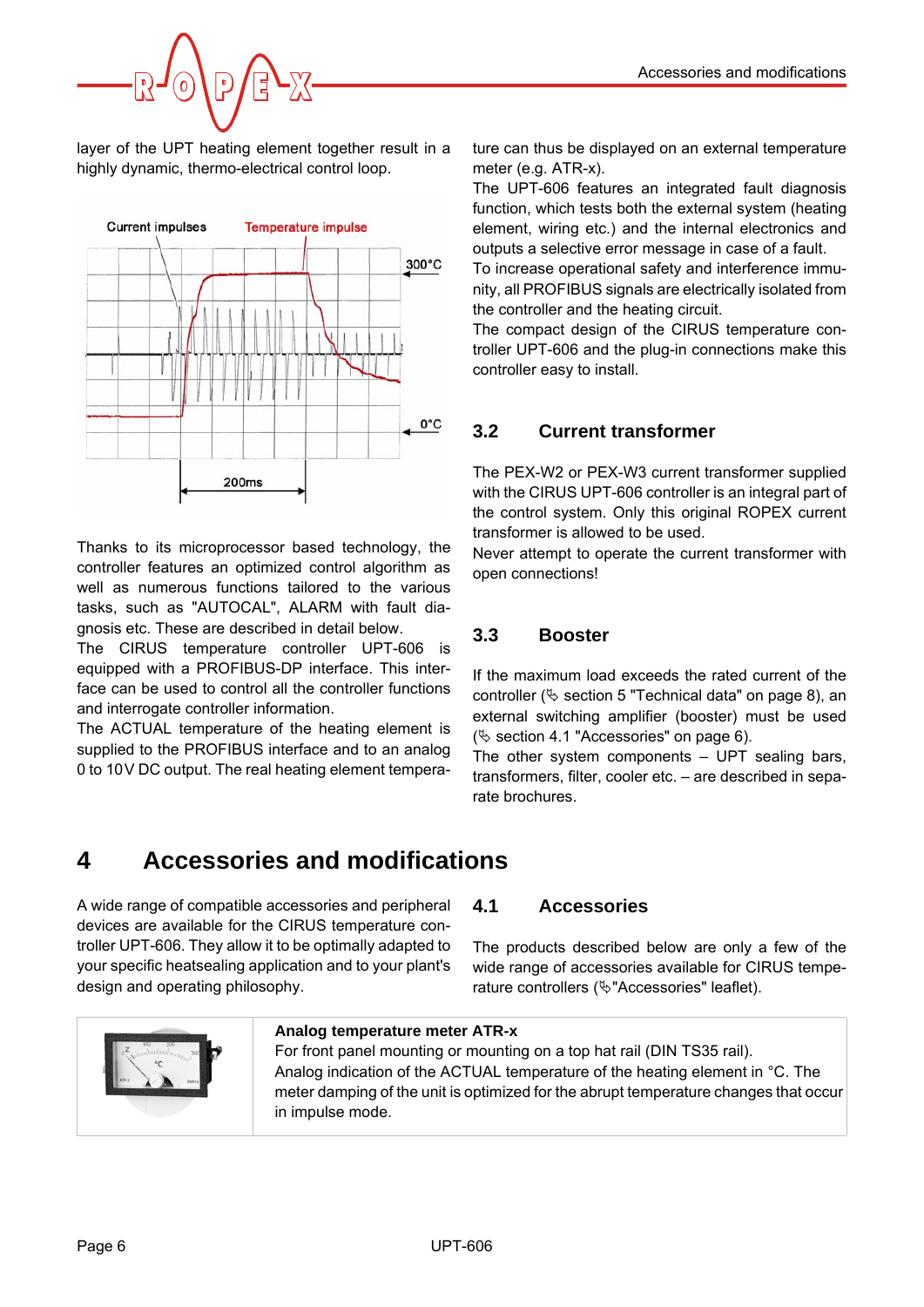<span id="page-6-12"></span><span id="page-6-8"></span><span id="page-6-7"></span><span id="page-6-5"></span><span id="page-6-3"></span>

|           | Digital temperature meter DTR-x<br>For front panel mounting or mounting on a top hat rail (DIN TS35 rail).<br>Digital indication of the ACTUAL temperature of the heating element in °C, with<br>HOLD function.                                                                                                              |
|-----------|------------------------------------------------------------------------------------------------------------------------------------------------------------------------------------------------------------------------------------------------------------------------------------------------------------------------------|
|           | Line filter LF-xx480<br>Essential in order to ensure CE conformity.<br>Optimized for the CIRUS temperature controller.                                                                                                                                                                                                       |
|           | Impulse transformer ITR-x<br>Designed according to VDE 0570/EN 61558 with a one section bobbin.<br>Optimized for impulse operation with CIRUS temperature controllers.<br>Specified according to the heatsealing application<br>( $\&$ ROPEX Application Report).                                                            |
| $z_{w}$ . | <b>Communication interface CI-USB-1</b><br>Interface for connecting a RESISTRON temperature controller with diagnostic inter-<br>face (DIAG) to the PC (USB port). Associated PC visualization software for dis-<br>playing setting and configuration data, and for recording SET and ACTUAL tempe-<br>ratures in real time. |
|           | Booster B-xxx400<br>External switching amplifier, necessary for high primary currents (continuous<br>current > 5A, pulsed current > 25A).                                                                                                                                                                                    |
|           | <b>Monitoring current transformer</b><br>For detecting frame short-circuits on the heating element.<br>Used as an alternative to the standard PEX-W2/-W3 current transformer.                                                                                                                                                |
|           | <b>Measurement cable UML-1</b><br>twisted measurement cable for the $U_R$ -voltage measurement.<br>Trailing cable, halogene und silicone free.                                                                                                                                                                               |

# <span id="page-6-10"></span><span id="page-6-0"></span>**4.2 Modifications (MODs)**

Owing to its universal design, the CIRUS temperature controller UPT-606 is suitable for a very wide range of heatsealing applications.

One modification (MOD) is available for the CIRUS temperature controller UPT-606 for implementing special applications.

# <span id="page-6-11"></span><span id="page-6-9"></span><span id="page-6-6"></span><span id="page-6-4"></span><span id="page-6-2"></span><span id="page-6-1"></span>**MOD 01**

Amplifier for low secondary voltages  $(U_R = 0.25...16VAC)$ . This modification is necessary, for example, for very short or low-resistance heating elements.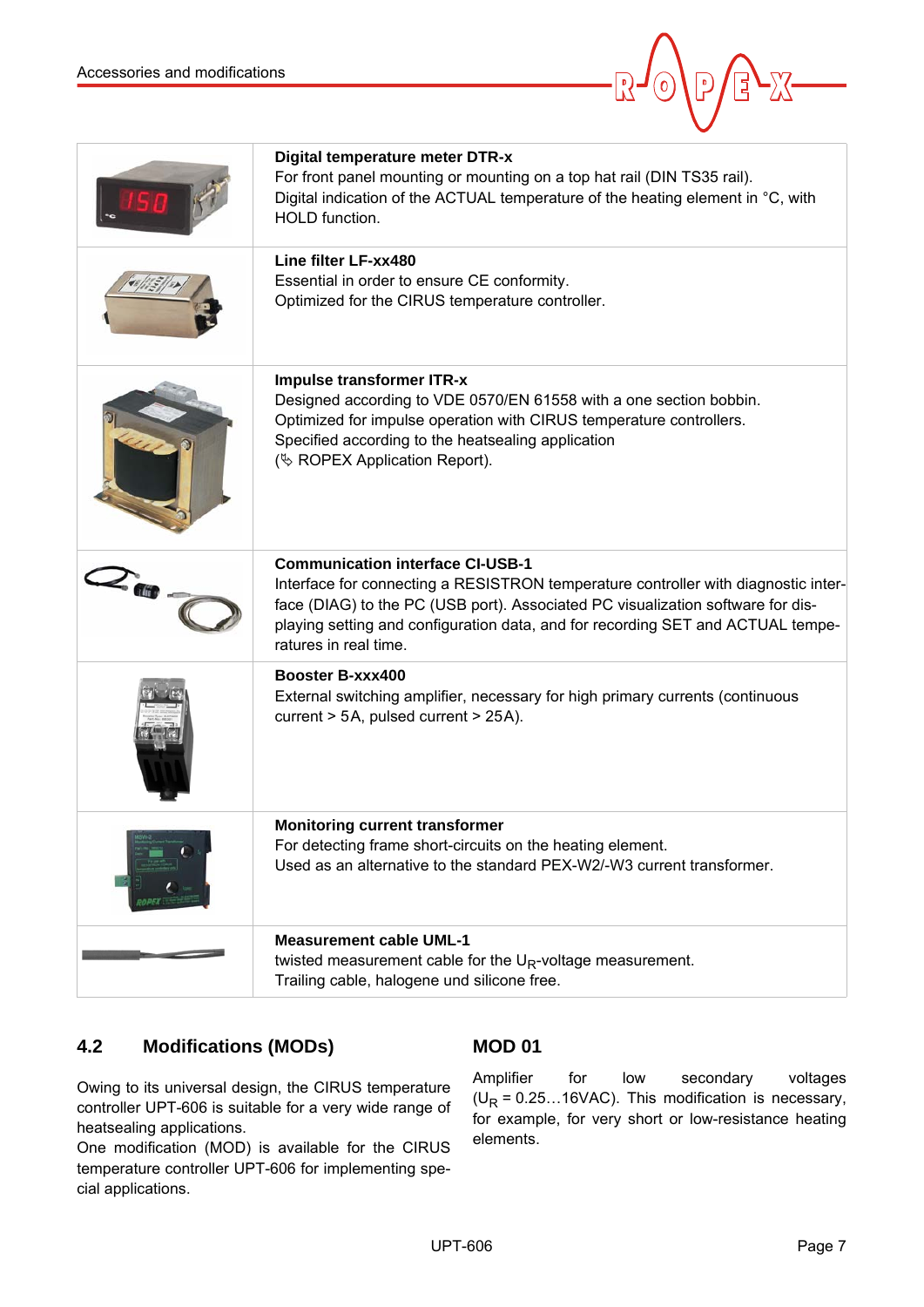

# <span id="page-7-0"></span>**5 Technical data**

<span id="page-7-9"></span><span id="page-7-8"></span><span id="page-7-7"></span><span id="page-7-6"></span><span id="page-7-5"></span><span id="page-7-4"></span><span id="page-7-3"></span><span id="page-7-2"></span><span id="page-7-1"></span>

| <b>Type of construction</b>                                                   | Housing for installation in the electrical cabinet<br>Snaps onto a standard top hat rail (DIN TS35 rail, 35 mm) acc. to DIN EN 50022<br>Dimensions: 90 x 75mm; height: 135mm (incl. terminals)                                                                                                                                                                                                                                                                                                                                                                                                                                                                                                                                                                                                                                                                                                |  |  |  |  |  |  |
|-------------------------------------------------------------------------------|-----------------------------------------------------------------------------------------------------------------------------------------------------------------------------------------------------------------------------------------------------------------------------------------------------------------------------------------------------------------------------------------------------------------------------------------------------------------------------------------------------------------------------------------------------------------------------------------------------------------------------------------------------------------------------------------------------------------------------------------------------------------------------------------------------------------------------------------------------------------------------------------------|--|--|--|--|--|--|
| Line voltage                                                                  | As of software revision 100:<br>400VAC version: 380VAC -15%415VAC +10% (equivalent to 323456VAC)                                                                                                                                                                                                                                                                                                                                                                                                                                                                                                                                                                                                                                                                                                                                                                                              |  |  |  |  |  |  |
|                                                                               | Up to software revision 015:<br>400VAC version: 400VAC -15%415VAC +10% (equivalent to 340456VAC)                                                                                                                                                                                                                                                                                                                                                                                                                                                                                                                                                                                                                                                                                                                                                                                              |  |  |  |  |  |  |
|                                                                               | depending on version selected ( $\&$ section 12 "How to order" on page 48)                                                                                                                                                                                                                                                                                                                                                                                                                                                                                                                                                                                                                                                                                                                                                                                                                    |  |  |  |  |  |  |
| Line frequency                                                                | 4763Hz, automatic adjustment to frequencies in this range                                                                                                                                                                                                                                                                                                                                                                                                                                                                                                                                                                                                                                                                                                                                                                                                                                     |  |  |  |  |  |  |
| <b>Auxiliary supply</b><br>Terminals 5+7 or PRO-<br>FIBUS plug,<br>pins $2+7$ | $24VDC$ , Imax = 30mA<br>Tolerance: +10 / -10%<br>The auxiliary supply can be fed either via terminals 5 and 7 or via the PROFIBUS<br>plug at pins 2 and 7.                                                                                                                                                                                                                                                                                                                                                                                                                                                                                                                                                                                                                                                                                                                                   |  |  |  |  |  |  |
| <b>PROFIBUS-DP</b><br>interface                                               | Baud rates:<br>9.6kbaud; 19.2kbaud; 45.45kbaud; 93.75kbaud; 187.5kbaud;<br>500kbaud; 1.5Mbaud; 3Mbaud; 6Mbaud; 12Mbaud<br>Plug acc. to IEC 61158                                                                                                                                                                                                                                                                                                                                                                                                                                                                                                                                                                                                                                                                                                                                              |  |  |  |  |  |  |
| <b>Heatsealing element</b><br>type and temperature<br>range                   | As of software revision 100:<br>The temperature range and temperature coefficient settings can also be specified<br>by means of the ROPEX visualization software ( $\&$ section 9.11 "Diagnostic inter-<br>face/visualization software (as of software revision 100)" on page 39) in addition<br>to the rotary coding switch (see below):<br>Temperature range:<br>200°C, 300°C, 400°C or 500°C<br>Temperature coefficient: 4004000ppm (variable setting range)<br>Two different ranges can be set with the rotary coding switch or via the PROFIBUS<br>interface:<br>Temperature coefficient 1700ppm, 0300°C (CIRUS)<br>Temperature coefficient 1700ppm, 0500°C (CIRUS)<br>Up to software revision 015:<br>One range can be set with the rotary coding switch or via the PROFIBUS interface:<br>Temperature coefficient 1700 ppm, (optimized for ULTRA-PULSE-heatsealing<br>elements, 0300°C |  |  |  |  |  |  |
| <b>Analog output</b><br>(actual value)<br>Terminals 17+18                     | $010V$ DC, Imax = 5mA<br>Equivalent to 0300°C<br>Accuracy: ±1% add. 50mV                                                                                                                                                                                                                                                                                                                                                                                                                                                                                                                                                                                                                                                                                                                                                                                                                      |  |  |  |  |  |  |
| Alarm relay<br>Terminals 12, 13, 14                                           | $U_{\text{max}}$ = 30V (DC/AC), $I_{\text{max}}$ = 0.2A, changeover contact, potential-free                                                                                                                                                                                                                                                                                                                                                                                                                                                                                                                                                                                                                                                                                                                                                                                                   |  |  |  |  |  |  |
| <b>Maximum load</b><br>(primary current of<br>impulse<br>transformer)         | $I_{max}$ = 5A (duty cycle = 100%)<br>$I_{\text{max}}$ = 25A (duty cycle = 20%)                                                                                                                                                                                                                                                                                                                                                                                                                                                                                                                                                                                                                                                                                                                                                                                                               |  |  |  |  |  |  |
| <b>Power dissipation</b>                                                      | max. 20W                                                                                                                                                                                                                                                                                                                                                                                                                                                                                                                                                                                                                                                                                                                                                                                                                                                                                      |  |  |  |  |  |  |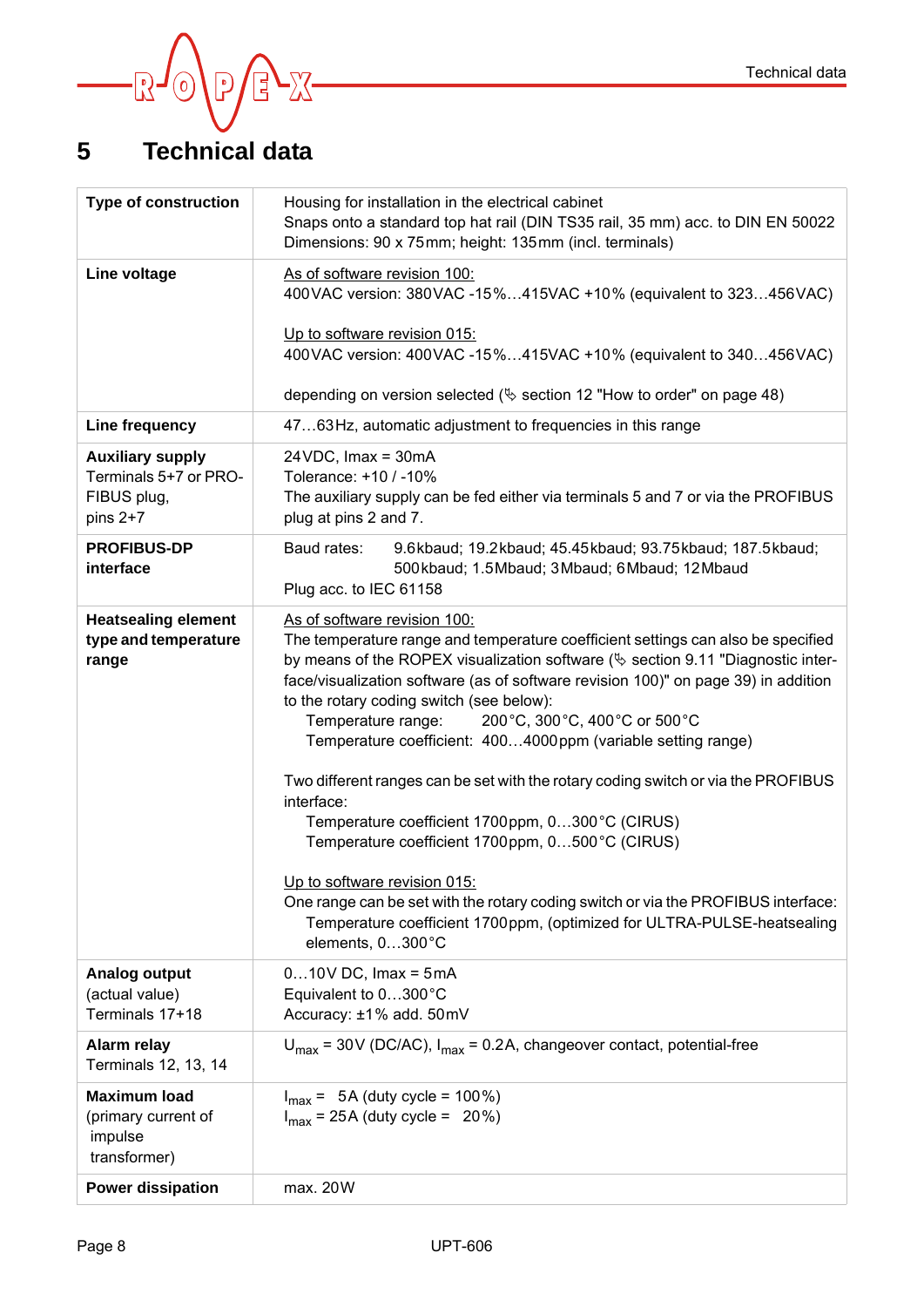<span id="page-8-2"></span><span id="page-8-1"></span><span id="page-8-0"></span>

| Technical data                                    |                                                                                                                                                                                                                                                                                                                                                                                       |
|---------------------------------------------------|---------------------------------------------------------------------------------------------------------------------------------------------------------------------------------------------------------------------------------------------------------------------------------------------------------------------------------------------------------------------------------------|
|                                                   |                                                                                                                                                                                                                                                                                                                                                                                       |
| <b>Ambient</b><br>temperature                     | $+5+45^{\circ}C$                                                                                                                                                                                                                                                                                                                                                                      |
| Degree of protection                              | IP20                                                                                                                                                                                                                                                                                                                                                                                  |
| <b>Installation</b>                               | If several controllers are installed on one top hat<br>rail (DIN TS35 rail), a clearance of at least 20mm<br>should be allowed between them.<br>The moving clip required for fastening must be<br>facing down for mounting on a horizontal top hat<br>rail.<br>End holders to mechanical fix the controller must be fitted at both ends for moun-<br>ting on a vertical top hat rail. |
| Weight                                            | Approx. 0.7 kg (incl. connector plug-in parts)                                                                                                                                                                                                                                                                                                                                        |
| <b>Housing material</b>                           | Plastic, polycarbonate, UL-94-V0                                                                                                                                                                                                                                                                                                                                                      |
| <b>Connecting cables</b><br>Type / cross-sections | Rigid or flexible; 0.22.5mm <sup>2</sup> (AWG 2412)<br>Plug-in connectors<br>If ferrules are used, they must be crimped in accordance<br>with DIN 46228 and IEC/EN 60947-1.<br>This is essential for proper electrical contact in the terminals.                                                                                                                                      |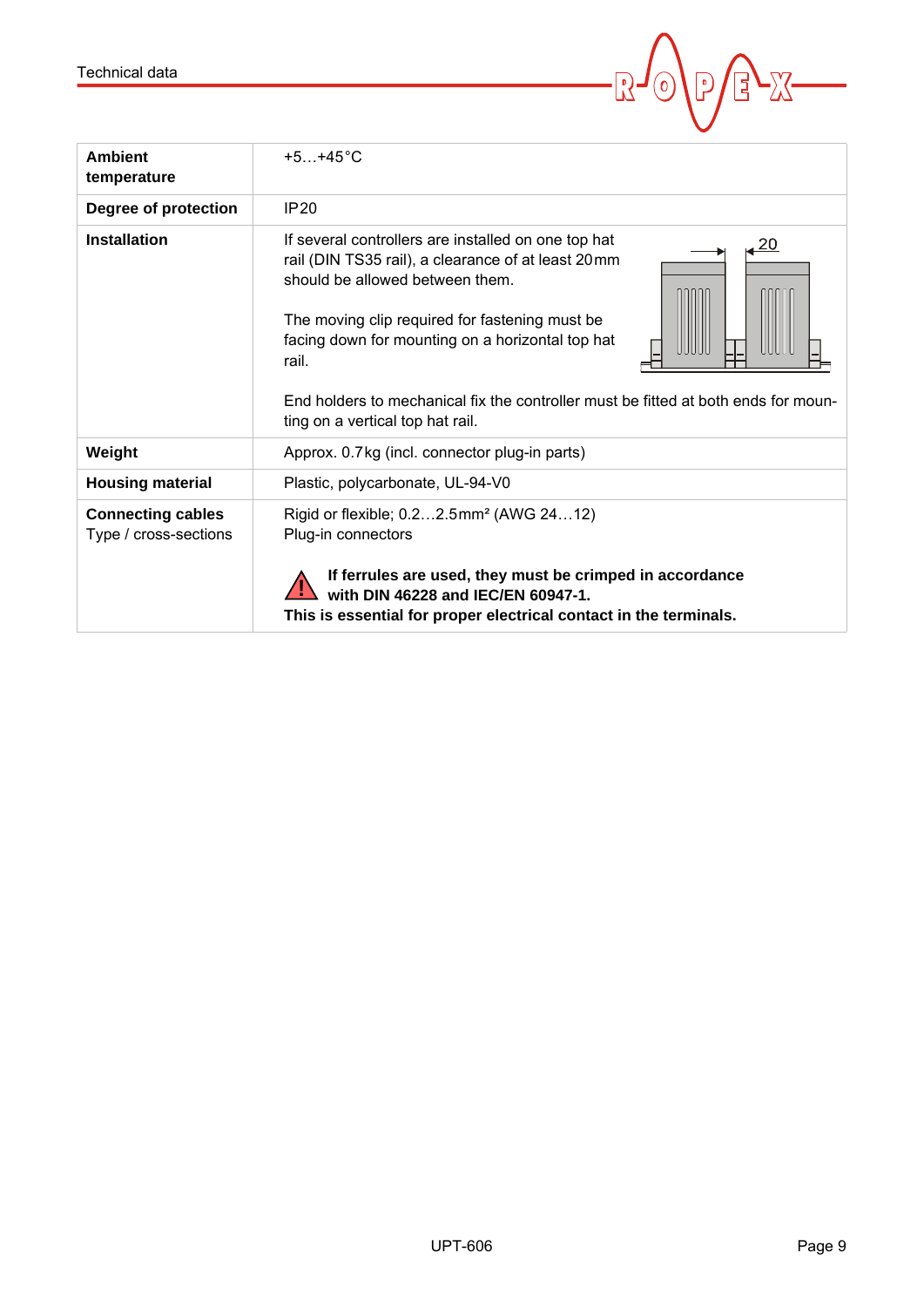

<span id="page-9-0"></span>**6 Dimensions**

<span id="page-9-4"></span>



# <span id="page-9-5"></span><span id="page-9-1"></span>**7 Installation**

 See also [section 1 "Safety and warning notes" on](#page-2-0) [page 3](#page-2-0).

**Installation and startup may only be performed by technically trained, skilled persons who are familiar with the associated risks and warranty provisions. !**

## <span id="page-9-2"></span>**7.1 Installation steps**

- 1. Please refer to the safety and warning notes  $(\&$  [section 1 "Safety and warning notes" on page 3](#page-2-0)).
- 2. The information provided in the customized ROPEX Application Report, which is prepared by ROPEX specifically for each application, should be heeded at all times.
- 3. All electrical components, such as the controller, the impulse transformer and the line filter, should be installed as close as possible to the UPT sealing bar(s) in order to avoid long wires.
- 4. Connect the voltage measurement cable  $U_R$  directly to the UPT sealing bar and lay it twisted to the controller (UML-1 voltage measurement cable  $\%$  [section 4 "Accessories and modifications" on](#page-5-2)

[page 6](#page-5-2)).

- 5. Ensure an adequate cable cross-section for the primary and secondary circuits ( $\&$  Application Report).
- 6. Use only ROPEX impulse transformers or transformers approved by ROPEX. Please note the power, the duty cycle and the primary and secondary voltages ( $\&$  Application Report).

## <span id="page-9-6"></span><span id="page-9-3"></span>**7.2 Installation procedure**

Proceed as follows to install the CIRUS temperature controller UPT-606:

- 1. Switch off the line voltage and verify that the circuit is de-energized.
- 2. The supply voltage specified on the nameplate of the CIRUS temperature controller must be identical to the line voltage that is present in the plant or machine. The line frequency is automatically detected by the CIRUS temperature controller in the range from 47Hz...63Hz.
- 3. Install the CIRUS temperature controller in the electrical cabinet on a standard top hat rail (DIN TS35 rail, according to DIN EN 50022). If several control-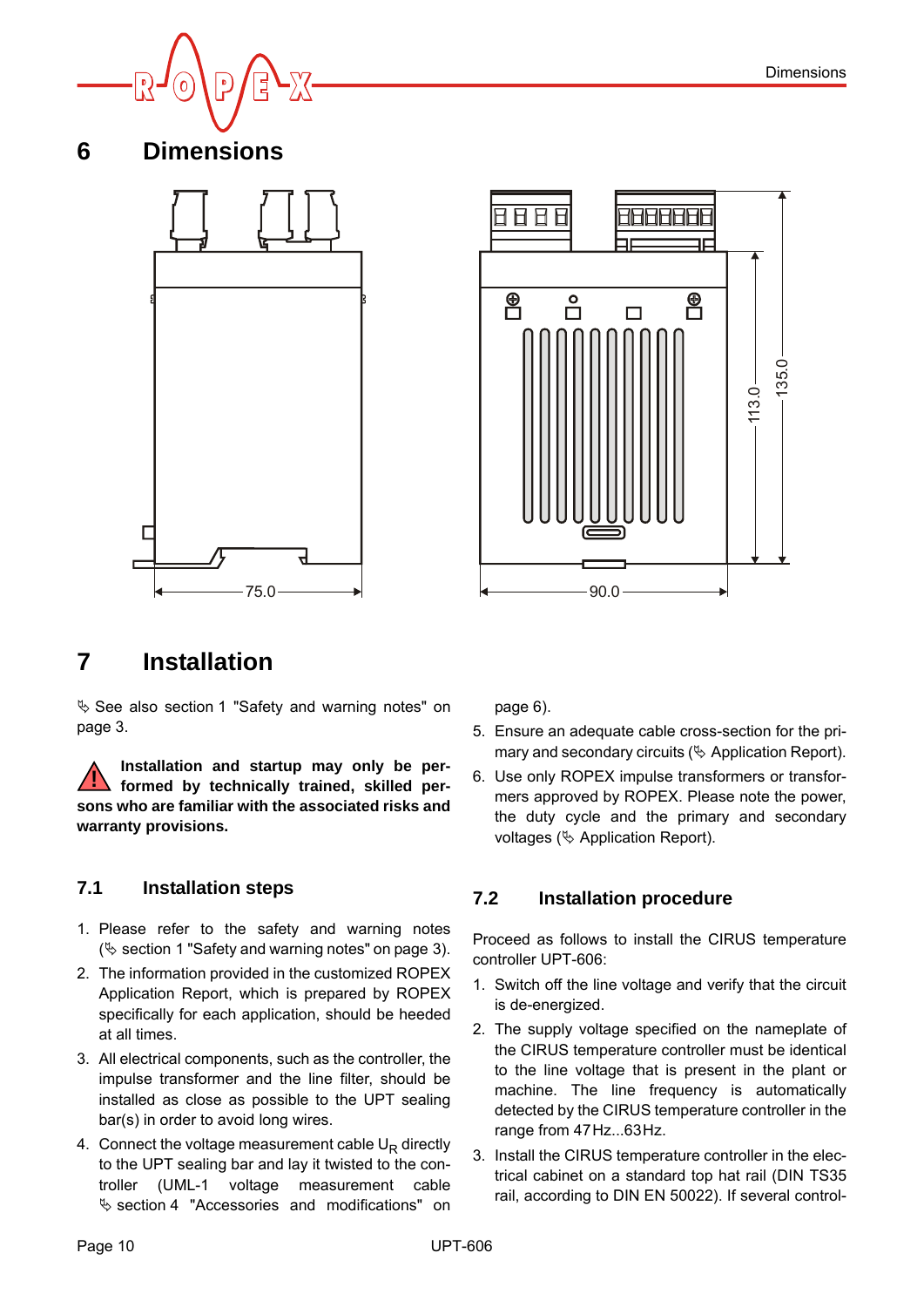<span id="page-10-1"></span>

lers are installed on one top hat rail, the minimum clearance specified in [section 5 "Technical data" on](#page-7-0) [page 8](#page-7-0) must be allowed between them.

- <span id="page-10-0"></span>4. Wire the system in accordance with the instructions in [section 7.3 "Power supply" on page 12,](#page-11-0) [section 7.6 "Wiring diagram \(standard\)" on page 14](#page-13-0) and the ROPEX Application Report. The information provided in [section 7.1 "Installation steps" on](#page-9-2) [page 10](#page-9-2) must also be heeded additionally.
- 5. Connect the CIRUS temperature controller to the PROFIBUS master using a cable according to IEC 61158.

**Check the tightness of all the system connecthe state of the impulse** of the impulse tions, including the terminals for the impulse **transformer windings.**

<span id="page-10-2"></span>6. Make sure that the wiring conforms to the relevant national and international installation regulations.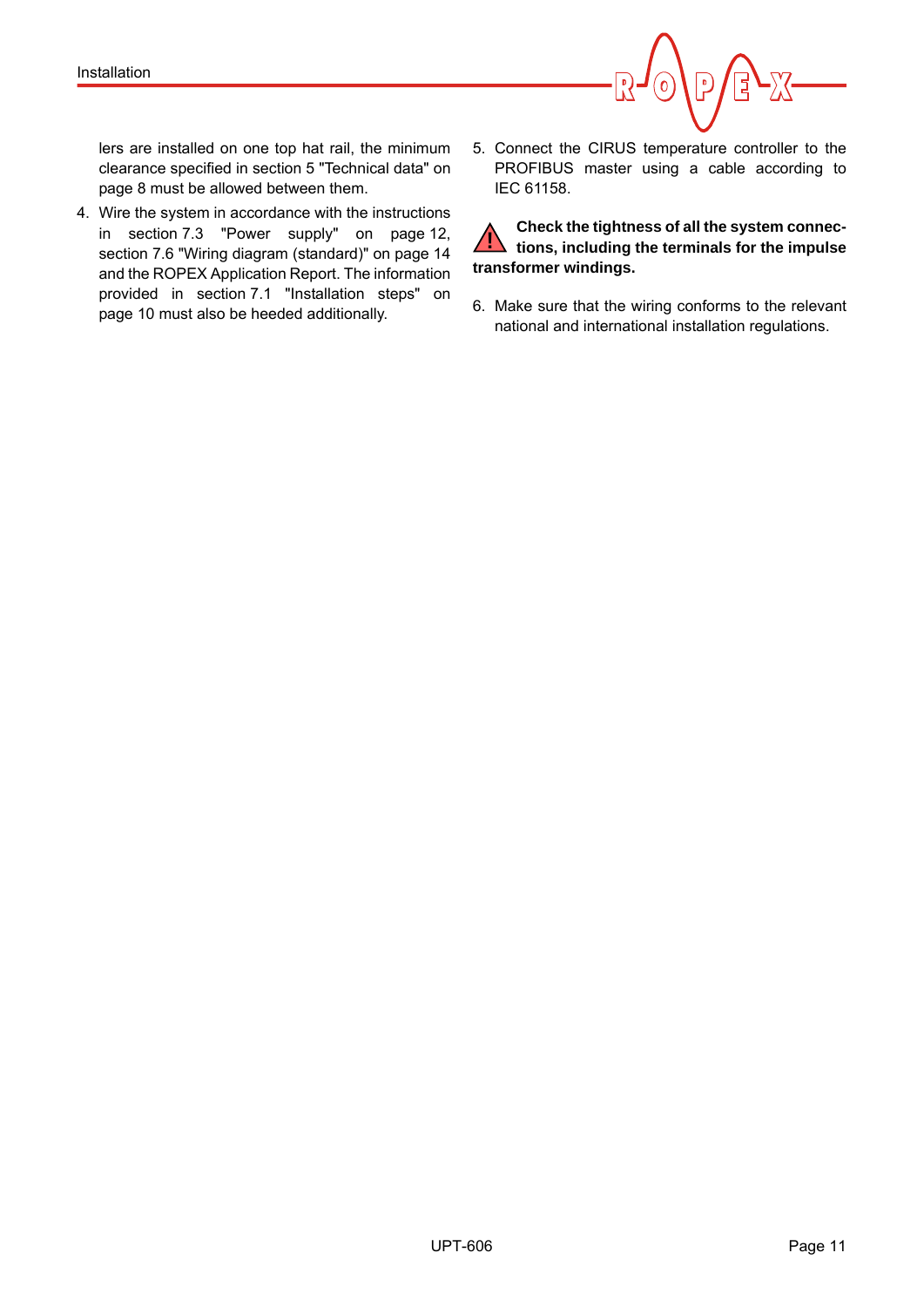

#### <span id="page-11-6"></span><span id="page-11-0"></span>**7.3 Power supply**



**Line** 400VAC 50/60Hz

#### <span id="page-11-5"></span>**Over-current protection**

Double-pole circuit-breaker or fuses, ( $\&$  ROPEX Application Report)



<span id="page-11-2"></span><span id="page-11-1"></span>Short-circuit protection only.

CIRUS temperature controller not protected. **!**

#### **Relay Ka**

For "HEAT ON - OFF" function (all-pole) or "EMERGENCY STOP".

#### <span id="page-11-4"></span>**Line filter**

The filter type and size must be determined according to the load, the transformer and the machine wiring ( $\&$  ROPEX Application Report).

Do not run the filter supply wires (line side) parallel to the filter output wires (load side). **!**

**CIRUS temperature controller** belonging to the 6xx Series.

#### **Relay Kb**

Load break (all-pole), e.g. in combination with the alarm output of the temp. controller (ROPEX recommendation).

<span id="page-11-7"></span>When using a series resistor RV-....-1 the relay Kb shall be installed. **!**

#### <span id="page-11-3"></span>**Impulse Transformer**

Designed according to VDE 0570/EN 61558 (isolating transformer with reinforced insulation). Connect core to ground.

Use transformers with a one section bobbin. The power, duty cycle and voltage values must be determined individually according to the application  $(\&$  ROPEX Application Report and "Accessories" leaflet for impulse transformers). **!**

#### <span id="page-11-8"></span>**Wiring**

The wire cross-sections depend on the application  $(\&$  ROPEX Application Report).

Guide values:

Primary circuit: min. 1.5mm², max. 2.5mm² Secondary circuit: min. 4.0mm<sup>2</sup>, max. 25mm<sup>2</sup>

- These wires must always be twisted (>20turns/meter).
- These wires must be twisted (>20turns/meter) if several control loops are laid together ("crosstalk").
- Twisting (>20turns/meter) is recommended to improve EMC.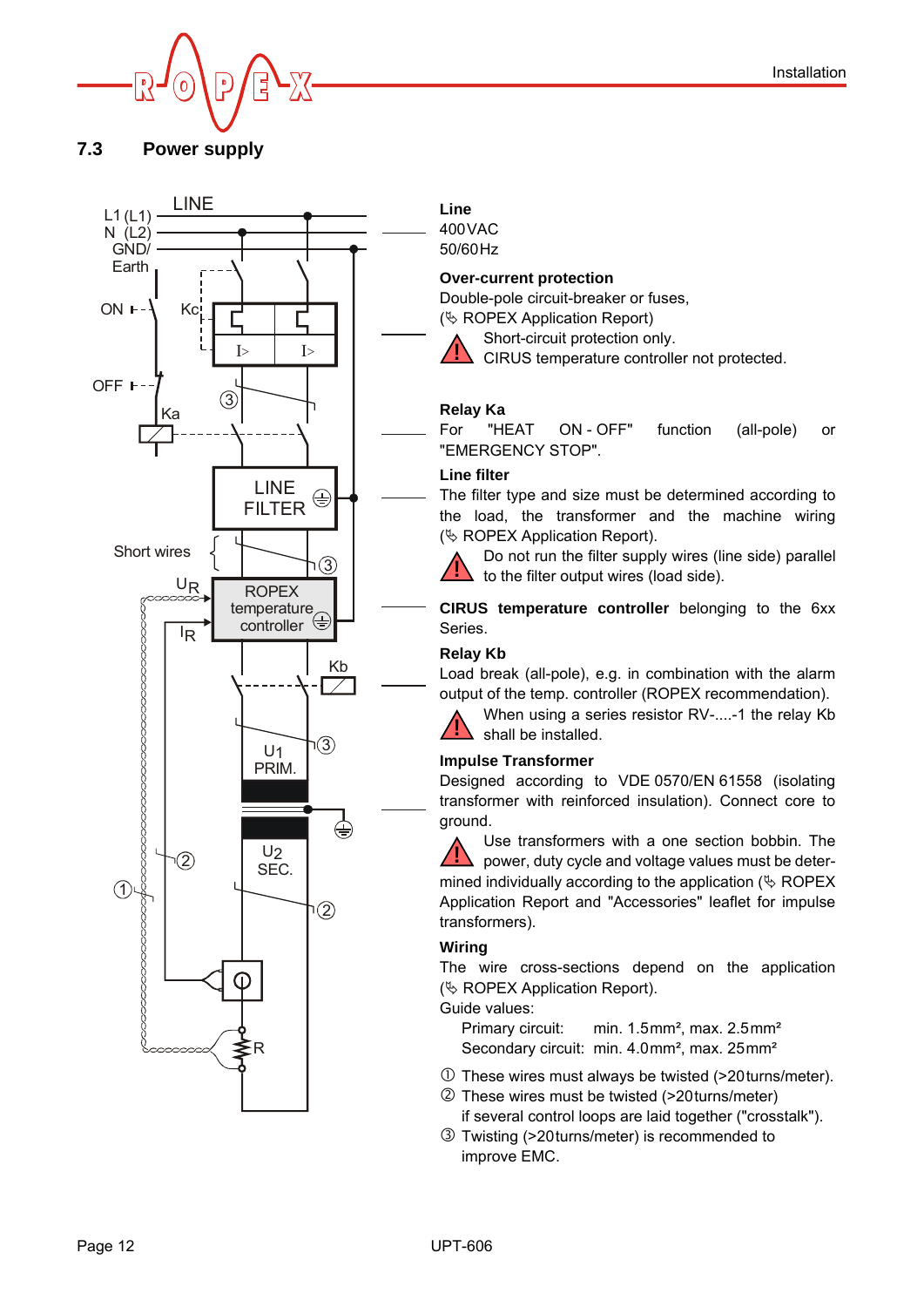

# <span id="page-12-4"></span><span id="page-12-0"></span>**7.4 Line filter**

To comply with EMC directives – corresponding to EN 50081-1 and EN 50082-2 – RESISTRON control loops must be operated with line filters.

These filters damp the reaction of the phase-angle control on the line and protect the controller against line disturbances.

#### **The use of a suitable line filter is part of the standards conformity and a prerequisite of the CE mark. !**

ROPEX line filters are specially optimized for use in RESISTRON control loops. Providing that they are installed and wired correctly, they guarantee compliance with the EMC limit values.

<span id="page-12-2"></span>You can find the exact specification of the line filter in the ROPEX Application Report calculated for your particular heatsealing application.

For more technical information:  $\%$  "Line filter" documentation.

**It is permissible to supply several CIRUS control loops with a single line filter, providing the total current does not exceed the maximum current of the filter. !**

The wiring instructions contained in section 7.3 "Power supply" on page 12 must be observed.



## <span id="page-12-3"></span><span id="page-12-1"></span>**7.5 Current transformer PEX-W3**

The PEX-W3 current transformer supplied with the RESISTRON temperature controller is an integral part <span id="page-12-5"></span>of the control system. The current transformer may only be operated if it is connected to the temperature controller correctly  $(\xi)$  section 7.3 "Power supply" on page 12).



Snap-on for DIN-rail 35 x 7,5mm or 35 x 15mm (DIN EN 50022)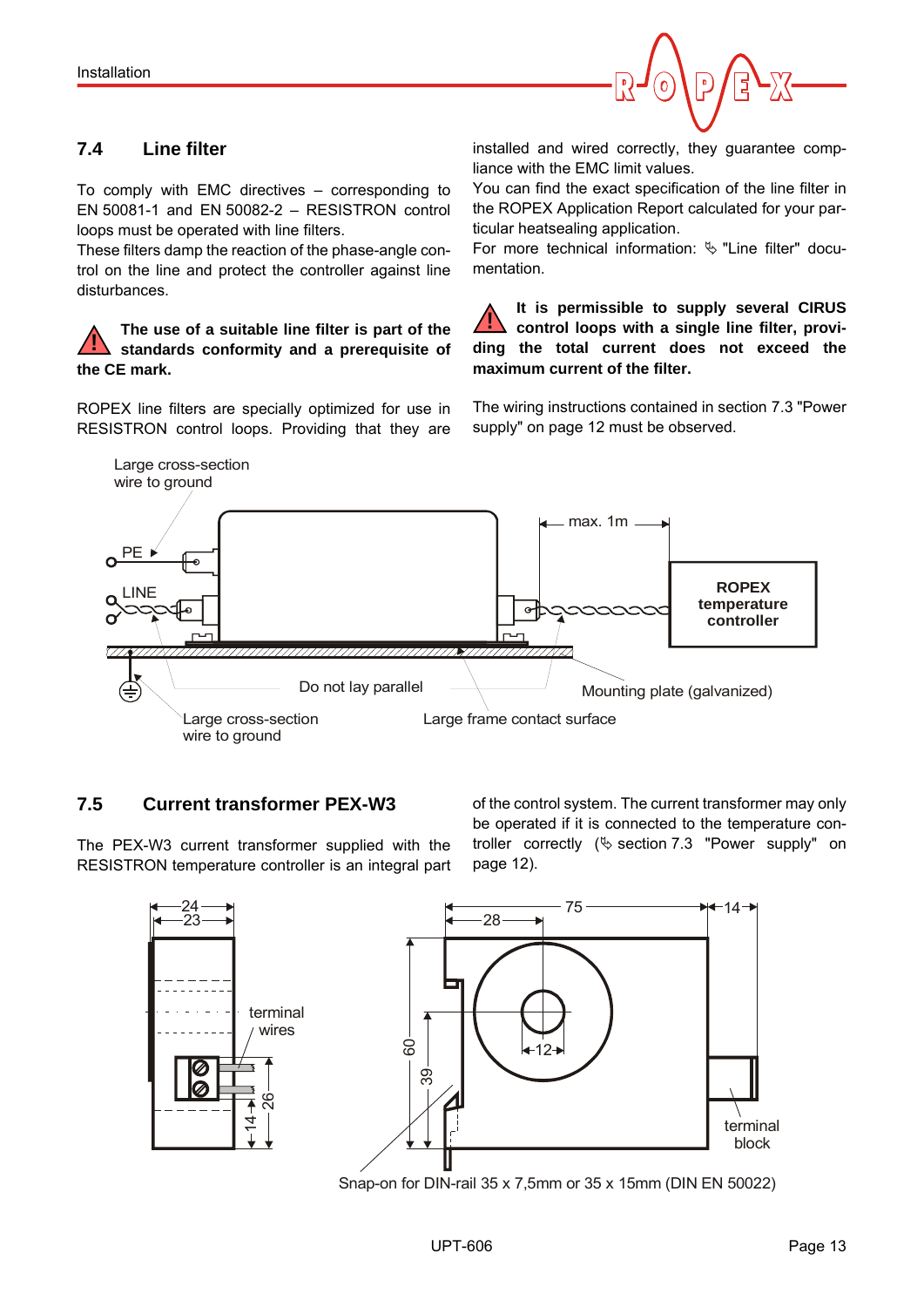

<span id="page-13-1"></span><span id="page-13-0"></span>**7.6 Wiring diagram (standard)**

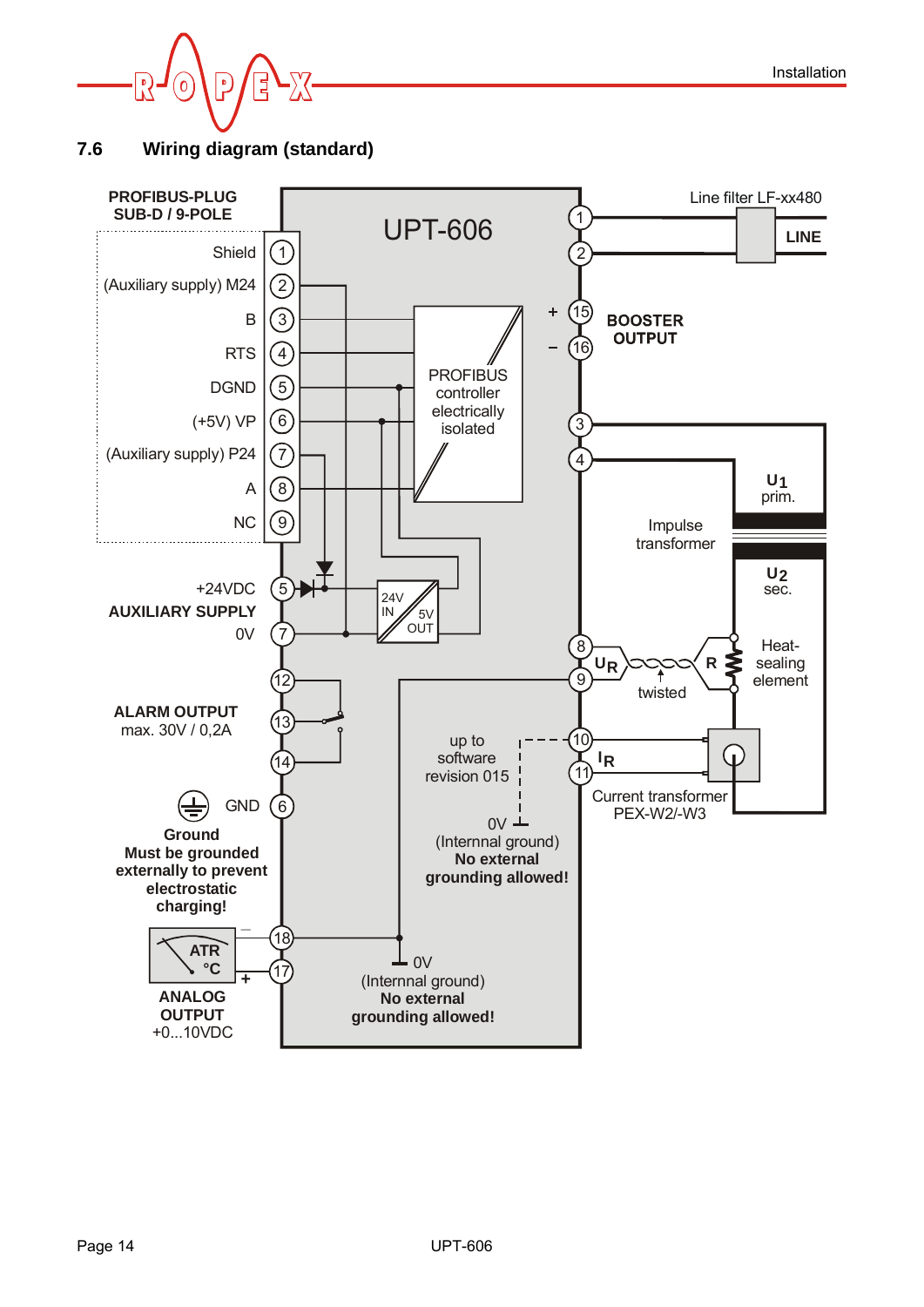

# <span id="page-14-2"></span><span id="page-14-1"></span><span id="page-14-0"></span>**7.7 Wiring diagram with booster connection**

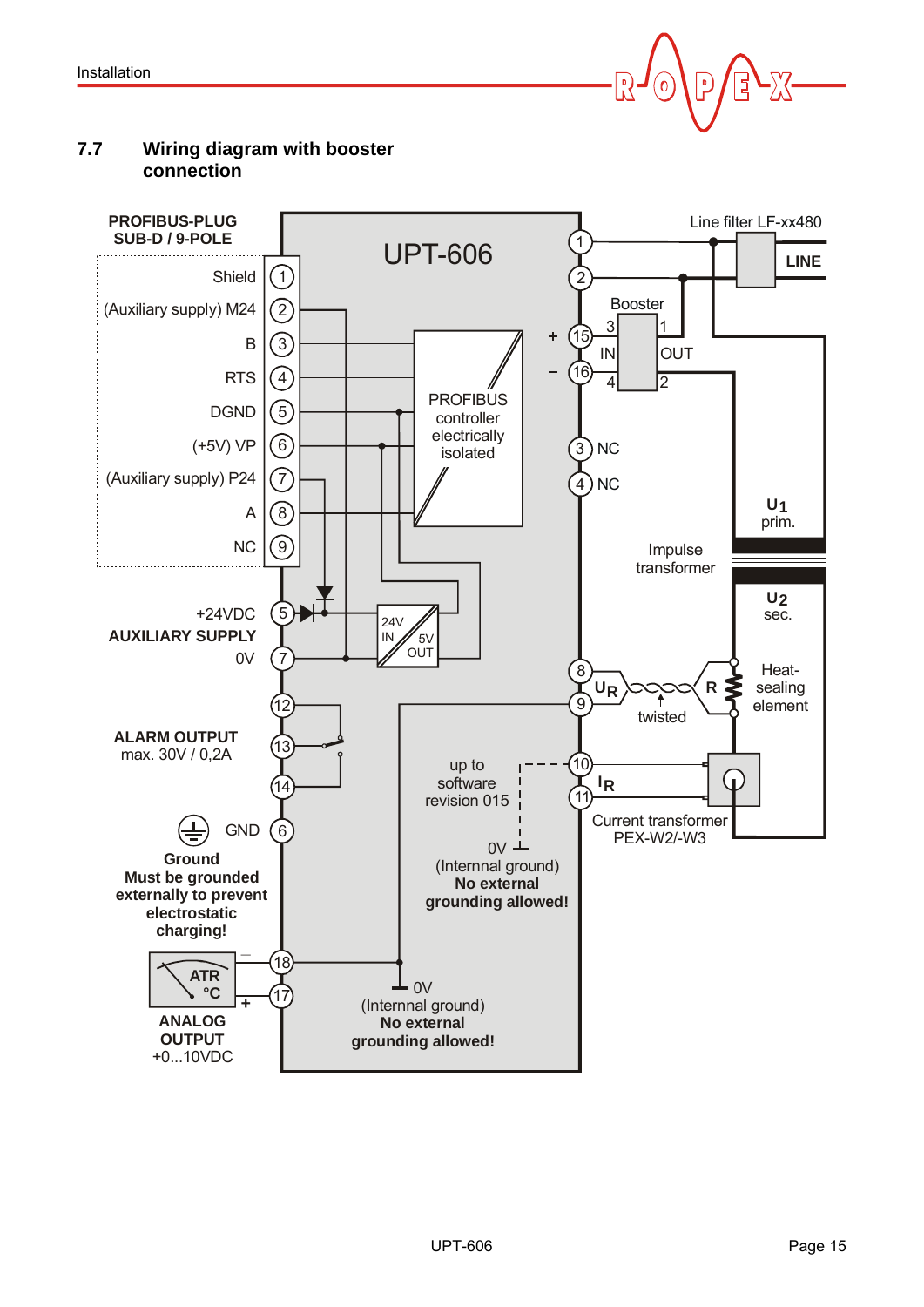

# <span id="page-15-8"></span><span id="page-15-0"></span>**8 Startup and operation**

## <span id="page-15-1"></span>**8.1 View of the controller**

<span id="page-15-9"></span>

## <span id="page-15-4"></span><span id="page-15-2"></span>**8.2 Controller configuration**

**The controller must be switched off in order i** to configure the coding switches and plug-in **jumpers.**

#### **8.2.1 Configuration of the DIP switches for secondary voltage and current**

#### **Automatic configuration (AUTORANGE) (as of software revision 100)**

The secondary voltage and current ranges are automatically configured by the automatic calibration function (AUTOCAL). The voltage is configured in the range from 0.4VAC to 120VAC and the current in the range from 30A to 500A. If the voltage and/or the current is outside the permissible range, a detailed error message appears on the controller ( $\&$  see [section 9.13](#page-39-0) ["Error messages" on page 40](#page-39-0)).

#### **Configuration with coding switches (up to software revision 015)**

<span id="page-15-7"></span><span id="page-15-6"></span><span id="page-15-5"></span>Set the DIP switches for matching the secondary voltage  $U_2$  and the secondary current  $I_2$  to the correct position for **your** application.

<span id="page-15-3"></span>**You can find the exact configuration of the DIP switches in the ROPEX Application Report calculated for your particular application. !**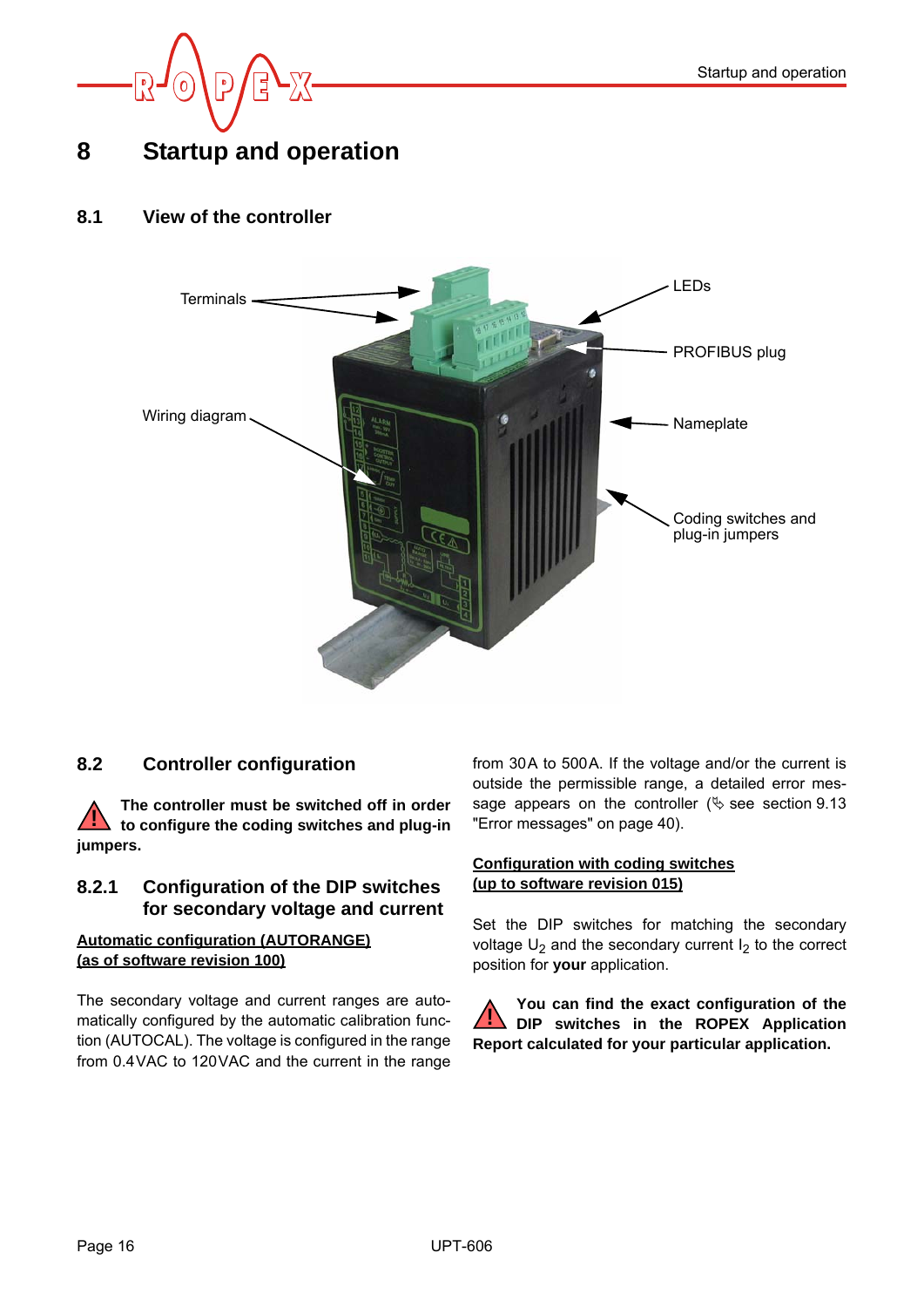

If the secondary current  $I_2$  is less than 30A, the secondary high-current wire must be laid twice (or several times) through the PEX-W2 or PEX-W3 current transformer ( $\&$  ROPEX Application Report).

<span id="page-16-1"></span>

<span id="page-16-0"></span>**8.2.2 Configuration of the rotary coding switch for the temperature range and alloy**



**The setting for the temperature range of 500°C (switch position 4) is available on controllers as of software revision 100 only. !**

**The setting of the rotary coding switch for the temperature range and alloy can be overwritten with the parameter data ([section 9.7](#page-29-0) ["Parameter data" on page 30](#page-29-0)). !**

If the switch is set to "9" (as of software revision 100), more temperature ranges and alloys can be selected by means of the ROPEX visualization software ( $\&$  see [section 9.11 "Diagnostic interface/visualization soft](#page-38-0)[ware \(as of software revision 100\)" on page 39\)](#page-38-0).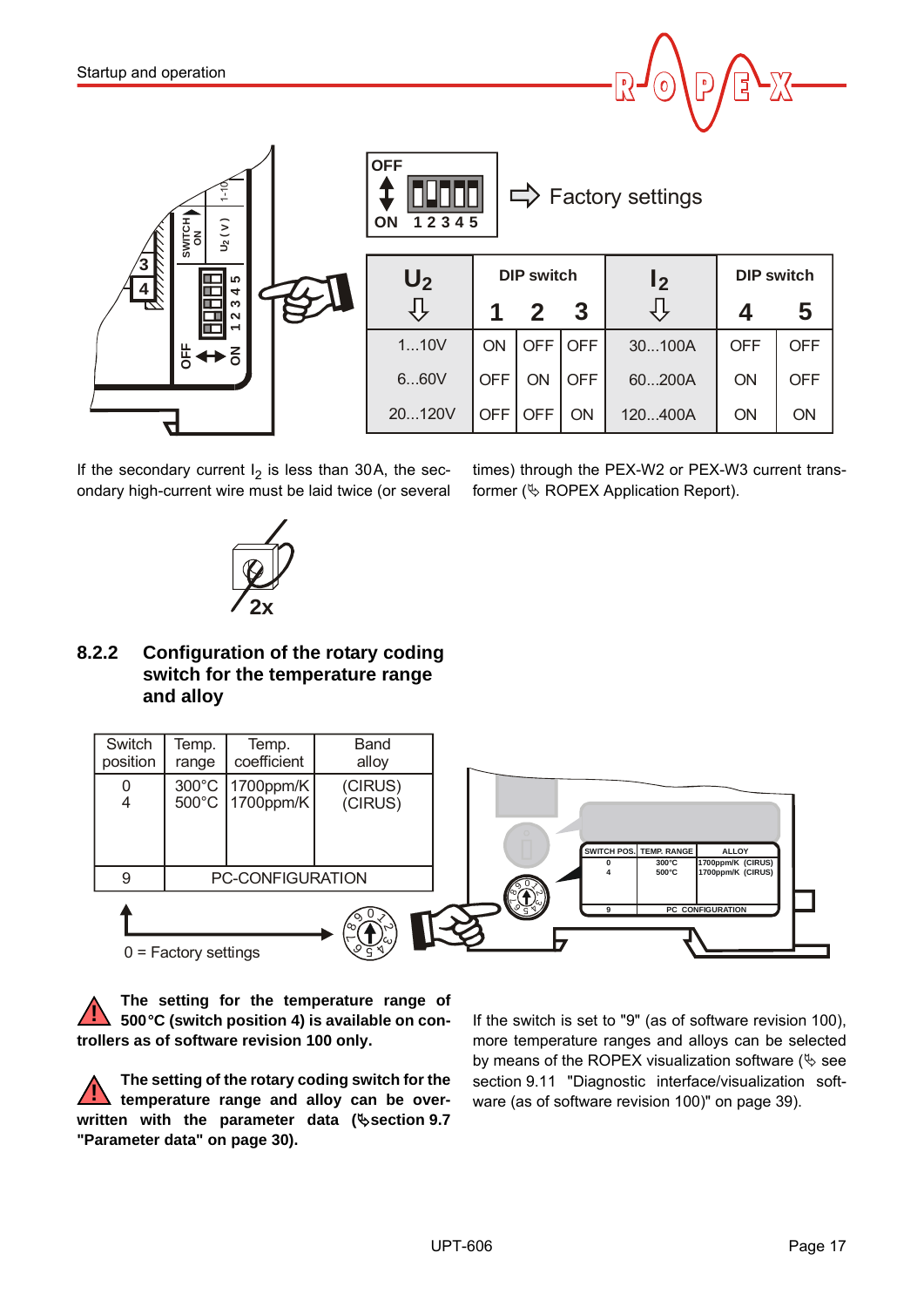

#### **8.2.3 Configuration of the rotary coding switches for the station address**

switches. A new setting does not take effect until the next time the controller is switched on.

The station address of the UPT-606 in the PROFIBUS network can be set between 0 and 99 with these coding



# <span id="page-17-2"></span><span id="page-17-1"></span>**8.2.4 Configuration of the alarm relay**



**If the jumper is not inserted, the alarm relay is permanently energized when using a controller up to software revision 015. The other functions of the controller (e.g. heating, AUTOCAL etc.) are not impaired by this. !**

**If the plug-jumper is not inserted when using a controller as of software revision 100 - or if it is incorrectly inserted - an error message appears when the controller is switched on ( [section 9.13 "Error](#page-39-0) [messages" on page 40\)](#page-39-0).**

## <span id="page-17-3"></span><span id="page-17-0"></span>**8.3 Heating element**

#### **8.3.1 General**

The heating element is a key component in the control loop, since it is both a heating element and a sensor. The geometry of the heating element is too complex to be discussed at length here. We shall therefore only refer to a few of the most important physical and electrical properties:

If the "Alarm relay deenergized by alarm/PC CONFIG-URATION" position is selected (as of software revision 100), the behavior of the alarm output can be configured in more detail by means of the ROPEX visualization software  $(\frac{1}{2})$  see [section 9.11 "Diagnostic](#page-38-0) [interface/visualization software \(as of software](#page-38-0) [revision 100\)" on page 39](#page-38-0)).

<span id="page-17-5"></span><span id="page-17-4"></span>The measuring principle applied for this system necessitates a heating element alloy with a suitable temperature coefficient TCR, i.e. one whose resistance increases as the temperature rises.

Too low a TCR leads to oscillation or uncontrolled heating.

When heating elements with a higher TCR are used. the controller must be calibrated for this.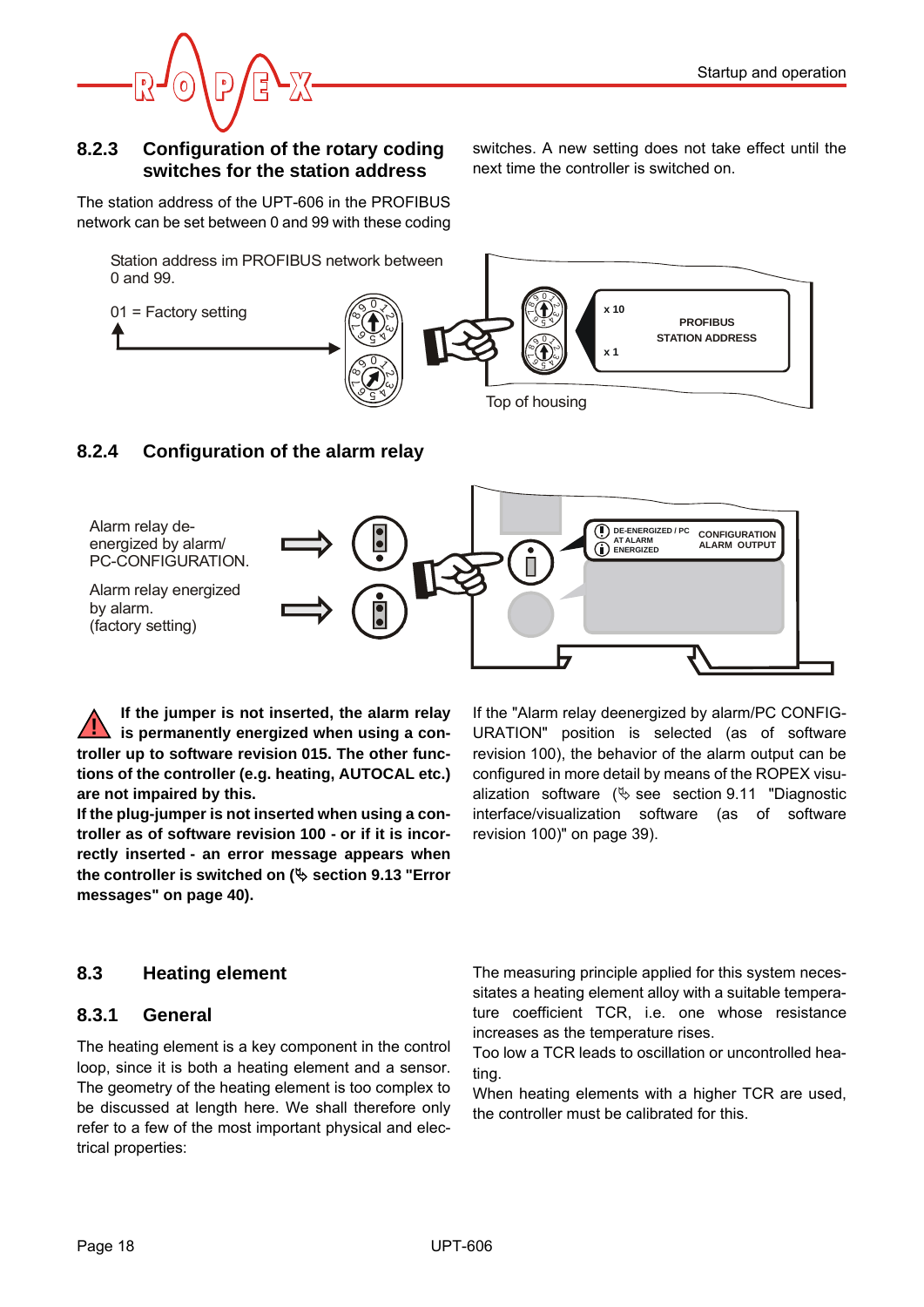

**The base resistance of the heating elements rises continuously during operation (construction-conditioned). Due to this the AUTOCAL function must be executed every 100.000 sealing cyles for preventing measurement failures of the ACTUAL temperature. !**

## <span id="page-18-1"></span>**8.3.2 Replacing the heating element**

All power supply leads must be disconnected from the CIRUS temperature controller in order to replace the heating element.

#### **The heating element must be replaced in accordance with the instructions provided by the manufacturer. !**

Each time the heating element is replaced, the zero point must be calibrated with the AUTOCAL function  $(\&$  [section 9.5.1 "Automatic zero calibration](#page-25-1) ["AUTOCAL" \(AC\)" on page 26\)](#page-25-1) while the element band is still cold. The correction factor Co ( $\&$  [section 9.7.10](#page-31-0) ["Correction factor Co" on page 32](#page-31-0)) must be adjusted too. With this procedure the production-related resistance tolerances of the heating element will be compensated.

## <span id="page-18-0"></span>**8.4 Startup procedure**

Please also refer to [section 1 "Safety and warning](#page-2-0) [notes" on page 3](#page-2-0) and [section 2 "Application" on](#page-3-2) [page 4](#page-3-2).

**Installation and startup may only be performed by technically trained, skilled persons who are familiar with the associated risks and warranty provisions. !**

## **8.4.1 Initial startup**

Prerequisites: The controller must be correctly installed and connected ( $\&$  [section 7 "Installation" on page 10](#page-9-1)). Proceed as follows to start up the controller for the first time:

- 1. Switch off the line voltage and verify that all circuits are de-energized.
- 2. The supply voltage specified on the nameplate of the controller must be identical to the line voltage that is present in the plant or machine. The line frequency is automatically detected by the temperature controller in the range from 47…63Hz.
- 3. In case of controllers up to software revision 015, the settings of the DIP switches on the controller are indicated in the ROPEX Application Report and depend on the heating element that is used. The settings of the coding switches on the controller depend on the required station address in the PRO-FIBUS network ( $\&$  [section 8.2 "Controller configu](#page-15-2)[ration" on page 16](#page-15-2)).
- 4. Link the device master file into the PROFIBUS master ( $\&$  section [9.3\)](#page-22-1), select the required communication module ("compact" or "extended" protocol) and start the communication.
- 5. Make sure that the "ST" bit is not set.
- 6. Switch on the line voltage and the 24VDC auxiliary supply (the order is arbitrary).
- 7. When the voltage is switched on, the yellow "AUTOCAL" LED lights up for approximately 0.3seconds to indicate that the controller is being powered up correctly. This LED blinks slowly (1Hz) as long as no PROFIBUS communication is active. It does not go out again until it detects an active communication.

#### **As of software revision 100:**

**If the red "ALARM" LED lights up for 0.3s in addition to the yellow "AUTOCAL" LED when the voltage is switched on, the configuration of this controller has been changed in the visualization software ( [section 9.11 "Diagnostic interface/](#page-38-0) [visualization software \(as of software](#page-38-0) [revision 100\)" on page 39](#page-38-0)). In order to avoid malfunctions, please check the controller configuration before continuing the startup procedure. !**

8. The green "DATA EXCHANGE" LED lights up to indicate an active PROFIBUS communication.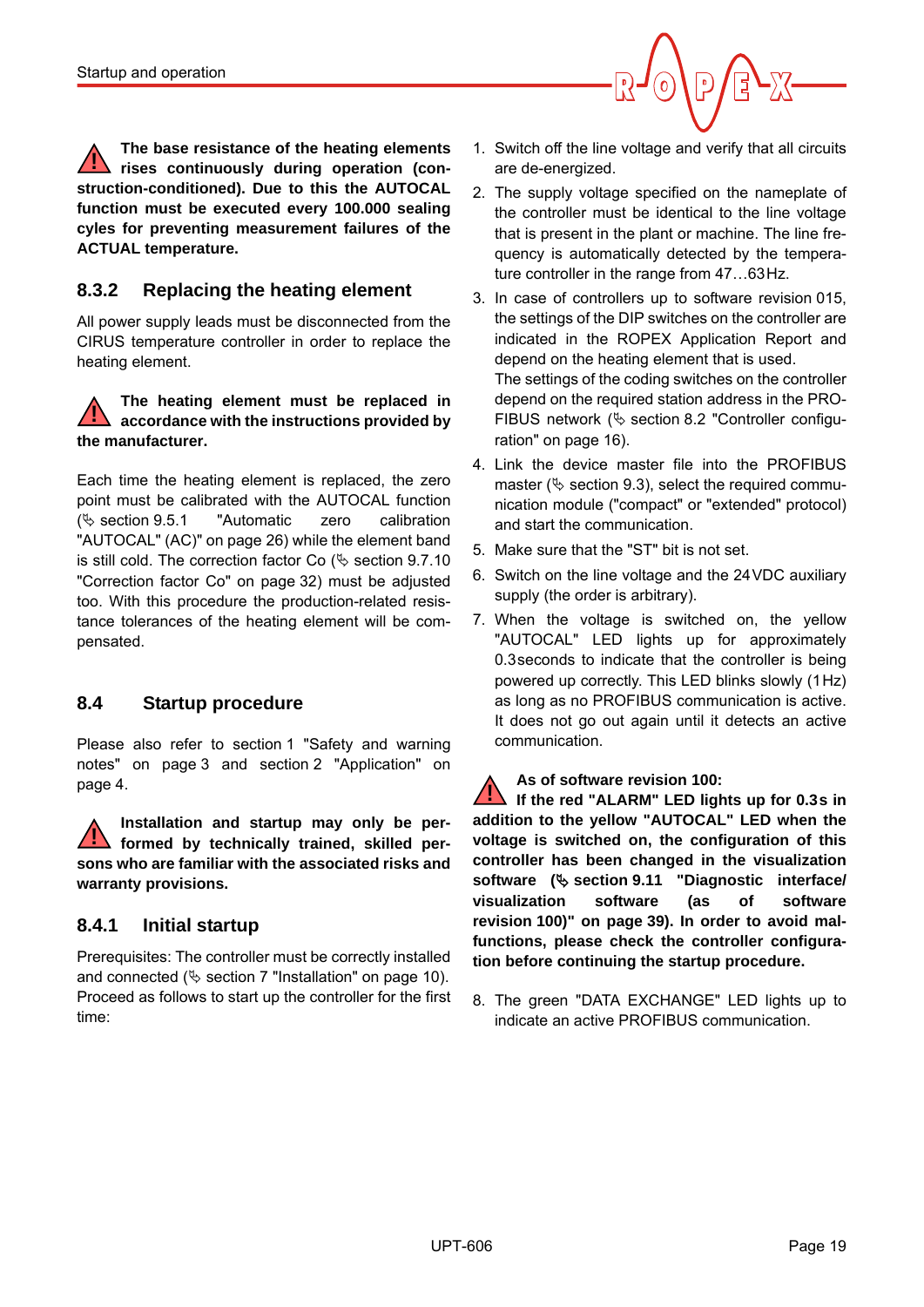9. One of the following states then appears:

# Up to software revision 015:

| "ALARM"<br>I ED             | "OUTPUT"<br>I FD           | <b>ACTION</b>                          |
|-----------------------------|----------------------------|----------------------------------------|
| OFF                         | Short pulses<br>every 1.2s | Go to 10                               |
| <b>BLINKS</b> fast<br>(4Hz) | OFF                        | Go to 10                               |
| Lit conti-<br>nuously       | OFF                        | Fault diagnosis<br>$(\&$ section 9.13) |

As of software revision 100:

| "ALARM"<br>I ED             | "OUTPUT"<br>LED            | <b>ACTION</b>                                                                                                                                                              |
|-----------------------------|----------------------------|----------------------------------------------------------------------------------------------------------------------------------------------------------------------------|
| OFF                         | Short pulses<br>every 1.2s | Go to 10                                                                                                                                                                   |
| <b>BLINKS</b> fast<br>(4Hz) | OFF                        | Go to 10                                                                                                                                                                   |
| Lit conti-<br>nuously       | OFF                        | <u> Fault no. 901:</u><br>(Fault group: 7):<br>Supply voltage/<br>Sync-Signal mis-<br>sing<br>$(\&$ section. 9.2)<br>Otherwise:<br>Fault diagnosis<br>$(\&$ section. 9.13) |

<span id="page-19-2"></span><span id="page-19-0"></span>10.Activate the AUTOCAL function while the heating element is still cold by setting the "AC" bit (**A**UTO**C**AL) in the PROFIBUS protocol ( $\%$  [section 9.4 "PROFIBUS protocol" on page 23](#page-22-2)). The yellow "AUTOCAL" LED lights up for the duration of the calibration process (approx. 10…15s). The "AA" bit (**A**UTOCAL **a**ctive) is set in addition and a voltage of app. 0V appears at the actual value output (terminals 17+18). If an ATR-3 is connected,

it indicates 0…3°C (corresponds to app. 0 VDC). When the zero point has been calibrated, the "AUTOCAL" LED goes out and a voltage of app. 0.66VDC (300°C range) or 0.4VDC (500°C range) appears at the actual value output instead. If an ATR-3 is connected, it must be set to "Z".

<span id="page-19-1"></span>If the zero point has not been calibrated successfully, the "AL" bit (**al**arm active) is set and the red "ALARM" LED blinks slowly (1Hz). In this case the controller configuration is incorrect ( $\%$  [section 8.2 "Controller configuration" on page 16](#page-15-2) and ROPEX Application Report). Repeat the calibration after the controller has been configured correctly.

<span id="page-19-4"></span><span id="page-19-3"></span>11.When the zero point has been calibrated successfully, specify a defined temperature by means of the PROFIBUS protocol (set point) and set the "ST" bit. The "RA" bit (controller active) is then activated and the "HEAT" LED lights up. The heating and control process can be observed at the actual value output:

The controller is functioning correctly if the temperature (which corresponds to the signal change at the analog output or the actual value in the PROFIBUS protocol) has a harmonious motion, in other words it must not jump abruptly, fluctuate or deviate temporarily in the wrong direction. This kind of behavior would indicate that the  $U_R$  measuring wire have been wired incorrectly.

If an error code is displayed, please proceed as described in [section 9.13 "Error messages" on](#page-39-0) [page 40.](#page-39-0)

12.The heatup process and the temperature control must be optimized by means of setting the correction factor Co in the PROFIBUS parameter data (GSD-file) or in the DPV1 protocol extension  $(\&$  [section 9.7.10 "Correction factor Co" on](#page-31-0) [page 32\)](#page-31-0) now. With this setting the manufacturing process related tolerances of the heating element are compensated..

# **The controller is now ready**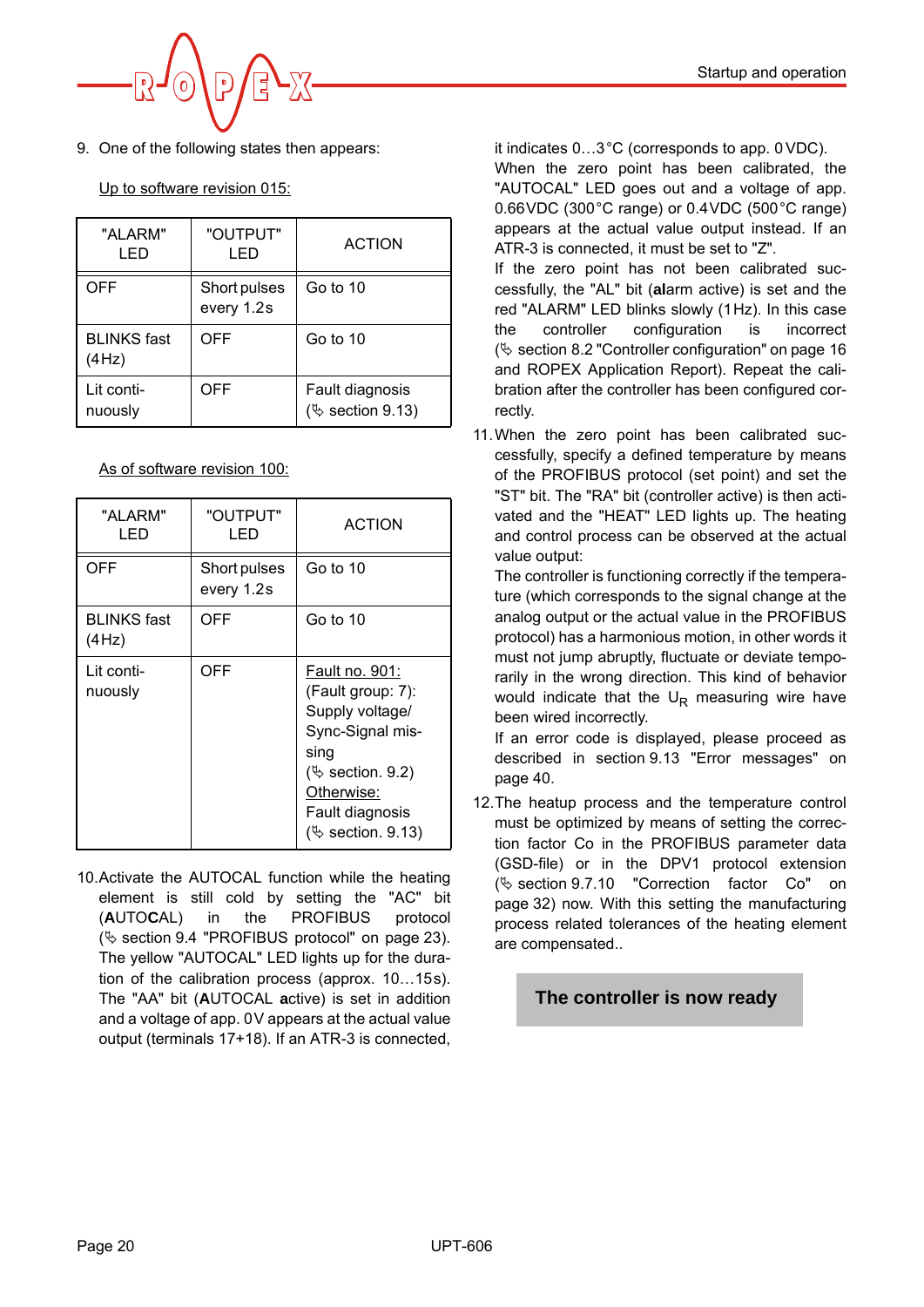

# <span id="page-20-0"></span>**9 Controller functions**

See also [section 7.6 "Wiring diagram \(standard\)" on](#page-13-0) [page 14.](#page-13-0)

## <span id="page-20-1"></span>**9.1 Indicators and controls**

#### **As of software revision 100**

| <b>0000</b><br>0000<br>ALARM-<br>HEAT-<br>DOO<br>OUTPUT-<br><b>AUTOCAL-</b><br>N<br>O<br>24V SUPPLY-OOOO<br>BUS POWER OK $-$<br>ω<br>µC POWER OK-<br><b>PROFIBUS</b><br><b>DATA EXCHANGE</b><br>▵                                                                                                                     | B |
|-----------------------------------------------------------------------------------------------------------------------------------------------------------------------------------------------------------------------------------------------------------------------------------------------------------------------|---|
| <b>CIRUS</b><br>ပာ<br>۰<br>N<br><b>UPT-606</b><br>ಕ<br>თ<br>o<br>Temperature<br>controller<br>h H<br>J<br>۰<br><u>ក្នុ</u><br>$\infty$<br>$\Box$<br><b>ROPEX</b><br>ဖ<br>o<br>Tel:+49(0)7142-7776-0<br>σ<br>٥L<br>www.ropex.de<br>$\Box$<br>$\overline{\phantom{a}}$<br>۰<br>$\dot{\infty}$<br><b>Made in Germany</b> | R |

| <b>ALARM</b><br>(red LED)        | Lights up or blinks to indicate<br>an alarm.                                                                           |
|----------------------------------|------------------------------------------------------------------------------------------------------------------------|
| <b>HEAT</b><br>(yellow LED)      | Lit during heating phase.                                                                                              |
| <b>OUTPUT</b><br>(green LED)     | Indicates pulses in<br>measurement mode. In control<br>mode, luminous intensity is<br>proportional to heating current. |
| <b>AUTOCAL</b><br>(yellow LED)   | <b>Remains lit for duration of</b><br><b>AUTOCAL process.</b>                                                          |
|                                  |                                                                                                                        |
|                                  |                                                                                                                        |
| <b>24V SUPPLY</b><br>(green LED) | Lit if external 24VDC power<br>supply is present.                                                                      |
| <b>BUS PWR OK</b><br>(green LED) | Lit if internal 5VDC power<br>supply for Profibus interface is<br>OK.                                                  |
| µC PWR OK<br>(green LED)         | Lit if internal 5VDC power<br>supply for microcontroller is<br>OK.                                                     |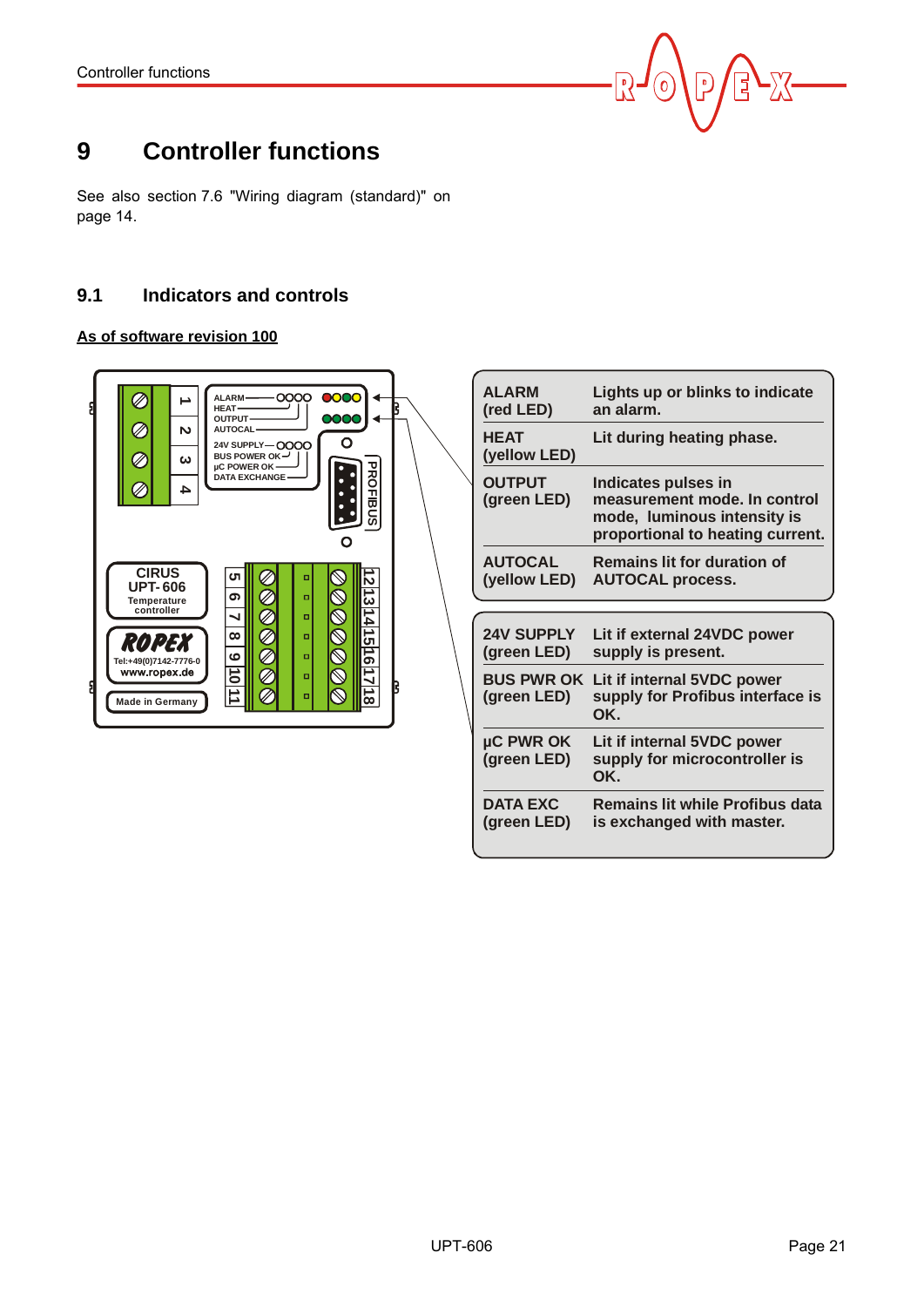

**Up to software revision 015**



In addition to the functions shown in the diagram above, various controller operating states are indicated

by the LEDs. These states are described in detail in the table below:

| <b>LED</b>                      | <b>Blinks slowly (1 Hz)</b>                                      | <b>Blinks fast (4Hz)</b>                                                       | Lit continuously                               |  |  |
|---------------------------------|------------------------------------------------------------------|--------------------------------------------------------------------------------|------------------------------------------------|--|--|
| <b>AUTOCAL</b><br>(yellow)      | No PROFIBUS communi-<br>cation or RS-Bit is activated<br>(Reset) | AUTOCAL requested, but<br>function disabled                                    | AUTOCAL executing                              |  |  |
| <b>HEAT</b><br>(yellow)         |                                                                  | START requested,<br>but function disabled                                      | <b>START</b> executing                         |  |  |
| <b>OUTPUT</b><br>(green)        |                                                                  | In control mode the luminous intensity is proportional to the heating current. |                                                |  |  |
| <b>ALARM</b><br>(red)           | Configuration error,<br>AUTOCAL not possible                     | Controller calibrated incor-<br>rectly, run AUTOCAL                            | Fault, $\&$ section 9.13                       |  |  |
| <b>DATA EXCHANGE</b><br>(green) |                                                                  |                                                                                | Communication with PRO-<br>FIBUS master active |  |  |

**The following sections describe only controller-specific functions. For general information about PROFIBUS and the system configuration, please refer to the description of your PLC. !**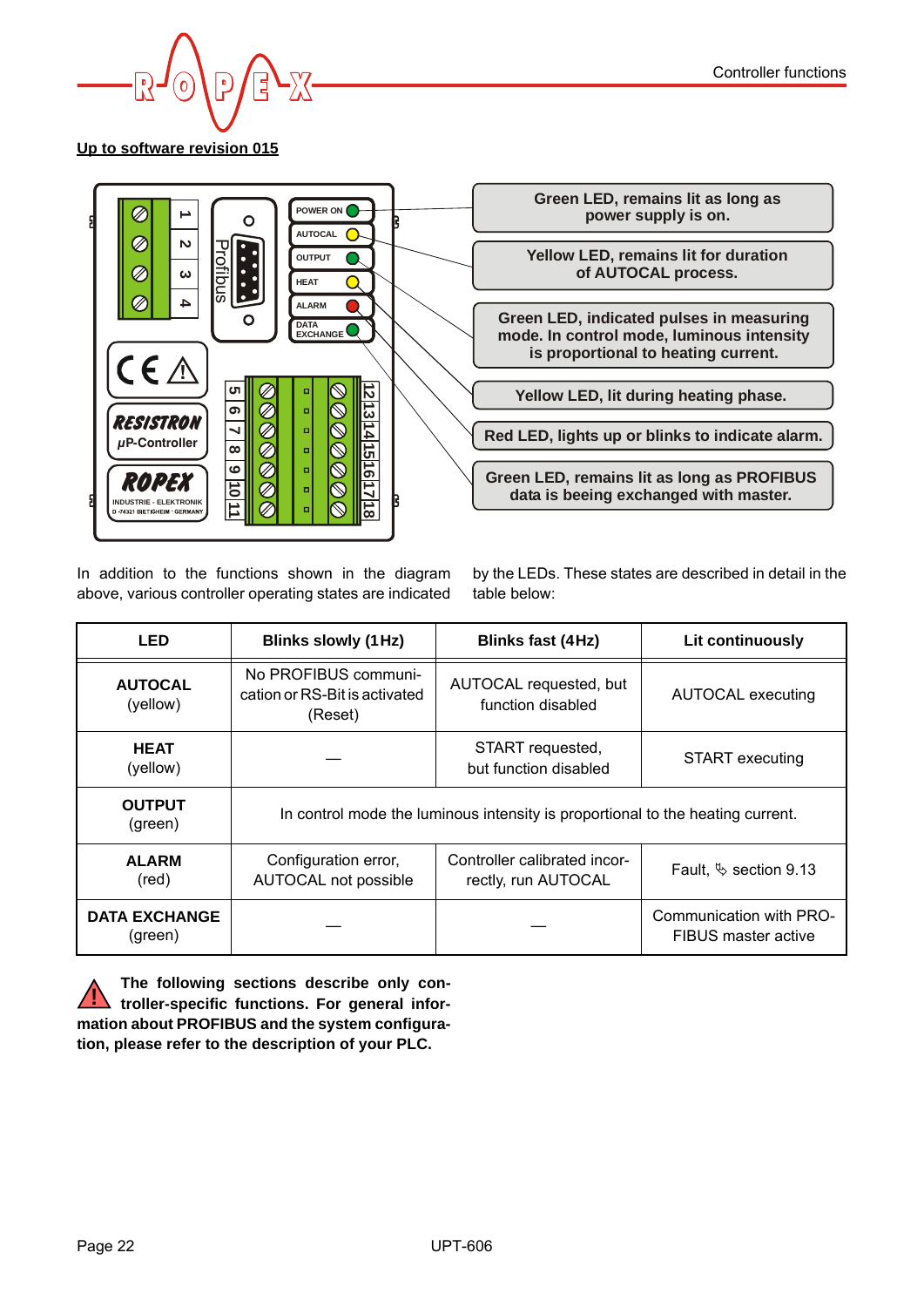## <span id="page-22-0"></span>**9.2** PROFIBUS communication "up to **SW-Rev 015"/"as of SW-Rev 100"**

On controllers up to software revision 015, PROFIBUS communication is only assured if the 24VDC power supply (terminals 5+7 and PROFIBUS connector pins 7+2) and the line voltage are present. If the line voltage is switched off (e.g. for safety reasons in order to open a door), the PROFIBUS master indicates a bus fault because PROFIBUS communication is not possible on the RES-406.

This problem has been rectified on controllers as of software revision 100. PROFIBUS communication is always possible on these controllers as long as the 24VDC power supply is present, i.e. switching off the line voltage no longer results in a bus fault.

**If the line voltage is not present however (e.g. if it is switched off in order to open a door), error code 901 (error group 7, no line voltage/sync signal) appears on controllers manufactured as of software revision 100 and the alarm relay is switched. This error can be reset by switching on the line voltage again and activating the "RS" bit ( [section 9.5.3 "Reset \(RS\)" on page 27](#page-26-0)). !**

The error code that appears if the line voltage is switched off can be easily processed, and switching of the alarm relay suppressed, in the PLC program.

**If controllers as of software revision 100 are installed in an older machine (e.g. in order to carry out repairs), this new controller function can lead to unwanted error codes when the line voltage is switched off, depending on the PLC program. Permanently disconnecting the 24VDC power supply (terminals 5+7 and PROFIBUS connector pins 7+2) results in the same behavior as on older controllers (up to software revision 015), i.e. a bus fault in the PROFIBUS master. !**

## <span id="page-22-3"></span><span id="page-22-1"></span>**9.3 Device master file (GSD)**

Configuring tools for the PROFIBUS-DP master that must be configured interpret the contents of the slave device master files and use them to create a master parameter set for the PROFIBUS master, which is responsible for useful data communication. The *ROxy07EA.GSD* file (*xy*: GSD Version; e.g "15" for version "v1.5") of the UPT-606 contains all the controller

information needed for the configuration, e.g. the possible baud rates, parameter descriptions, error messages etc. The device master files and the associated display files (.DIB, for visualizing states) are supplied with the controller in German (.GSG) and English (.GSD or .GSE) on a diskette. They can also be requested by E-Mail ([support@ropex.de\)](mailto:support@ropex.de) or they can be downloaded from our Homepage [\(www.ropex.de\)](http://www.ropex.de  ).

After the required device master file has been linked into the configuring tool, you must select one of the two communication modules ("compact" or "extended"). This determines which protocol will be used by the UPT-606 to communicate with the PROFIBUS master.

**If you want to use all features of the controller make sure that the appropriate version of the device master file is used. !**



# <span id="page-22-2"></span>**9.4 PROFIBUS protocol**

<span id="page-22-4"></span>The PROFIBUS protocol can be configured either as "compact" (16bits for input data and 16bits for output data) or as "extended" (2x16bits for input data and 2x16bits for output data). The protocol is determined at the configuring stage by selecting a module ("compact" or "extended"). The compact protocol is sufficient for efficient communication with the UPT-606. The extended protocol separates the set point and the actual value of the UPT-606 from the status information and the control functions, to enable it to be decoded more easily by the PROFIBUS master.

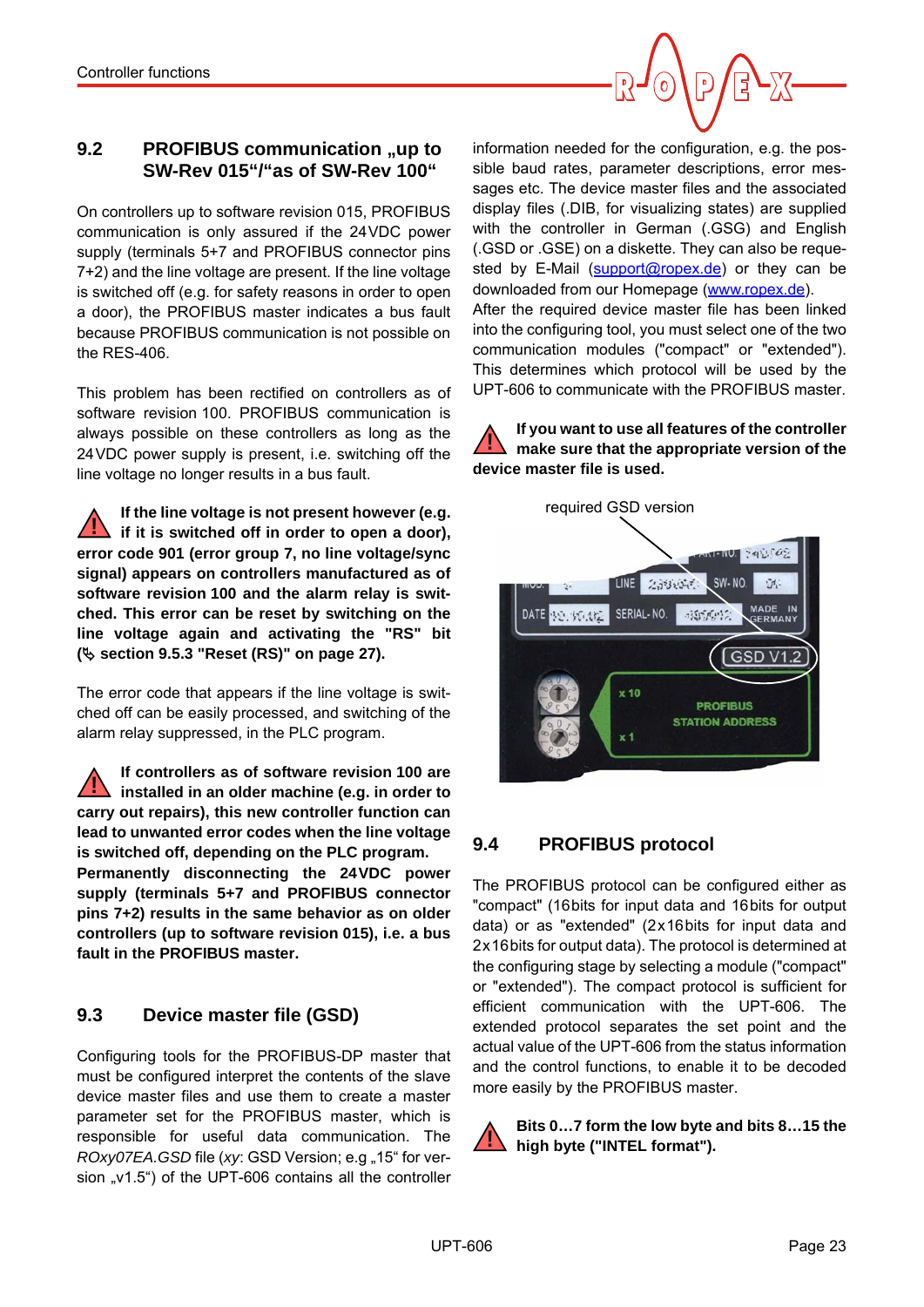

#### <span id="page-23-1"></span>**9.4.1 "Compact" protocol with 4-Bit error code**

The 16-bit **input data** from the PROFIBUS master to the UPT-606 contains the set point and the control functions and has the following structure:

|          | Control function |    |    | Spare |    | Set point / AC temperature |  |  |  |  |  |  |  |
|----------|------------------|----|----|-------|----|----------------------------|--|--|--|--|--|--|--|
| Name:    | RS               | ST | АC | MP    |    | ັ                          |  |  |  |  |  |  |  |
| Bit no.: | 15               |    |    |       | 10 |                            |  |  |  |  |  |  |  |

The 16-bit **output data** from the UPT-606 to the PRO-FIBUS master contains the actual value or the error

code and the status information and has the following structure:

|          |    |    |    |                    |    |           |    |  |  |                                    |    | Error code if $AL = 1$ |    |
|----------|----|----|----|--------------------|----|-----------|----|--|--|------------------------------------|----|------------------------|----|
|          |    |    |    | Status information |    |           |    |  |  | Actual value (compact) if $AL = 0$ |    |                        |    |
| Name:    | AA | AG | AL |                    | TO | <b>RA</b> | VZ |  |  | A3                                 | A2 | Α1                     | A0 |
| Bit no.: | 15 |    |    | ィっ                 |    | 10        |    |  |  |                                    |    |                        |    |

## <span id="page-23-0"></span>**9.4.2 "Compact" protocol with 10-Bit error code**

**The 10-Bit error codes are available on all controllers as of software revision 100 and supplied with GSD Version v2.0. These error codes !**

**must be activated in the parameter data ( [section 9.7.9 "Error code format" on page 32](#page-31-1)).**

The 16-bit **input data** from the PROFIBUS master to the UPT-606 contains the set point and the control functions and has the following structure:

|          |    | Control function |    |    | Spare |  |  | Set point / AC temperature |  |  |
|----------|----|------------------|----|----|-------|--|--|----------------------------|--|--|
| Name:    | RS | oт<br>ا ب        | АC | MP |       |  |  |                            |  |  |
| Bit no.: | 15 |                  |    |    | 10    |  |  |                            |  |  |

The 16-bit **output data** from the UPT-606 to the PRO-FIBUS master contains the actual value or the error code and the status information and has the following structure:

|          |    |    |    |    |                    |           |       |    |    |    |                | Error code if $AL = 1$ |                                    |                |                |    |
|----------|----|----|----|----|--------------------|-----------|-------|----|----|----|----------------|------------------------|------------------------------------|----------------|----------------|----|
|          |    |    |    |    | Status information |           |       |    |    |    |                |                        | Actual value (compact) if $AL = 0$ |                |                |    |
| Name:    | AA | AG | AL | TЕ | TO                 | <b>RA</b> | VZ/A9 | A8 | A7 | A6 | A <sub>5</sub> | A4                     | A <sub>3</sub>                     | A <sub>2</sub> | A <sup>1</sup> | A0 |
| Bit no.: | 15 |    | 13 | ィウ |                    | 10        |       |    |    |    | 5              |                        |                                    |                |                |    |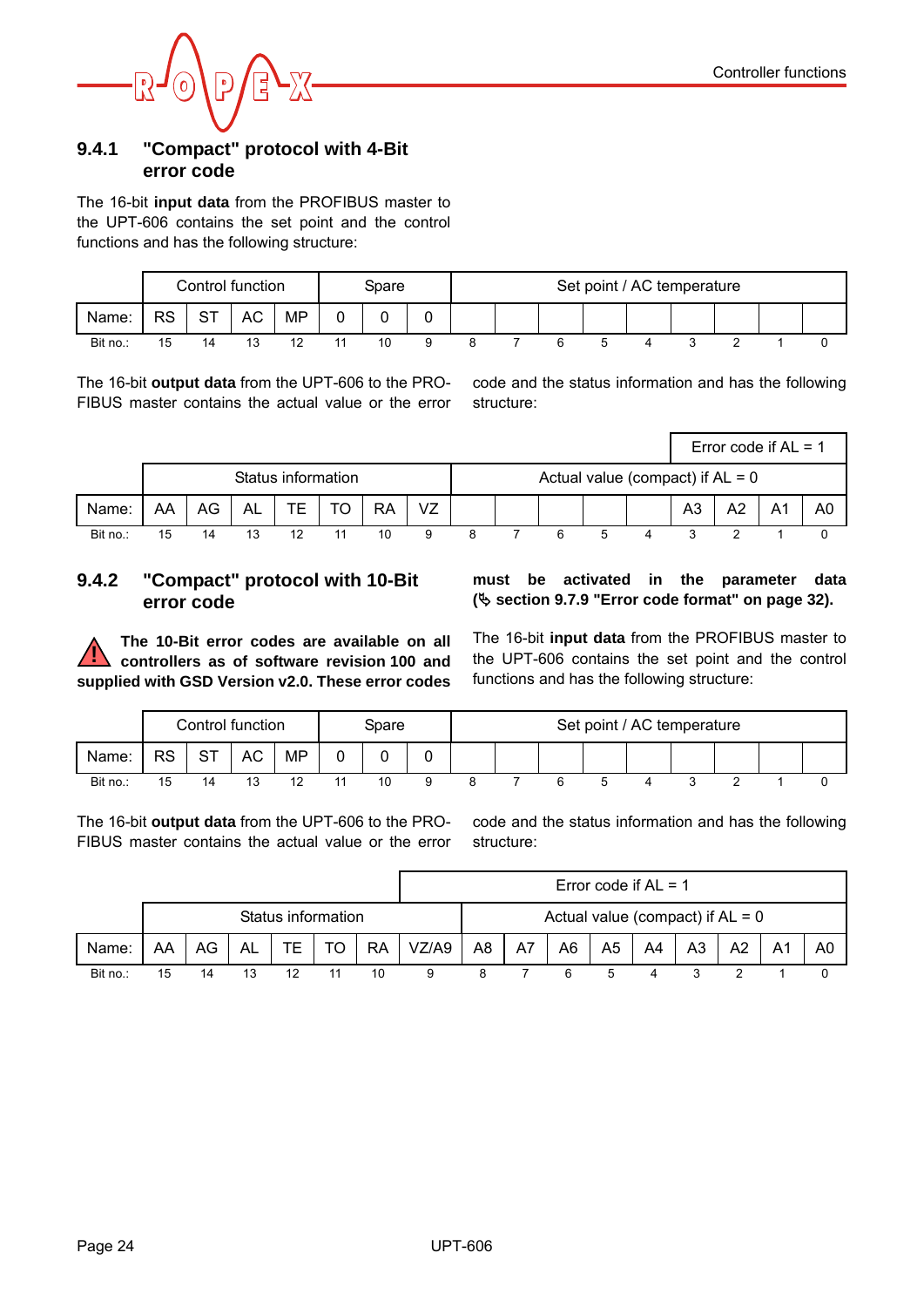

## <span id="page-24-1"></span>**9.4.3 "Extended" protocol with 4-Bit error code**

The extended protocol transfers 2x16bits. The 2x16bit **input data** contains the set point in word  $\mathbb O$  and the control functions in word  $@$ :

| $\odot$       |    |    |    | Spare |    |    |       |   |   |   |   |   | Set point / AC temperature |                  |           |    |
|---------------|----|----|----|-------|----|----|-------|---|---|---|---|---|----------------------------|------------------|-----------|----|
| Name:         | 0  | 0  | 0  | 0     |    | 0  | 0     |   |   |   |   |   |                            |                  |           |    |
| Bit no.:      | 15 | 14 | 13 | 12    | 11 | 10 | 9     | 8 |   | 6 | 5 | 4 | 3                          | 2                |           | 0  |
| $\circled{2}$ |    |    |    |       |    |    | Spare |   |   |   |   |   |                            | Control function |           |    |
| Name:         | 0  | 0  | 0  | 0     | 0  | 0  | 0     | 0 | 0 | 0 | 0 | 0 | <b>MP</b>                  | <b>RS</b>        | <b>ST</b> | AC |

Bit no.: 15 14 13 12 11 10 9 8 7 6 5 4 3 2 1 0

The 2x16-bit **output data** contains the actual value in word  $\odot$  and the error code and status information in word  $@:$ 

| ◡        |    |    |    |    |    |    |   | Actual value (signed) |  |  |  |  |
|----------|----|----|----|----|----|----|---|-----------------------|--|--|--|--|
| Name:    | VZ |    |    |    |    |    |   |                       |  |  |  |  |
| Bit no.: | 15 | 14 | 13 | 12 | 44 | 10 | 9 |                       |  |  |  |  |

| $\circledZ$ | Spare |  |   |                |                |    | Error code |    | Spare |    |    |     | Status information |   |           |
|-------------|-------|--|---|----------------|----------------|----|------------|----|-------|----|----|-----|--------------------|---|-----------|
| Name:       |       |  |   |                | A <sub>3</sub> | A2 | A1         | A0 |       | AA | AG | AL. | ┯┍<br><u>_</u>     | ╰ | <b>RA</b> |
| Bit no.:    | 15    |  | Ñ | $\overline{ }$ |                | 10 |            |    |       |    |    |     |                    |   |           |

## <span id="page-24-0"></span>**9.4.4 "Extended" protocol with 10-Bit error code**

**The 10-Bit error codes are available on all controllers as of software revision 100 and supplied with GSD Version v2.0. These error codes !**

**must be activated in the parameter data ( [section 9.7.9 "Error code format" on page 32](#page-31-1)).**

The extended protocol transfers 2x16bits. The 2x16bit **input data** contains the set point in word  $\mathbb O$  and the control functions in word  $@$ :

|          |    |    | Spare |    |   |  |  | Set point / AC temperature |  |  |
|----------|----|----|-------|----|---|--|--|----------------------------|--|--|
| Name:    | 0  |    |       |    | υ |  |  |                            |  |  |
| Bit no.: | 15 | 14 |       | 10 |   |  |  |                            |  |  |

| $\circled{2}$ |    | Spare |    |         |    |             |   |   |        |        |   |   |           | Control function |         |           |
|---------------|----|-------|----|---------|----|-------------|---|---|--------|--------|---|---|-----------|------------------|---------|-----------|
| Name:         | ັ  |       |    |         | u  | $\sim$<br>ັ | 0 | 0 | C<br>U | C<br>U | 0 | U | <b>MP</b> | <b>RS</b>        | oт<br>ິ | <b>AC</b> |
| Bit no.:      | 15 | 14    | 13 | 12<br>ı | 40 | 10          | 9 | ີ |        |        |   |   |           |                  |         |           |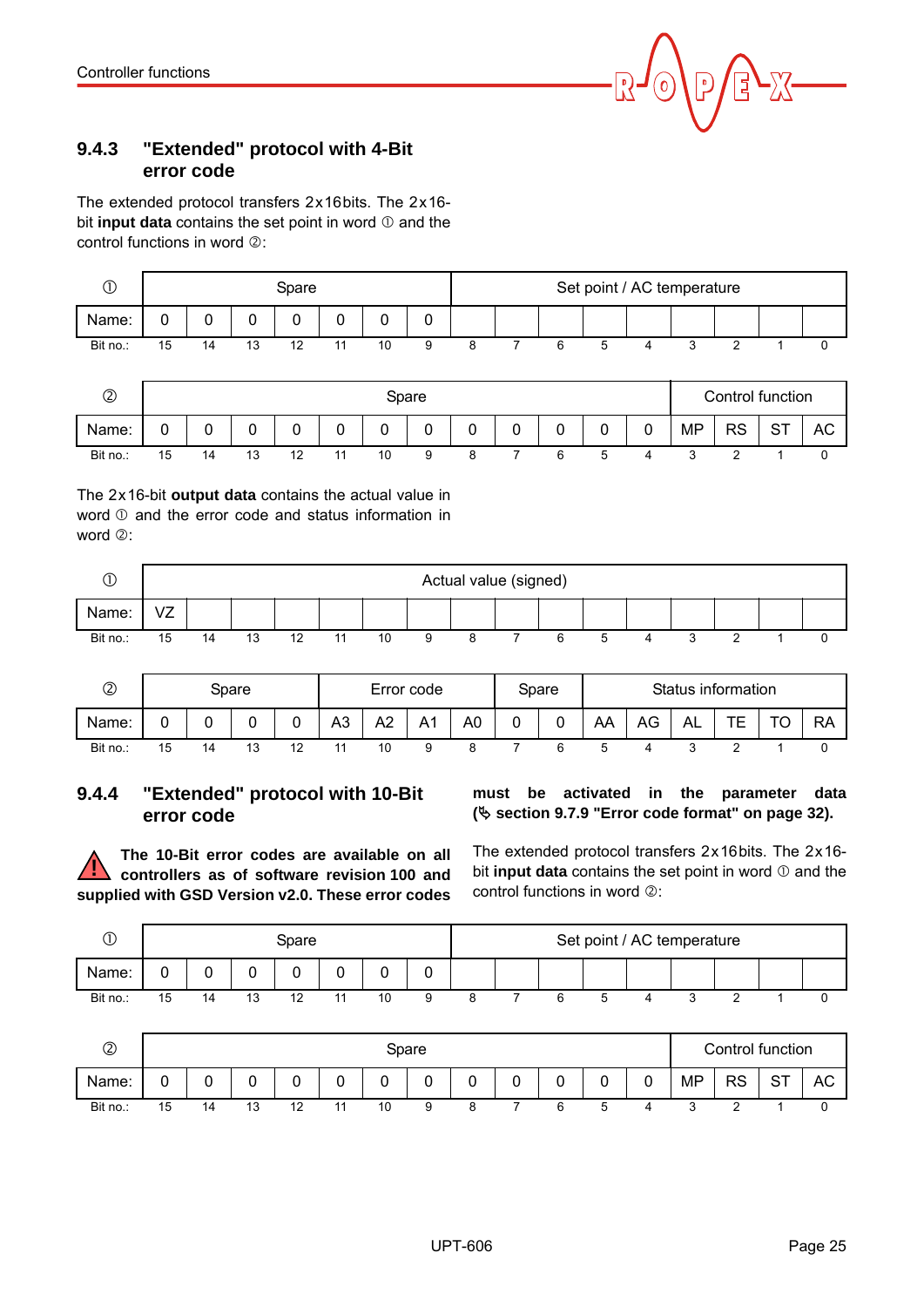

The 2x16-bit **output data** contains the actual value in word  $\odot$  and the error code and status information in word  $(2)$ 



## <span id="page-25-6"></span><span id="page-25-0"></span>**9.5 Input data**

The term "input data" refers to the data that is transferred from the PROFIBUS master to the UPT-606. It contains the set point and the control functions, such as START or AUTOCAL for the UPT-606. These functions are explained in the following.

#### <span id="page-25-5"></span><span id="page-25-1"></span>**9.5.1 Automatic zero calibration "AUTOCAL" (AC)**

Because of the automatic zero calibration (AUTOCAL) function, there is no need to adjust the zero point manually on the controller. This function matches the controller to the resistance of the system and calibrates it to the value which is predefined in the parameter data ([section 9.7.4 "Variable calibration temperature" on](#page-30-0) [page 31\)](#page-30-0). If no parameter data is transferred by the PROFIBUS master, the default value is 20°C.

Some PROFIBUS masters do not allow the parameter data to be changed during operation. It is therefore not possible to adapt the calibration temperature to the prevailing ambient conditions in the machine.

As of software revision 100 and supplied with GSD Version v2.0, the calibration temperature can be specified by means of the "Set point/AC temperature" input data whenever the zero point is calibrated, providing this setting is selected in the parameter data  $(\&$  [section 9.7.4 "Variable calibration temperature" on](#page-30-0) [page 31\)](#page-30-0). It can be specified in the 0…+40°C range. The value selected for the calibration temperature must be entered in the "Set point/AC temperature" input data when the "AUTOCAL" function is activated ("AC" bit = 1). If the specified temperature is too high (greater than 40°C) or if the selected value varies, an error message appears (error codes 115 and 116;  $\%$  [section 9.13 "Error messages" on page 40](#page-39-0)).

<span id="page-25-4"></span><span id="page-25-2"></span>The AUTOCAL request ("AC" bit = 1) is executed by the controller providing the AUTOCAL function is not disabled.

The automatic calibration process takes about 10…15 seconds. The heatsealing element is not heated during this process. The yellow LED on the front panel lights up while the AUTOCAL function is active and the controller reports "AUTOCAL active" ("AA" bit = 1) in the output data. The actual value output (terminals 17+18) is 0…3°C (corresponds to app. 0 VDC).

If the temperature of the heatsealing element varies on controllers as of software revision 100, the "AUTOCAL" function is executed a maximum of three times. If the function still cannot be terminated successfully, an error message appears ( $\&$  [section 9.13 "Error mes](#page-39-0)[sages" on page 40\)](#page-39-0).

#### **You should always wait for the heatsealing element to cool down (to ambient temperature) before activating the AUTOCAL function. !**

#### <span id="page-25-3"></span>**Reasons for disabled AUTOCAL function:**

- 1. The AUTOCAL function cannot be activated until 10 seconds after the controller is switched on. During this time the controller reports "AUTOCAL disabled" ("AG" bit = 1) in the output data.
- 2. The AUTOCAL function is not activated if the heatsealing element is cooling down at a rate of more than 0.1K/sec. If the "AC" bit is activated, the function is executed automatically providing the cooling rate has fallen below the above-mentioned value.
- 3. If the "START" bit ("ST" bit  $= 1$ ) is activated, the AUTOCAL function is not executed ("HEAT" LED lit).
- 4. If the "RESET" bit ("RS" bit = 1) is activated, the AUTOCAL function is not executed.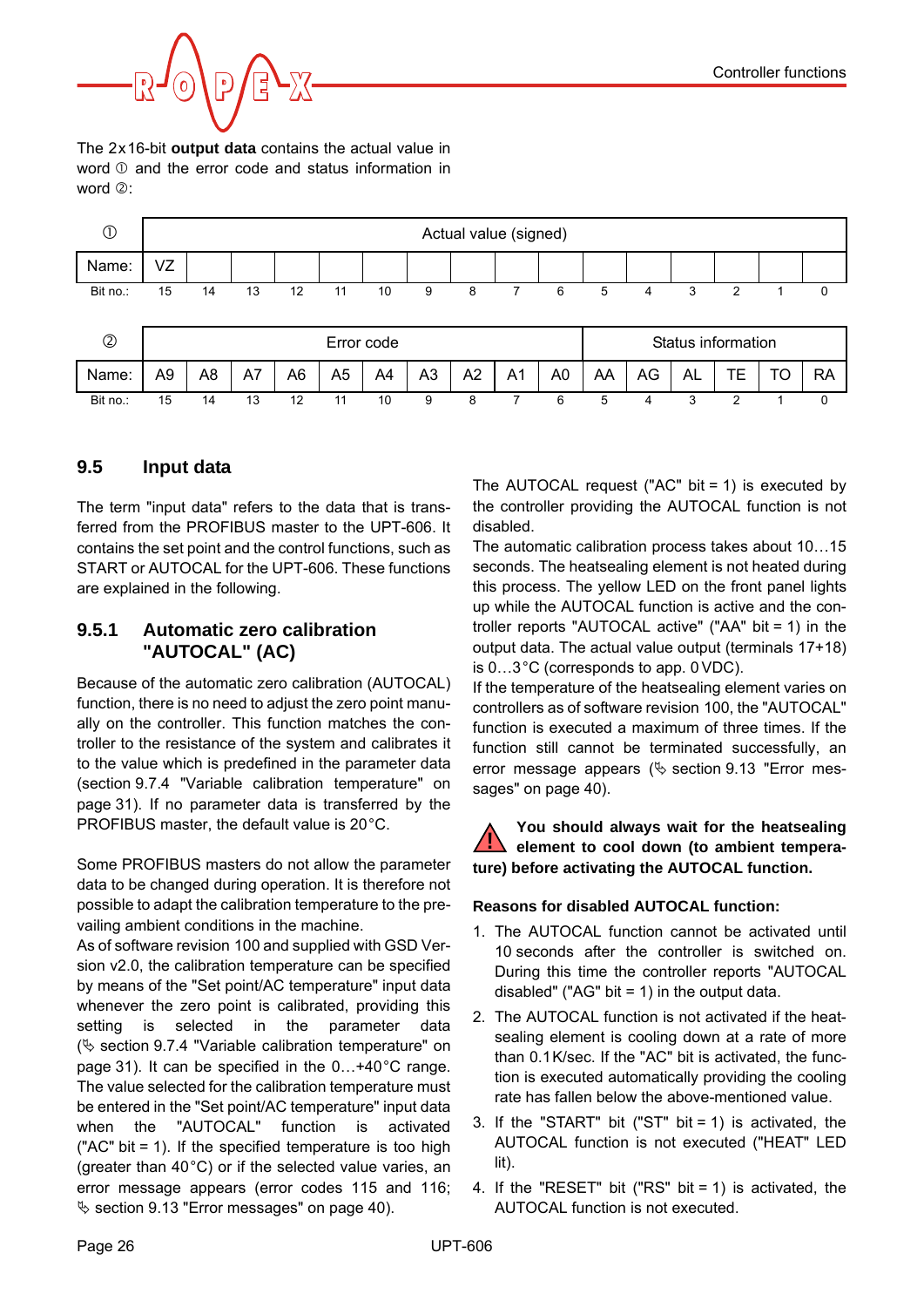5. AUTOCAL cannot be activated if error codes 1…3, 5…7 (As of software revision 100 also: 101…103, 201…203, 801, 9xx) occur at start-up. AUTOCAL cannot be activated with error codes 5…7 (As of software revision 100 also: 201…203, 801, 9xx) if the controller has operated correctly, at least one time, after start-up  $(\&$  [section 9.13 "Error mes](#page-39-0)[sages" on page 40\)](#page-39-0).

**If the AUTOCAL function is disabled ("AG" bit = 1) and if you attempt to activate it ("AC" bit = 1) then the "AUTOCAL" LED blinks fast (4Hz). !**

# <span id="page-26-6"></span><span id="page-26-1"></span>**9.5.2 Start (ST)**

When the "START" bit is activated ("ST" bit = 1), the controller-internal set/actual comparison is enabled and the heatsealing element is heated up to the SET temperature. It remains at this temperature either until the "ST" bit is reset or until the actual heating time exceeds the preset heating time limit ( $\&$  [section 9.7.5](#page-30-1) ["Heating time limit" on page 31](#page-30-1)).

The "HEAT" LED on the front panel of the UPT-606 lights up continuously for the duration of the heating phase.

A start request is not processed if the AUTOCAL function is active, the controller has reported an alarm, the set point is less than 20°C higher than the calibration temperature or the "RS" bit is set. In all these cases the "HEAT" LED blinks.

The heating process is terminated if the "ST" bit is reset or if a PROFIBUS fault occurs.

#### **The "ST" bit is only accepted if the AUTOCAL function is deactivated and there are no alarms. !**

The alarm relay is switched if the "ST" bit is activated while a warning message is indicating error codes 8...12 (as of February 2006 also: 104…106, 111…114, 211, 302 oder 303) ( $\&$  [section 9.13 "Error messages"](#page-39-0) [on page 40](#page-39-0)). The heatsealing element is no longer heated up.

# <span id="page-26-4"></span><span id="page-26-0"></span>**9.5.3 Reset (RS)**

This bit resets the controller if the controller reports an alarm.

<span id="page-26-5"></span>No AUTOCAL or START requests are accepted as long as the "RS" bit is set. From then on, only fault nos. 5 and 7 (As of software revision 100: 201…203, 901, 913) are evaluated and output by the fault diagnosis function. The power section is not activated in this state and no measuring impulses are generated. Consequently, the actual value is no longer updated. The reset request is not processed until the "RS" bit is reset. The PROFIBUS communication is not interrupted by a controller reset. The controller simply requests the parameter data from the PROFIBUS master again.

As of software revision 100, the controller actual value output changes to 0…3°C (i.e. approximately 0VDC) while the "RS" bit is being activated. This may be interpreted by the higher-level controller (e.g. a PLC) as feedback.

The "AUTOCAL" function is not aborted if the "RS" bit is activated while it is still executing.

**The controller performs an internal initialization run lasting approximately 500ms after the "RESET" signal is deactivated. The next heatsealing process cannot be started until it has finished. !**

**If a contactor Kb is used to deactivate the control loop**  $(\xi)$  **[section 7.3 "Power supply"](#page-11-0) [on page 12](#page-11-0)**), **it must be energized again 50ms at the latest after the "RESET" signal is deactivated. If it is energized too late, an error message will be output by the controller. !**

## <span id="page-26-2"></span>**9.5.4 Measurement pause (MP)**

<span id="page-26-3"></span>No more measuring impulses are generated by the controller as soon as the "MP" bit is set. From then on, only fault nos. 5 and 7 (As of software revision 100: 201…203, 901, 913) are evaluated and output by the fault diagnosis function. In addition, the actual value is no longer updated. The last valid value before the bit was set is output. As soon as the bit is reset, new measuring impulses are generated, all error messages are evaluated and the actual value is updated again. This bit is only active in measuring mode. "ST", "RS" and "AC" take priority. The bit is suitable for all applications in which the electrical connections of the heatsealing element need to be disconnected during normal operation without triggering an alarm (e.g. sliding rail contacts).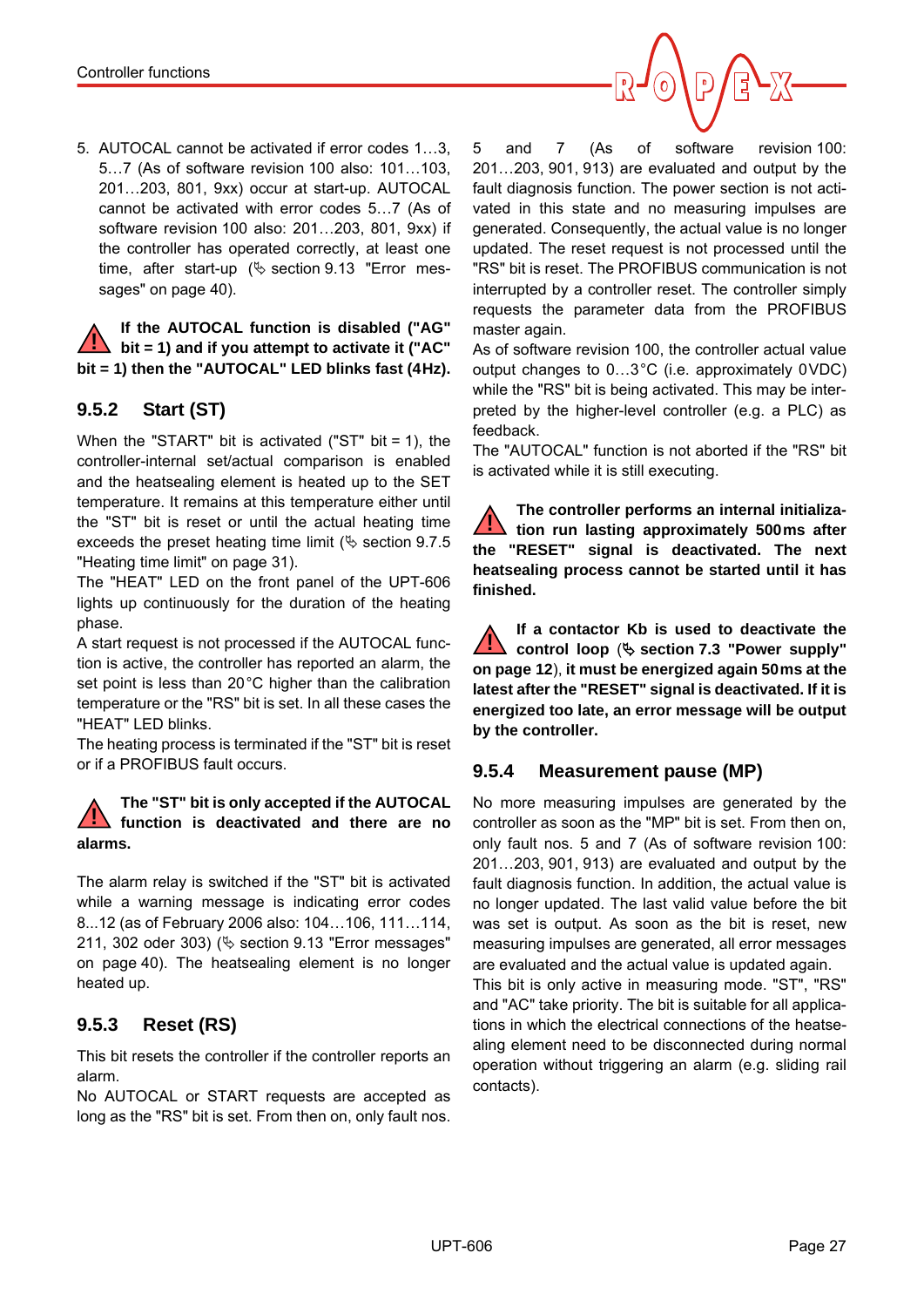

In contrast with the "RS" bit (RESET), the "MP" bit does not reset any error message when it is set. The controller is activated again as soon as the bit is reset, in other words there is no initialization phase.

**When the controller is started, it only evaluates the "MP" bit if the system test (including the functional test of the heating circuit) is successful. This can take several 100 ms. !**

# <span id="page-27-9"></span>**9.5.5 Set point**

A set point of up to 300°C or 500°C is allowed, depending on the selected temperature range  $(\&$  [section 9.7.1 "Temperature range and alloy" on](#page-30-2) [page 31\)](#page-30-2). If you attempt to enter a higher set point, it is limited to 300°C or 500°C internally.

# <span id="page-27-8"></span><span id="page-27-0"></span>**9.6 Output data**

The term "output data" refers to the data that is transferred from the UPT-606 to the PROFIBUS master. It contains the current actual value and all important information about the momentary status of the controller. If an alarm is signaled, the fault can be diagnosed accurately with the help of the error code.

# <span id="page-27-6"></span>**9.6.1 AUTOCAL active (AA)**

<span id="page-27-2"></span>The "AA" bit indicates that the AUTOCAL function is currently executing.

# <span id="page-27-7"></span>**9.6.2 AUTOCAL disabled (AG)**

<span id="page-27-3"></span>If the "AG" bit is set, the AUTOCAL function is temporarily disabled. This is the case if "START" is active or if the heatsealing element is still in the cooling-down phase.

# <span id="page-27-5"></span>**9.6.3 Alarm active (AL)**

<span id="page-27-4"></span>If the "AL" bit is set, an alarm has been triggered but not yet reset. The error code provides information about the exact cause of the fault ( $\&$  [section 9.13 "Error mes](#page-39-0)[sages" on page 40\)](#page-39-0).

# <span id="page-27-12"></span>**9.6.4 Temperature reached (TE)**

<span id="page-27-10"></span>The "TE" bit is set if the actual temperature exceeds 95% of the set temperature. As soon as the control mode is exited ("ST" bit =  $0$ ) or an alarm is signaled ("AL" bit = 1), this status bit is reset again.

# <span id="page-27-11"></span><span id="page-27-1"></span>**9.6.5 Temperature OK (TO)**

The UPT-606 checks whether the actual temperature is within a settable tolerance band ("OK" window) on either side of the set temperature. The lower  $(\Delta \vartheta_{lower}^{})$  and upper  $(\Delta \vartheta_{upper}^{})$  limits of the tolerance band can be changed independently of one another by means of the parameter data ( $\&$  [section 9.7 "Para](#page-29-0)[meter data" on page 30\)](#page-29-0). The following settings are possible:

1. **"off"**

<span id="page-27-13"></span>The "TO" bit is always deactivated.

#### 2. **"Active if Tact = Tset" (Factory setting)**

The "TO" bit is activated if the actual value is inside the specified temperature tolerance band. If the actual temperature is outside the tolerance band the "TO" bit is deactivated (see graph below).



Unlike the "Temperature reached" status bit ("TE" bit), the actual temperature is evaluated independently of the control mode.

#### 3. **"Active if Tact = Tset, with latch function (available as of software revision 100)**

A heatsealing cycle starts when the "ST" bit is set. The "TO" bit is set when the actual temperature reaches the temperature tolerance band for the first time during a heatsealing cycle. If the actual temperature leaves the tolerance band again - while the "ST" bit is still set - the "TO" bit is reset (refer to Fig. a.). If the actual temperature does not leave the tolerance band again - while the "ST" bit is still set the "TO" bit is not reset until the start of the next heatsealing cycle (latch function, refer to Fig. b.). The switching state of the "TO" bit can thus be queried after the "ST" bit has been reset and before the start of the next heatsealing cycle.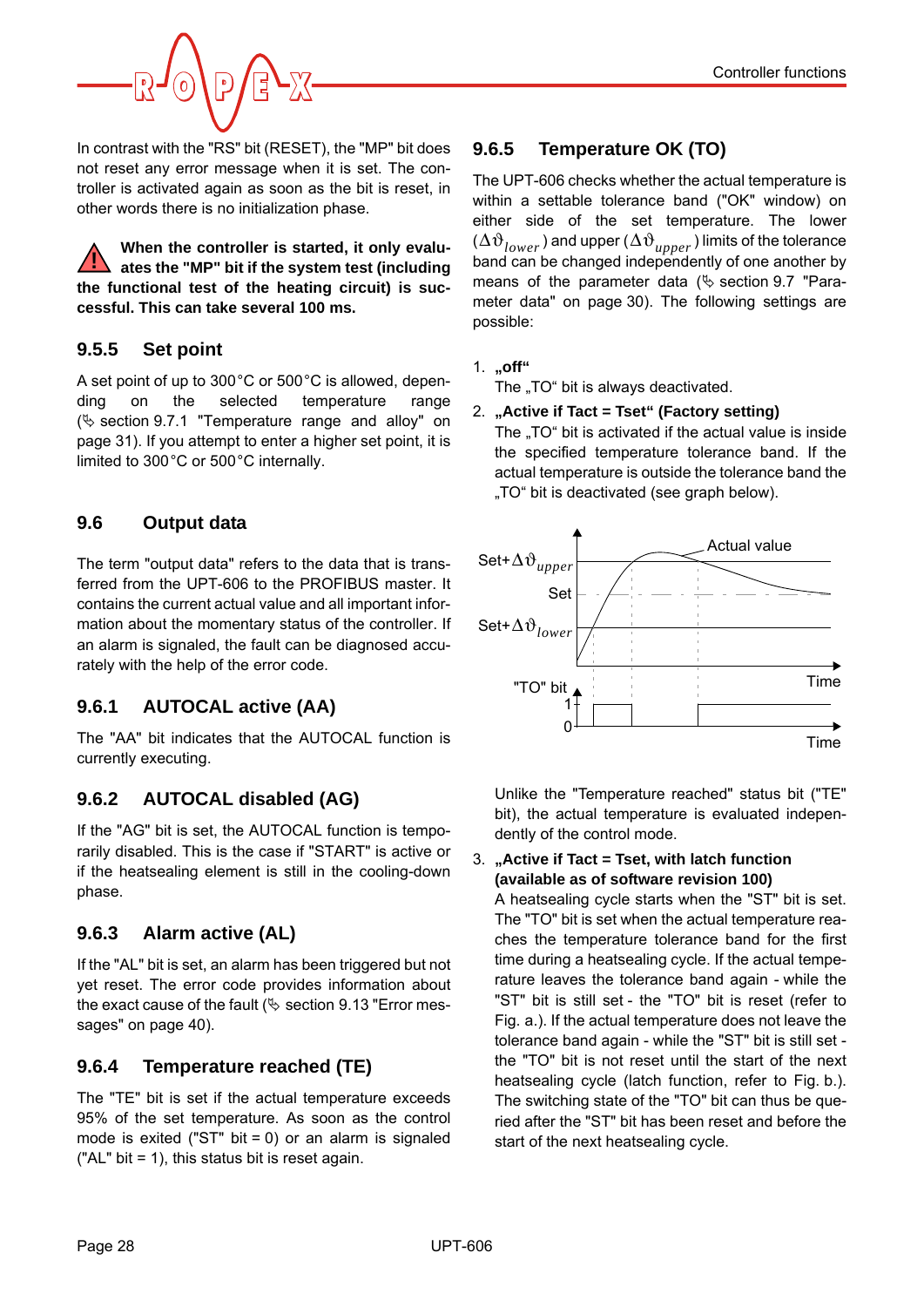



b.) Temperature OK



For controllers with software revision 100, 101 and 102 the configuration for the ..TO" bit can be set via the ROPEX visualization software. As of software revision 103 the configuration for the "TO" bit is set in the PRO-FIBUS parameter data (or the DPV1 protocol extension). A configuration with the ROPEX visualization software is no more possible.

# <span id="page-28-2"></span>**9.6.6 Controller active (RA)**

The UPT-606 has processed the "START" request successfully and entered the control mode if the "RA"  $bit = 1$ .

# **9.6.7 Sign (VZ)**

In the compact protocol, the sign bit indicates whether the actual value is positive or negative.

# <span id="page-28-1"></span>**9.6.8 Actual value**

If you are using the *compact* protocol, the actual value itself is always positive. The sign bit (VZ) then indicates whether the amount of the actual value is positive or negative. If an alarm is signaled, the actual value contains the error code.

If you are using the *extended* protocol, all 16 bits of the first word must be interpreted as a signed number (twos complement notation). During the calibration procedure or if an alarm is signaled, the actual value is 0. The error code is contained in separate bits.

# <span id="page-28-0"></span>**9.6.9 Error codes**

If a fault is signaled (" $AL$ " bit = 1), the error code allows the exact cause to be determined. The "Error code format" parameter determines whether two or threedigit error codes are output. If two-digit error codes are specified, some faults are grouped together; three-digit error codes enable a fault to be identified more precisely.

In the compact protocol, the error code appears instead of the actual value in bits  $0...3$  (error code format = 4bit) or  $0...9$  (error code format = 10-bit).

In the extended protocol, the error code appears in the second word at bit positions 8…11 (error code format = 4-bit) or  $6...15$  (error code format = 10-bit)  $(\&$  [section 9.13 "Error messages" on page 40\)](#page-39-0).

#### **10-bit error codes are available on all controllers as of software revision 100 and supplied with GSD Version v2.0. Older controllers only show 4-bit error codes. !**

In addition to the error codes, the PROFIBUS diagnostics function also sends error messages to the PRO-FIBUS master. The error messages corresponding to each error code are already stored in the device master file (GSD), so that they automatically appear in plain text on the PROFIBUS master whenever the device diagnosis for the UPT-606 is interrogated there. The language in which the error messages are displayed depends on the selected device master file.

<span id="page-28-3"></span>**The PROFIBUS diagnostics function always transfers 4-bit error codes regardless of the setting of the "Error code format" parameter ( [section 9.7.9 "Error code format" on page 32](#page-31-1)). !**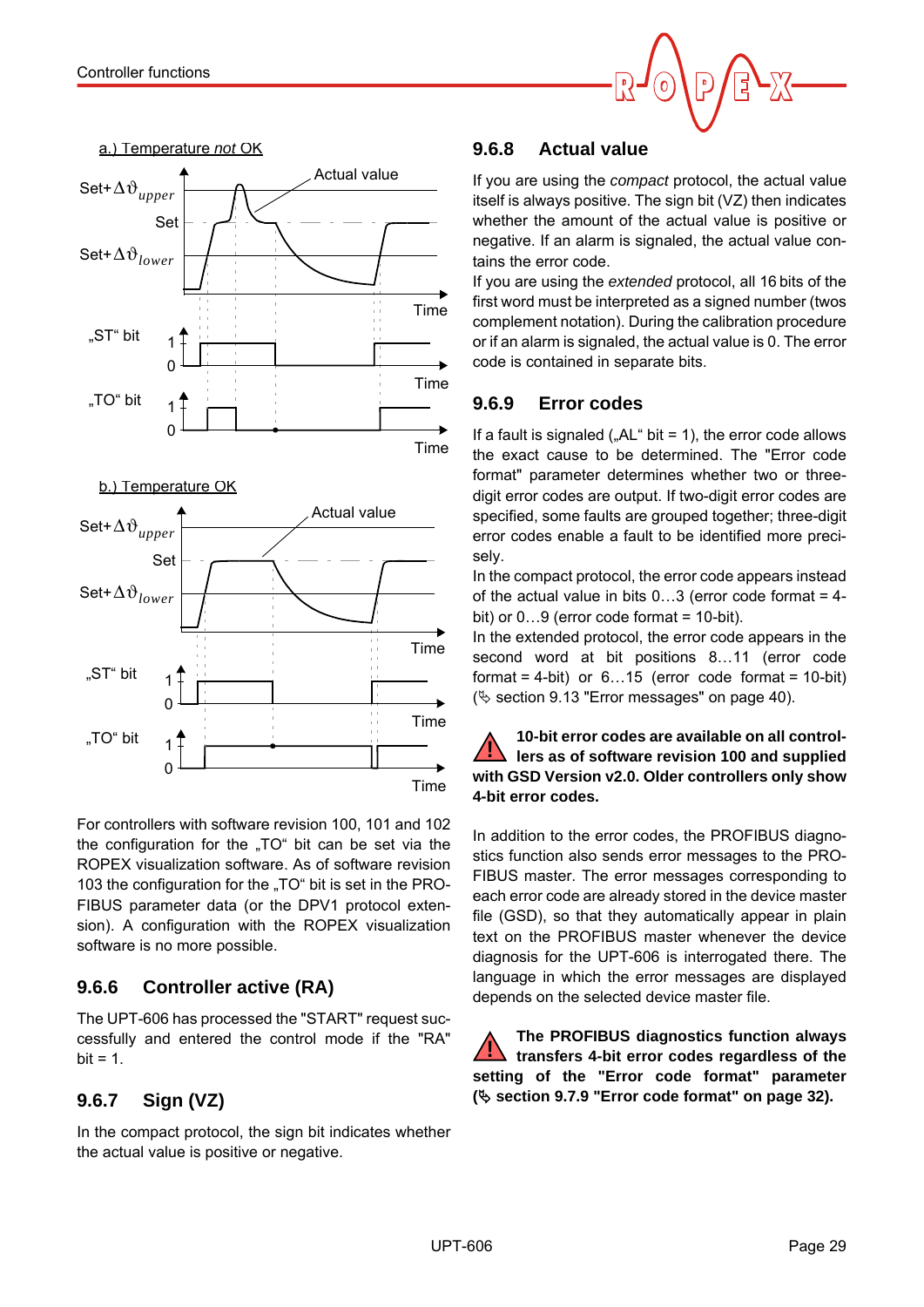

# <span id="page-29-0"></span>**9.7 Parameter data**

The parameter data contains values for selecting the heatsealing element alloy, the temperature range, the upper and lower tolerance band limits for temperature monitoring, the calibration temperature and the optional heating time limit. It is transferred from the PROFIBUS master to the UPT-606 each time the system is started up. If the parameter data is changed during operation, the UPT-606 performs a reset. The PROFIBUS communication is not interrupted. The parameter data has the following structure:

| No.            | <b>Function</b>                         | De-<br>fault<br>value<br>1      | <b>Possible</b><br>values                                     |
|----------------|-----------------------------------------|---------------------------------|---------------------------------------------------------------|
| 03             | Reserved, set to 0                      | 0                               | 0                                                             |
| 4              | Temperature range /<br>alloy            | 10                              | 0, 1, 4, 5, 8,<br>10                                          |
| 5              | Lower temperature<br>OK threshold       | <b>10K</b>                      | 399K                                                          |
| 6              | Upper temperature<br>OK threshold       | 10K                             | 399K                                                          |
| $\overline{7}$ | Calibration tempera-<br>ture            | $20^{\circ}$ C                  | $-1, 040$ °C                                                  |
| 8              | Heating time limit<br>(100ms units)     | $\Omega$                        | 099<br>(09.9s)                                                |
| 9              | <b>Extended controller</b><br>dignostis | acti-<br>vated                  | deactivated,<br>activated                                     |
| 10             | Measuring impulse<br>duration           | 17                              | 1730<br>(1.73.0ms)                                            |
| 11             | Data format                             | High/<br>Low<br>byte<br>(Intel) | High/Low<br>byte (Intel),<br>Low/High<br>byte (Moto-<br>rola) |
| 12             | Correction factor Co                    | 100%                            | 25200%                                                        |

| No.       | <b>Function</b>                                       | De-<br>fault<br>value<br>1                 | <b>Possible</b><br>values                                               |
|-----------|-------------------------------------------------------|--------------------------------------------|-------------------------------------------------------------------------|
| 13/<br>14 | Maximum<br>start temperature                          | $100^{\circ}$<br>C                         | 20500°C                                                                 |
| 15        | Error code format                                     | 4 bit                                      | 4 bit, 10 bit                                                           |
| 16/<br>17 | Temperature<br>cefficient                             | 1700<br>ppm                                | 4004000<br>ppm                                                          |
| 18        | Temperature range                                     | 300°<br>C                                  | 200, 300,<br>400, 500°C                                                 |
| 19/<br>20 | Maximum<br>temperature                                | 300°<br>C                                  | 200500°<br>C                                                            |
| 21        | Temperature<br>diagnosis                              | de-<br>acti-<br>vated                      | deactivated,<br>activated                                               |
| 22/<br>23 | Temperature dia-<br>gnosis delay time<br>(10ms steps) | 0s                                         | 0999<br>(09.99s)                                                        |
| 24/<br>25 | Heatup timeout<br>(10ms steps)                        | 0s                                         | 0999<br>(09.99s)                                                        |
| 26        | "TO" bit<br>(Temperatur OK)                           | active<br>if<br>Tact<br>$=$<br><b>Tset</b> | off,<br>active if<br>Tact=Tset,<br>active if<br>Tact=Tset<br>with latch |
| 27        | Hold mode                                             | off                                        | off,<br>on.<br>2s                                                       |

1. The default value is stored in the device master file and transferred from the PRO-FIBUS master to the UPT-606 when the system is started up.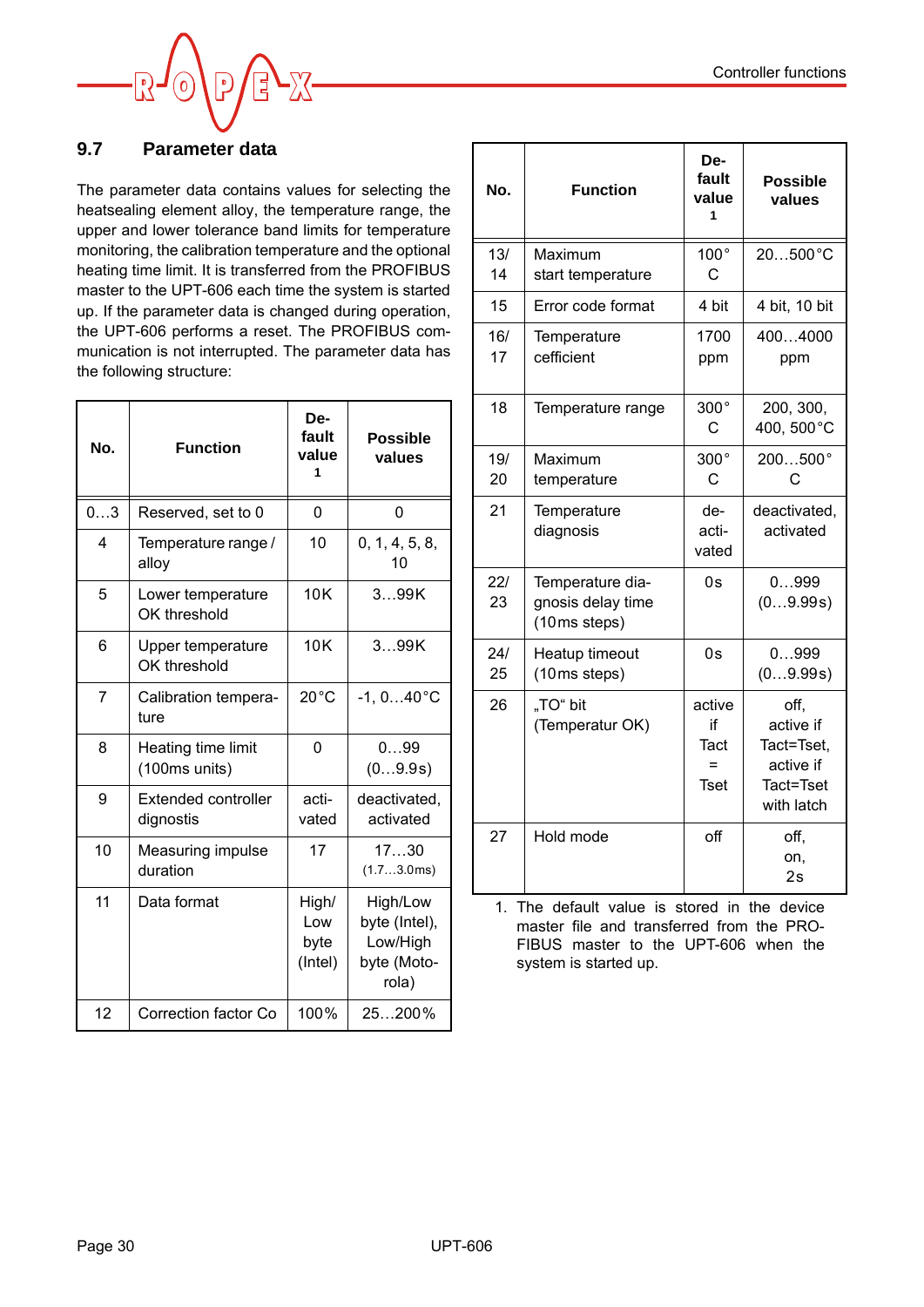

# <span id="page-30-2"></span>**9.7.1 Temperature range and alloy**

This parameter selects both the temperature range and the heatsealing element alloy. You can overwrite the setting of the rotary coding switch by changing the default value (10).

| Value | Temperature<br>range                                    | Alloy                                                                             |
|-------|---------------------------------------------------------|-----------------------------------------------------------------------------------|
| 0     | $300^{\circ}$ C                                         | $TCR = 1700$ ppm,<br>optimized for ULTRA-<br><b>PULSE</b> heatsealing<br>elements |
| 4     | $500^{\circ}$ C                                         | $TCR = 1700$ ppm,<br>optimized for ULTRA-<br><b>PULSE</b> heatsealing<br>elements |
| 9     | PC configuration<br>(ROPEX visuali-<br>zation software) | PC configuration<br>(ROPEX visualiza-<br>tion software)                           |
| 10    | Rotary coding<br>switch setting                         | Rotary coding switch<br>setting                                                   |

**The settings for a temperature range of 500°C (value 4) are only available on controllers as of software revision 100. !**

The setting "ROPEX visualization software" **(value 9) is available on controllers as of software revision 100 and supplied with GSD Version v2.0. !**

**You must always execute the AUTOCAL function after changing this parameter.**

## **9.7.2 Lower temperature OK threshold**

**!**

Lower threshold value for the "OK" window. Refer [section 9.6.5 "Temperature OK \(TO\)" on page 28](#page-27-1) and [section 9.7.12 "Temperature diagnosis \(as of GSD](#page-32-0) [Version v2.0\)" on page 33\)](#page-32-0).

# **9.7.3 Upper temperature OK threshold**

Upper threshold value for the "OK" window. Refer [section 9.6.5 "Temperature OK \(TO\)" on page 28](#page-27-1) and [section 9.7.12 "Temperature diagnosis \(as of GSD](#page-32-0) [Version v2.0\)" on page 33\)](#page-32-0).

# <span id="page-30-0"></span>**9.7.4 Variable calibration temperature**

The calibration temperature is set to 20°C as default. You can change it to another value between 0°C and 40°C in order to adapt it to the temperature of the cooled-down heatsealing element.

Some PROFIBUS masters do not allow the parameter data to be changed during operation. It is therefore not possible to adapt the calibration temperature to the prevailing ambient conditions in the machine.

As of software revision 100 (and supplied with GSD Version v2.0), the calibration temperature can be activated for setting by means of the input data by selecting the value "-1" in the parameter data. The calibration temperature can then be specified via the "Set point/AC temperature input data  $(\&$  [section 9.5.1 "Automatic](#page-25-1) [zero calibration "AUTOCAL" \(AC\)" on page 26](#page-25-1)).

**You do not need to execute the AUTOCAL function after changing the calibration temperature. !**

# <span id="page-30-1"></span>**9.7.5 Heating time limit**

The heating time limit provides additional protection against unwanted permanent heating. The controller automatically deactivates the heating impulse after the set heating time limit has elapsed if the start bit remains set for longer than the time specified by this limit. The start bit must be reset before the controller can be started up again.

The heating time limit is deactivated as default (0), but can be set to any value between 0s and 9.9s (0 and 99) in controllers as of software revision 100. In controllers up to software revision 015 the setting can be up to 5.0s (0 to 50).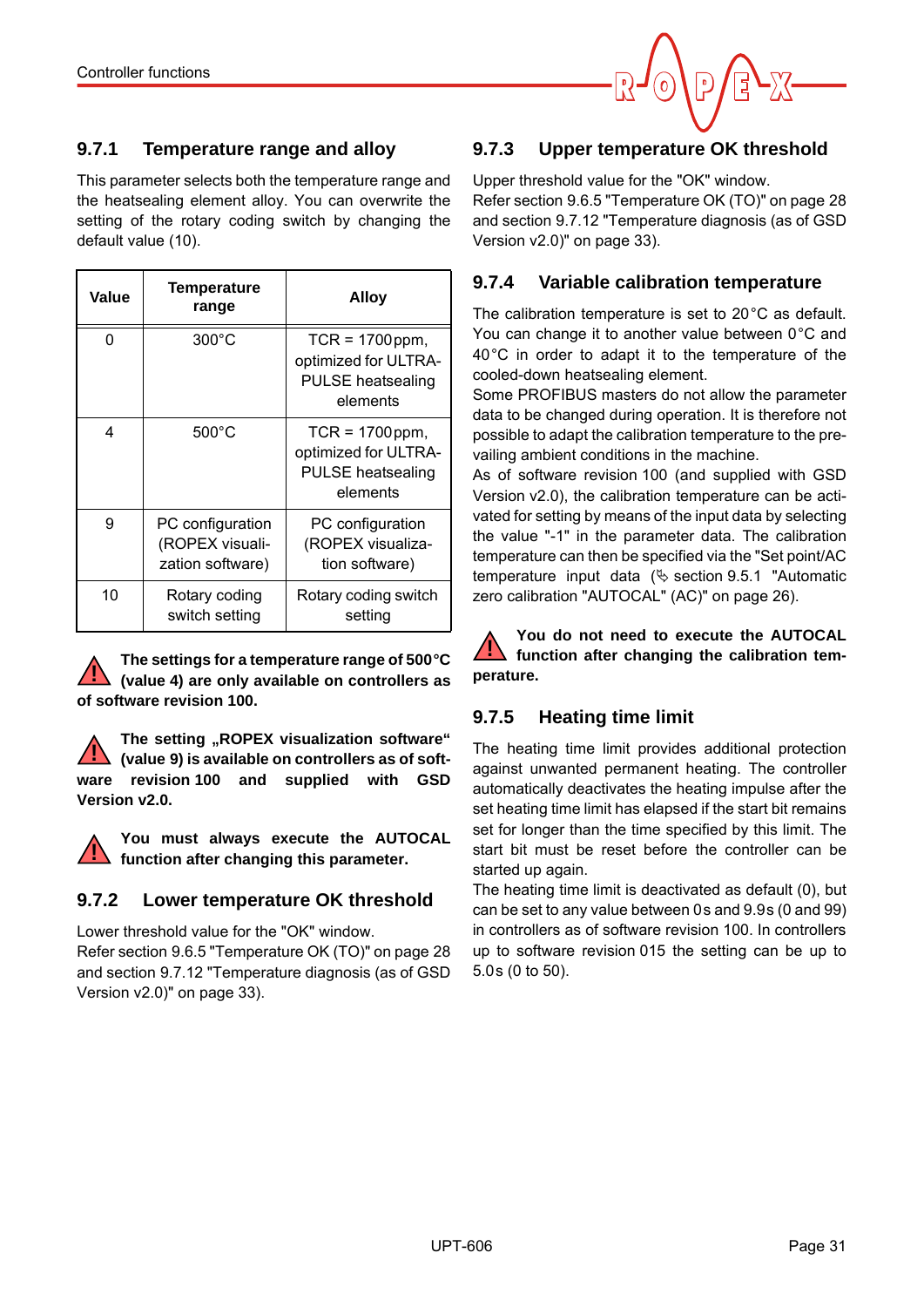

## <span id="page-31-7"></span><span id="page-31-3"></span>**9.7.6 Extended controller diagnosis**

The extended controller diagnosis uses the diagnostic function of the PROFIBUS protocol to display several faults of the UPT-606 on the PROFIBUS master directly. For each fault there is a text message stored in the device master file so the error codes appear on the PROFIBUS master in plain text if the master has the capability to display text messages.

With the help of parameter No. 9 the extended controller diagnosis can be activated or deactivated. The default setting is "activated".

Although the extended controller diagnosis ist deactivated, there is the fault diagnosis which is coded in the protocol.

#### **DPV1 protocol extension (alarm model):**

The extended device diagnostic functionality is not available with the DPV1 protocol extension and GSD Version v2.0 or higher ( $\&$  [section 9.8 "DPV1 protocol](#page-34-0) [extension \(as of GSD Version v2.0\)" on page 35.](#page-34-0) The DPV1 alarm model  $(\xi)$  [section 9.8.2 "DPV1 alarm](#page-34-1) [model" on page 35\)](#page-34-1) must be used in this configuration instead. In this case, parameter no. 9 in the GSD file switches the so-called DPV1 diagnostic interrupt on and off.

If you want to keep the old extended device diagnostics (e.g. for reasons of software compatibility), you must use a GSD version previous to v2.0. The DPV1 functionality for the UPT-606 is then automatically deactivated in the PROFIBUS master.

#### <span id="page-31-8"></span>**9.7.7 Measuring impulse duration**

The length of the measuring impulses generated by the controller can be set with parameter no. 10. It may be necessary to set a measuring impulse that is longer than the default 1.7ms for certain applications.

#### <span id="page-31-5"></span>**9.7.8 Data format**

This parameter specifies the order of the bytes (Intel: "high/low byte", Motorola: "low/high byte") in the cyclic data for both input and output data ( $\&$  [section 9.4](#page-22-2) ["PROFIBUS protocol" on page 23](#page-22-2)). We recommend setting "low/high byte (Motorola)" for Siemens controllers.

## <span id="page-31-6"></span><span id="page-31-1"></span>**9.7.9 Error code format**

This parameter specifies the length of the error codes in the cyclic data. You can choose between a 4-bit and a 10-bit format ( $\&$  [section 9.4 "PROFIBUS protocol" on](#page-22-2) [page 23\)](#page-22-2). "4-bit" generates two-digit error codes in the range 1…3 and is the default setting. "10-bit" generates more detailed three-digit error codes ( $\&$  [section 9.13](#page-39-0) ["Error messages" on page 40](#page-39-0)).

**This parameter is available on all controllers a of software revision 100and supplied with GSD Version v1.6. !**

#### <span id="page-31-4"></span><span id="page-31-2"></span><span id="page-31-0"></span>**9.7.10 Correction factor Co**

The correction factor Co permits the UPT-606 controller to be adapted to the real conditions in the machine (type of UPT heating element, impulse transformer specification, length of connecting wires, cooling etc.).

Proceed as follows to determine the optimum correction factor Co (setting in step 6):

1. Controller settings:

| - Set temperature: 160180°C |           |
|-----------------------------|-----------|
| - sealing time:             | 0.200.30s |

2. Activate sealing pulses ("ST" bit = 1) Refer to [section 9.5.2 "Start \(ST\)" on page 27.](#page-26-1)

Slowly increase the correction factor – starting either with the lowest value (50%) or with the value recommended in the ROPEX Application Report minus 25% – to the indicated hold value = set temperature.

The correction factor should be checked, and if necessary corrected, whenever the machine is operated or the set temperature or the heatsealing time are changed.

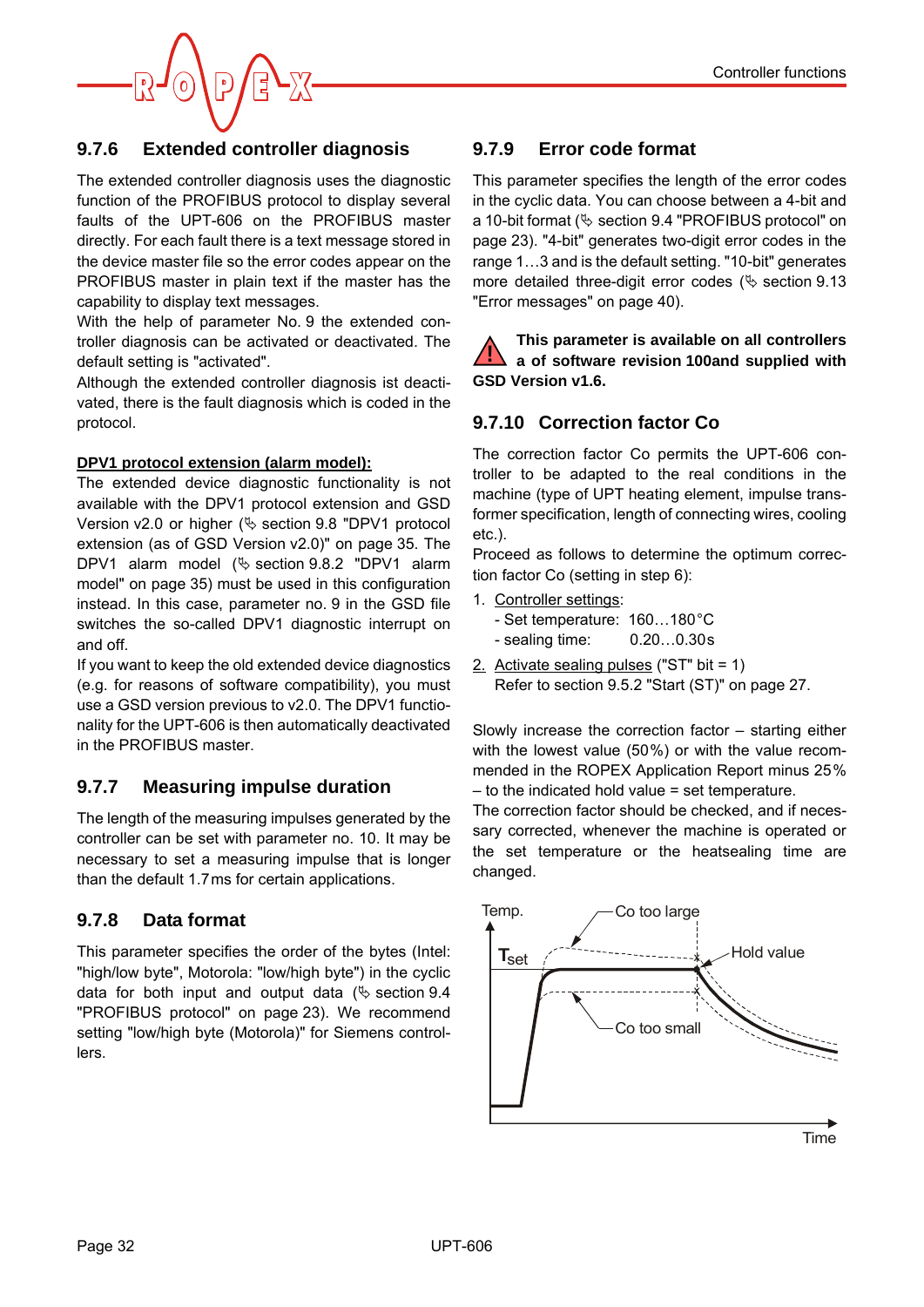### <span id="page-32-2"></span><span id="page-32-1"></span>**9.7.11 Maximum starting temperature (as of software revision 100)**

In the PROFIBUS paramter data (GSD-file) or in the DPV1 protocol extension the maximum starting temperature can be adjusted. This temperature is the maximum permissible actual value at the start time. The value is determined by the controller at the start of each impulse and compared with the preset value. This function serves to monitor the cooling circuit.



Starting temperature if cooling system OK

If the cooling system is intact, the tool is cooled down according to curve 1). If the cooling system is faulty, it is cooled down according to curve 2) because the water is no longer cooled. As a result, the temperature is always at least the value set with this menu step. In this case, the controller ignores the next heating command and reports an alarm. The corresponding error code 305 is indicated and the fault output is switched  $(\&$  [section 9.13 "Error messages" on page 40\)](#page-39-0). This prevents the UPT sealing bar from being damaged beyond repair.

**The maximum value of the setting range is limited either by the value for the maximum temperatue or by the temperature range. Both values are preset in the PROFIBUS parameter data (GSD file) or in the DPV1-protocol extension. !**

#### Setting:

We advise you not to set this parameter until you have determined the optimum heatsealing parameters (tem-

perature and cooling time) for productive operation. The starting temperature should be set to approximately 50% of the heatsealing temperature for the trial run, to enable the optimum working parameters to be established correctly.

## <span id="page-32-3"></span><span id="page-32-0"></span>**9.7.12 Temperature diagnosis (as of GSD Version v2.0)**

An additional temperature diagnosis can be activated by means of the PROFIBUS parameter data or the DPV1 protocol extension. The UPT-606 checks whether the ACTUAL temperature is within a settable tolerance band ("OK" window) on either side of the SET temperature. The lower ( $\Delta \vartheta_{lower}$ ) and upper ( $\Delta \vartheta_{upper}$ ) tolerance band limits are the same like in the "Temperature OK" function ( $\&$  [section 9.6.5 "Tempera](#page-27-1)[ture OK \(TO\)" on page 28\)](#page-27-1). The limits are configured in the factory to -10K and +10K.

If the actual temperature is inside the specified tolerance band when the "START" signal is activated, the temperature diagnosis is activated as well. If the ACTUAL temperature leaves the tolerance band, the corresponding error code (307 or 308) is indicated and the alarm relay is switched ( $\&$  [section 9.13 "Error mes](#page-39-0)[sages" on page 40\)](#page-39-0).

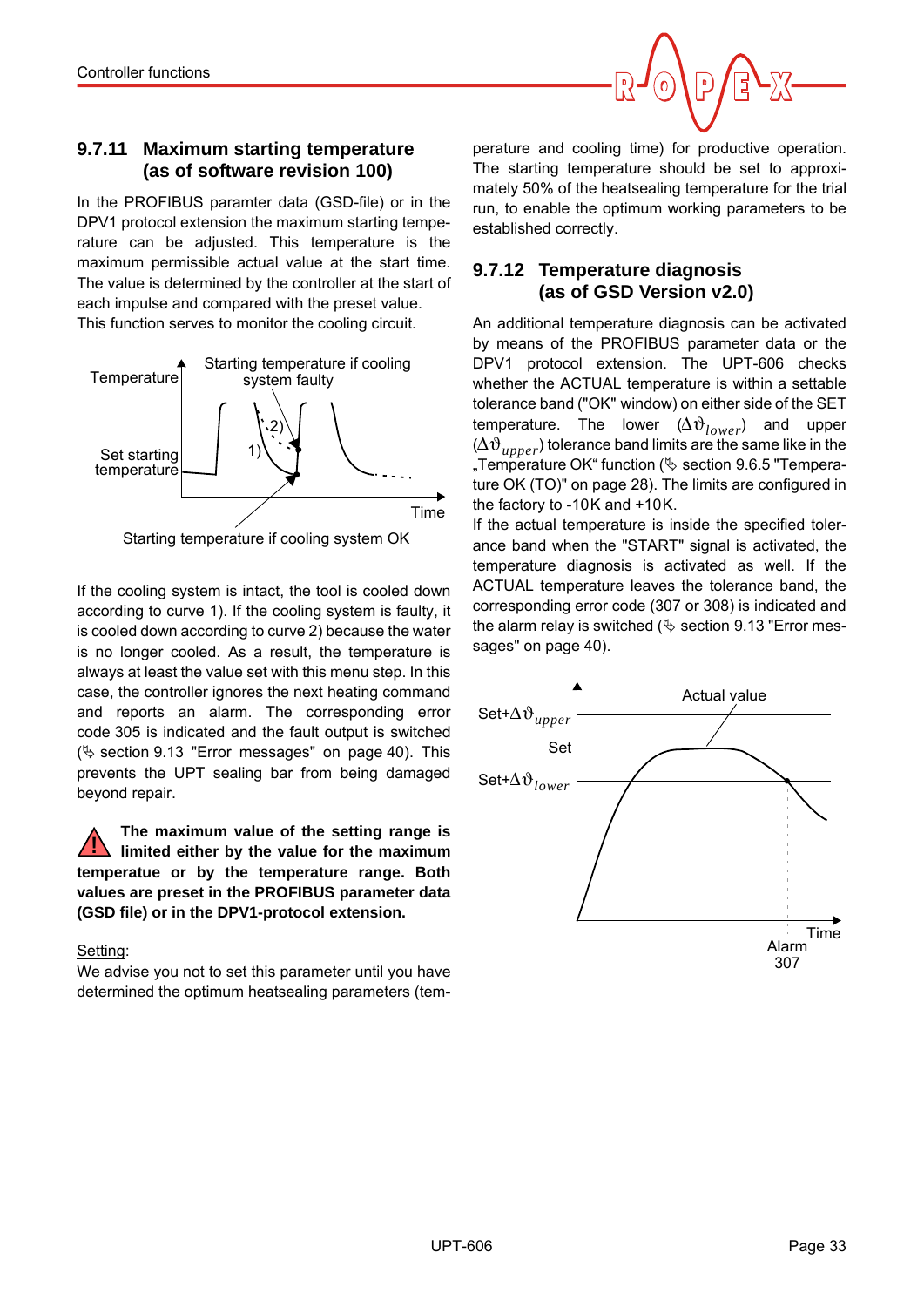

If the temperature diagnosis is not activated by the time the "START" bit is deactivated (i.e. if the ACTUAL temperature does not exceed the upper or lower tolerance band limit), the corresponding error code (309, 310) is indicated and the alarm relay is switched.

An additional delay time (0…9.9s) can be set by means of the PROFIBUS parameter data or the DPV1 protocol extension. The first time the lower tolerance band limit is exceeded, the temperature diagnosis is not activated until the parameterized delay time has elapsed. The temperature diagnosis function can thus be explicitly deactivated, e.g. if the temperature drops temporarily owing to the closure of the sealing jaws.

**The lower and upper tolerance band limits cannot be set in the ROPEX visualization software. The same limits apply as for the TO bit. They can only be set by means of the PROFIBUS parameter data ( [section 9.7 "Parameter data" on](#page-29-0) [page 30\)](#page-29-0) or the DPV1 protocol extension ( [section 9.8 "DPV1 protocol extension \(as of](#page-34-0) [GSD Version v2.0\)" on page 35\)](#page-34-0). !**

## <span id="page-33-1"></span><span id="page-33-0"></span>**9.7.13 Heatup timeout (as of GSD Version v2.0)**

An additional heatup timeout can be activated by means of the PROFIBUS parameter data or the DPV1 protocol extension.

This timeout starts when the "START" bit is activated. The UPT-606 then monitors the time required for the ACTUAL temperature to reach 95% of the SET temperature. If this time is longer than the parameterized time, the corresponding error code (304) is indicated and the alarm relay is switched ( $\&$  [section 9.13 "Error mes](#page-39-0)[sages" on page 40\)](#page-39-0).

Set 95% of Set Actual value Time Heatup time Alarm 304 **Timeout** 

**The "Heatup timeout" function must be activated by means of the PROFIBUS parameter data ( [section 9.7 "Parameter data" on page 30](#page-29-0)) or the DPV1 protocol extension ( [section 9.8](#page-34-0) ["DPV1 protocol extension \(as of GSD](#page-34-0) [Version v2.0\)" on page 35\)](#page-34-0). !**

**(default setting: Heatup timeout off)**

# **9.7.14 Hold mode (as of GSD Version v2.0)**

The behavior of the digital indication of the ACTUAL temperature via the PROFIBUS communication is set by means of the paramters data or the DPV1 protocol extension as followed:

1. **"off" (Factory setting)**

The real ACTUAL temperature is always indicated.

2. **"on"**

The ACTUAL temperature that was valid at the end of the last heatsealing phase is always indicated as a digital value. When the controller is switched on, the real ACTUAL temperature is indicated until the end of the first heating phase.

3. **"2 s"**

It causes the current ACTUAL temperature to be displayed as a digital value for an additional 2 seconds at the end of a heatsealing phase. This temperature is then indicated again in real time until the end of the next heating phase.

**Hold mode affects the digital value of the real temperature in the PROFIBUS communiction and the numeric temperature display in the ROPEX visualization software only. The output of the real temperature on the actual value output and the data record in the graphics window of the ROPEX visualization software is not affected. !**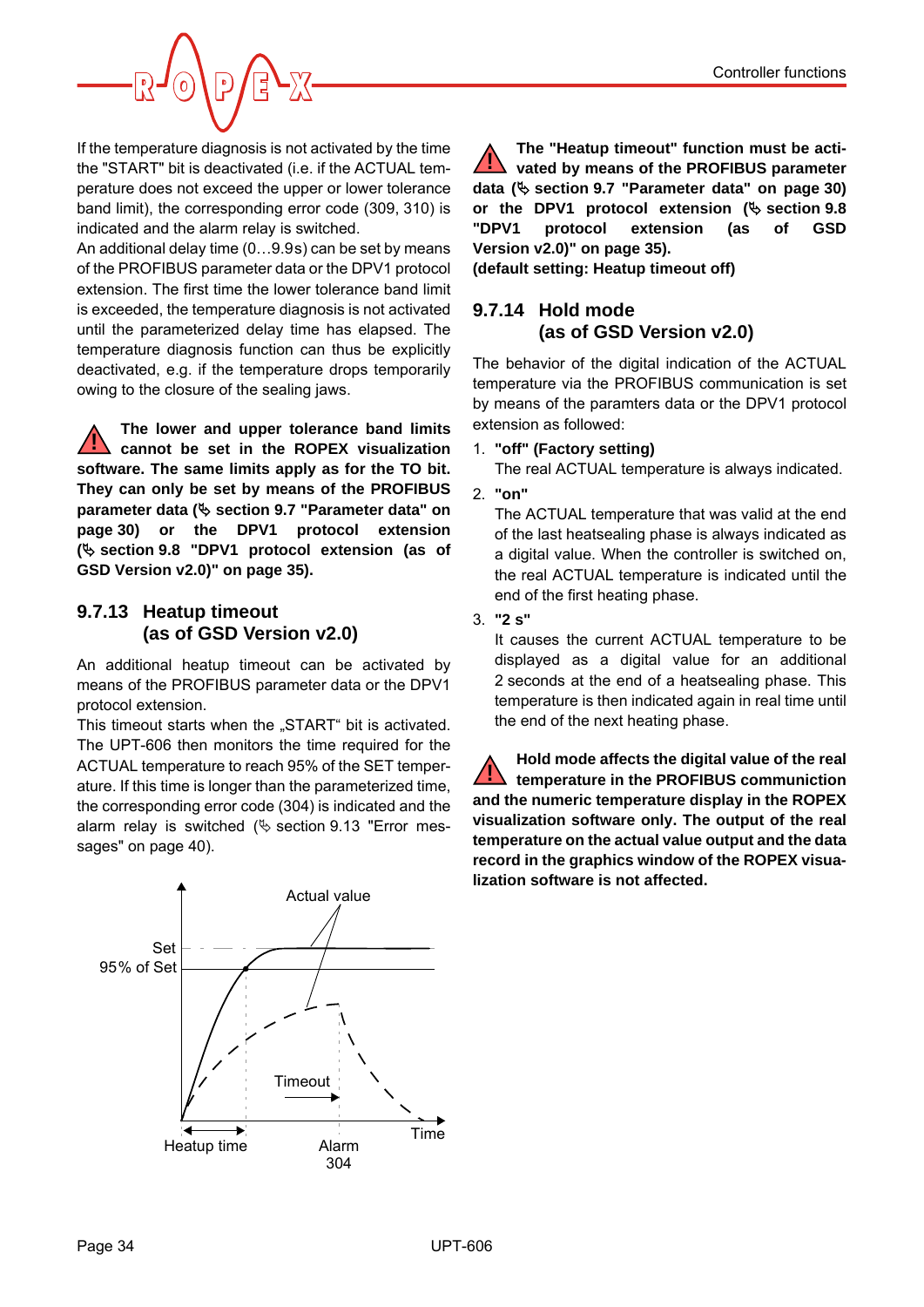



# <span id="page-34-2"></span><span id="page-34-0"></span>**9.8 DPV1 protocol extension (as of GSD Version v2.0)**

Text in preparation.

# **9.8.1 Identification and maintenance (I&M functions)**

Text in preparation.

# <span id="page-34-1"></span>**9.8.2 DPV1 alarm model**

Text in preparation.

**(Default setting: Hold mode off)**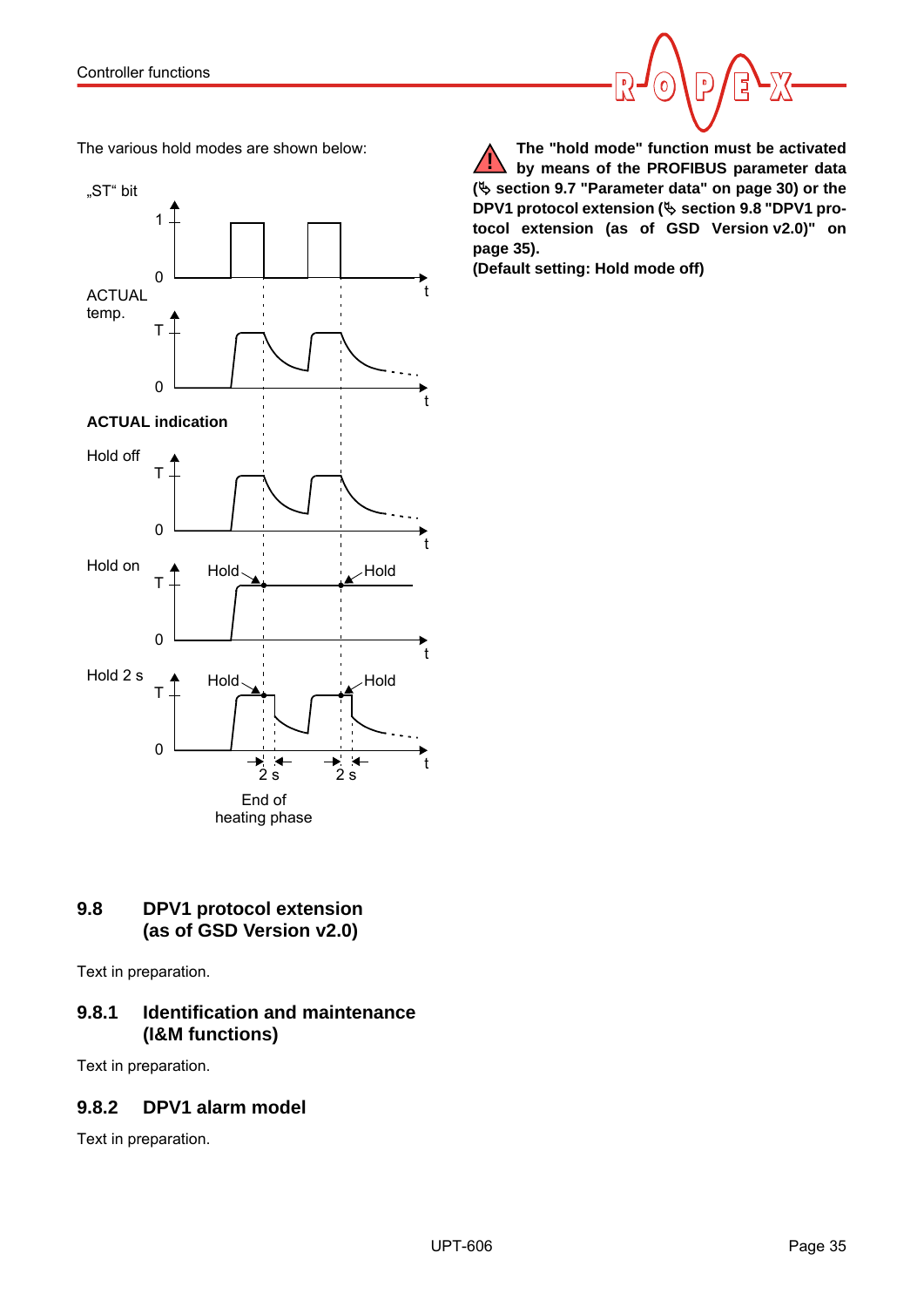

#### **9.8.3 DPV1 parameter data**

The basic controller settings and functions can be set with the parameter data in the device master file (GSD file,  $\&$  [section 9.7 "Parameter data" on page 30](#page-29-0)).

Some PLC systems only allow you to change the settings in the GSD file when you create a new project. The settings cannot be changed while the machine or system is operating.

The DPV1 protocol extension makes it possible to change these settings and functions without interrupting the operation of the controller. The temperature coefficient for the heating elements, for instance, can be altered on the PLC control unit during the validation process.

This acyclic service supports both reading and writing of the controller parameters. The parameter data can optionally be accessed by addressing the slot indexes. Since the controller does not store parameters transferred to it in this way, you must remember to transfer all parameters that deviate from the static configuration again after restarting the controller or the bus.

**Please contact the manufacturer for more information about how your PLC system supports the DPV1 protocol extension. !**

#### **DPV1 parameter table of the UPT-606**

Default values are printed *bold/cursive*.

| <b>Slot</b>  | <b>Index</b>            | <b>Parameter</b>                      | Value range                                                                                                                                                                       |
|--------------|-------------------------|---------------------------------------|-----------------------------------------------------------------------------------------------------------------------------------------------------------------------------------|
| X            | 255                     | I&M functions (IM0)                   | Article number, serial number,<br>version index, manufacturer ID                                                                                                                  |
| $\mathbf 0$  | $\mathbf 0$             | Cyclic data                           | § section 9.4 "PROFIBUS protocol"<br>on page 23                                                                                                                                   |
| 1            | $\overline{\mathbf{4}}$ | Alloy/range                           | 0: 1100ppm/K, 300°C<br>1:780ppm/K, 300°C<br>4: 1100ppm/K, 500°C<br>5: 780ppm/K, 500°C<br>8: 3500 ppm/K, 300 °C<br>9: PC configuration<br>10: Rotary coding switch<br>11: variable |
| $\mathbf{1}$ | 5                       | Lower temperature limit [K]           | 399(10)                                                                                                                                                                           |
| $\mathbf{1}$ | 6                       | Upper temperature limit [K]           | 399(10)                                                                                                                                                                           |
| 1            | $\overline{7}$          | Calibration temperature [°C]          | -1: variable with cyclic data<br>040(20)                                                                                                                                          |
| 1            | 8                       | Heating time limit [0.1s steps]       | $099$ ( $0=$ without limit)                                                                                                                                                       |
| 1            | 9                       | Extended controller diagnosis         | 0: deactivated<br>1: activated                                                                                                                                                    |
| 1            | 10                      | Measuring pulse length [0.1 ms steps] | 1730(17)                                                                                                                                                                          |
| 1            | 11                      | Data format                           | 0: Intel<br>1: Motorola                                                                                                                                                           |
| 1            | 12                      | Correction factor Co <sup>[%]</sup>   | 25200(100)                                                                                                                                                                        |
| 1            | 13                      | Maximum starting temperature [°C]     | 20500(100)                                                                                                                                                                        |
| 1            | 15                      | Error code format                     | 0: 4 bit (2 digits)<br>1: 10 bit (4 digits)                                                                                                                                       |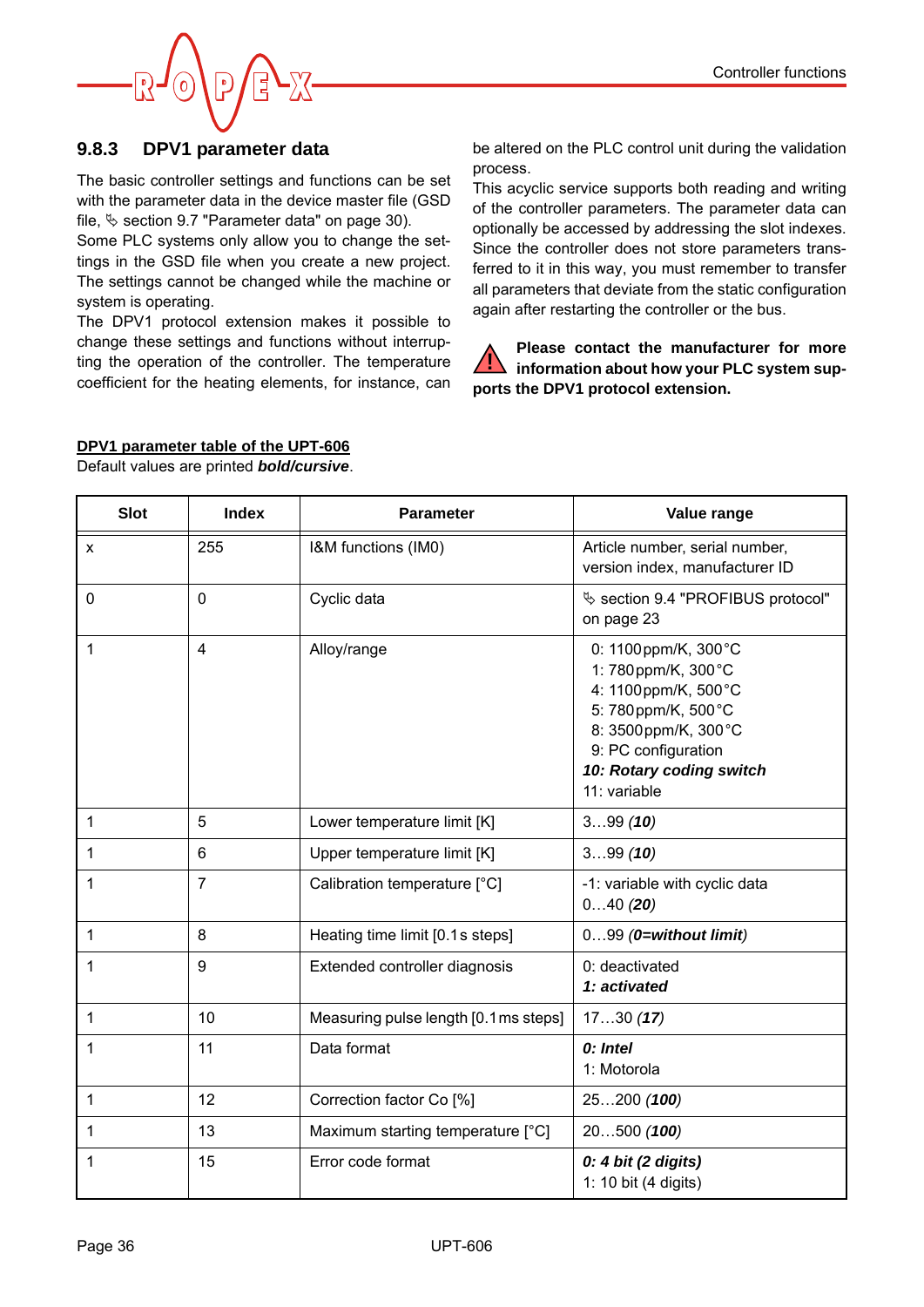![](_page_36_Picture_1.jpeg)

| <b>Slot</b> | <b>Index</b> | <b>Parameter</b>                                    | Value range                                                                      |
|-------------|--------------|-----------------------------------------------------|----------------------------------------------------------------------------------|
| 1           | 16           | Temperature coefficient [ppm/K]                     | 4004000 (1700)                                                                   |
| 1           | 18           | Temperatur range                                    | $0:200^{\circ}C$<br>1: $300^{\circ}$ C<br>$2:400^{\circ}$ C<br>$3:500^{\circ}$ C |
| 1           | 19           | Maximum temperature [°C]                            | 200500 (300)                                                                     |
| 1           | 21           | Temperature diagnosis                               | 0: deactivated<br>1: activated                                                   |
| 1           | 22           | Temperature diagnosis delay time<br>$[0.01s$ steps] | 0999(0)                                                                          |
| 1           | 24           | Heatup timeout [0.01s steps]                        | 0999(0)                                                                          |
| 1           | 26           | "TO" bit<br>(Temperature OK)                        | $0:$ off<br>1: active if Tact=Tset<br>2: active if Tact=Tset, with latch         |
| 1           | 27           | Hold mode                                           | 0: off<br>$1:$ on<br>2:2s                                                        |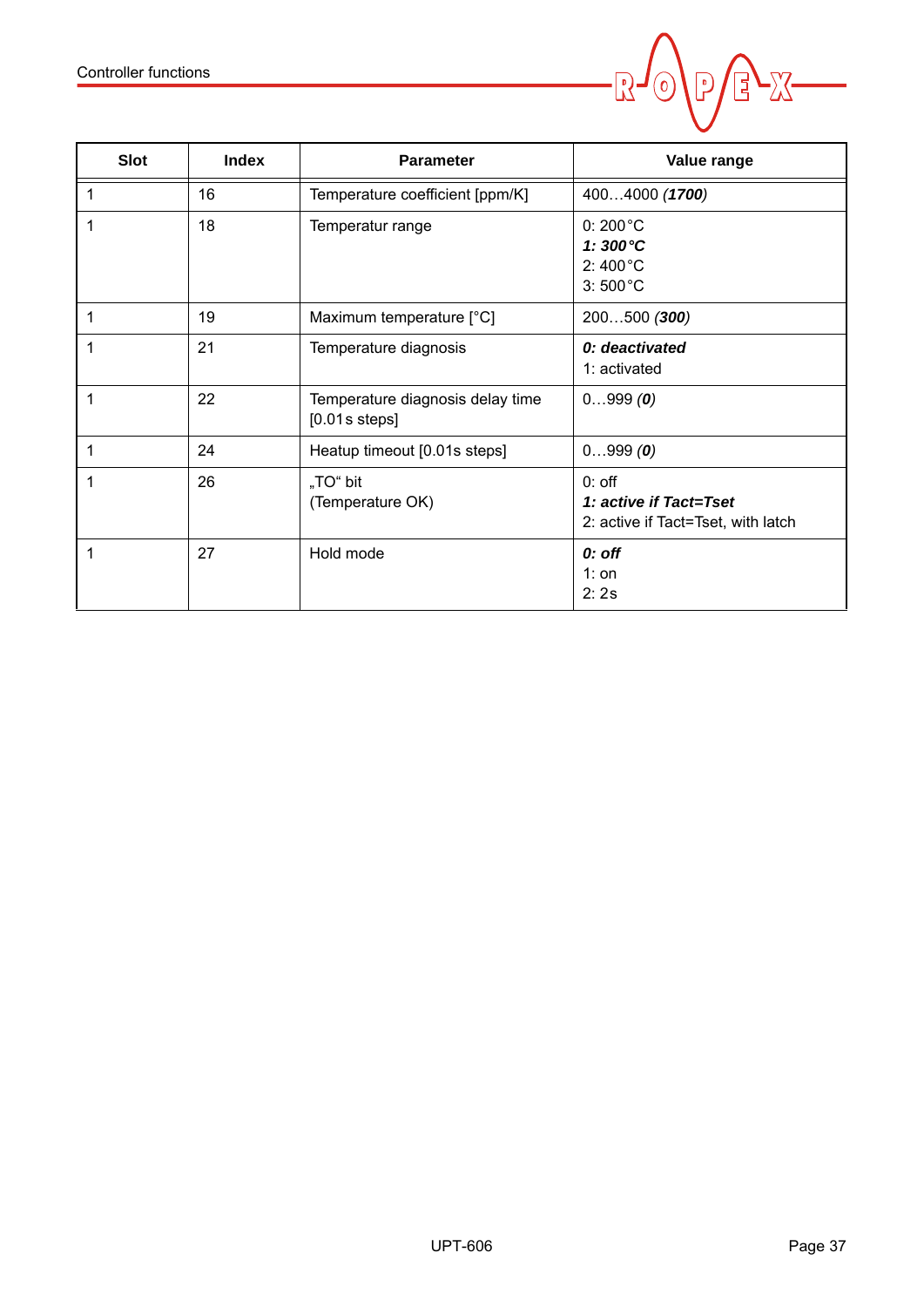![](_page_37_Picture_1.jpeg)

### <span id="page-37-4"></span><span id="page-37-0"></span>**9.9 Temperature indication (actual value output)**

The UPT-606 supplies an analog 0…10VDC signal, which is proportional to the real ACTUAL temperature, at terminals 17+18.

![](_page_37_Figure_4.jpeg)

Voltage values:

 $0VDC \rightarrow 0°C$ 

10 VDC  $\rightarrow$  300 °C

The relationship between the change in the output voltage and the ACTUAL temperature is linear.

![](_page_37_Figure_9.jpeg)

<span id="page-37-2"></span>An indicating instrument can be connected to this output in order to visualize the temperature of the heating element.

<span id="page-37-5"></span>The characteristics of the ROPEX ATR-3 temperature meter (size, scaling, dynamic response) are ideally suited to this application and this instrument should therefore always be used ( $\&$  [section 4 "Accessories](#page-5-2) [and modifications" on page 6](#page-5-2)).

It not only facilitates SET-ACTUAL comparisons, but also enables other criteria such as the heating rate, set point reached within the specified time, cooling of the heating element etc. to be evaluated.

This meter moreover permits disturbances in the control loop (loose connections, contacting or wiring problems) as well as any line disturbances to be observed extremely effectively and interpreted accordingly. The same applies if mutual interference occurs between several neighboring control loops.

**This output is not potential-free and might have the potential of the secondary voltage of the impulse transformer. External grounding is not allowed. If this warning is ignored, the controller will be damaged by frame currents. Contactvoltage protection must be installed at the terminals of the external temperature meter. !**

If an alarm is signaled, the analog output at terminals 14+18 is used to display a selective error message ( $\&$  [section 9.13 "Error messages" on page 40\)](#page-39-0).

# <span id="page-37-3"></span><span id="page-37-1"></span>**9.10 Booster connection**

The UPT-606 controller has a connection for an external switching amplifier (booster) as standard. This connection (at terminals 15+16) is necessary for high primary currents (continuous current > 5A, pulsed current > 25A). The switching amplifier should be connected as described in [section 7.7 "Wiring diagram with](#page-14-0) [booster connection" on page 15.](#page-14-0)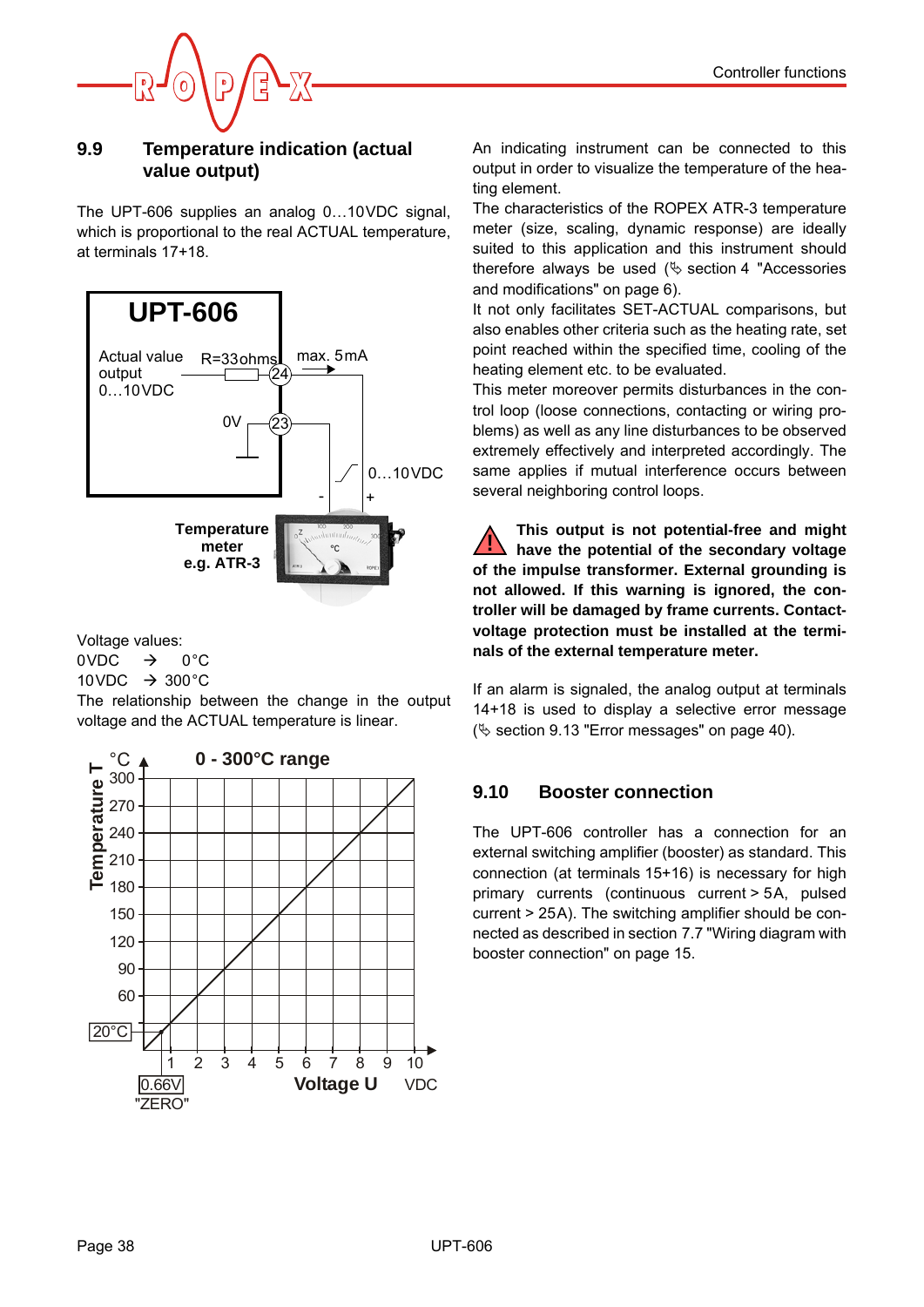![](_page_38_Picture_1.jpeg)

# <span id="page-38-5"></span><span id="page-38-0"></span>**9.11 Diagnostic interface/visualization software (as of software revision 100)**

<span id="page-38-6"></span><span id="page-38-3"></span>An interface with a 6-pole Western socket is provided for systemdiagnostics and process visualization. This interface allows a data connection to be set up to the ROPEX visualization software using the ROPEX communication interface CI-USB-1.

<span id="page-38-4"></span>![](_page_38_Figure_4.jpeg)

**Only a ROPEX comunication interface is allowed to be connected to the diagnostic interface. Connecting another device (e.g. a telephone cable) could result in malfunctions or damage to the controller. !**

The ROPEX visualization software is described in a separate document.

# <span id="page-38-7"></span><span id="page-38-1"></span>**9.12 System monitoring/alarm output**

To increase operating safety and to avoid faulty heatsealing, this controller incorporates special hardware and software features that facilitate selective fault detection and diagnosis. Both the external wiring and the internal system are monitored.

These features assist the operator in identifying the cause of abnormal operations.

A system fault is reported or differentiated by means of the following indications.

#### **A.) Red "ALARM" LED on the controller with three states:**

## 1. **Blinks fast (4Hz)**

The AUTOCAL function should be executed (error codes 8+9).

## 2. **Blinks slowly (1Hz)**

The system configuration is incorrect and the zero calibration (AUTOCAL function) was unsuccessful  $(\&$  [section 8.2 "Controller configuration" on](#page-15-2) [page 16\)](#page-15-2). It corresponds to error codes 10…12.

#### <span id="page-38-8"></span>3. **Lit continuously:**

This indicates that a fault is preventing the controller from being started (error codes 1…7). As a rule, it refers to an external wiring fault.

#### **B.) Alarm relay (relay contact terminals 12+13+14):**

This relay is set in the factory as follows:

- **DE-ENERGIZED** in operating states A.1 and A.2, but energized if the "ST" bit is activated in one of these states.
- **ENERGIZED** in operating state A.3.

If the alarm relay is configured opposite to the factory setting  $(\&$  [section 8.2.4 "Configuration of the alarm](#page-17-1) [relay" on page 18\)](#page-17-1), these states are reversed.

#### **C.) Error code indication via the PROFIBUS protocol**

If a fault occures the "AL" bit is set and in the compact protocol the alarm code appears instead of the actual value in bits 0…3, while in the extended protocol it is contained at bit positions 8…11 in the second word ( $\%$  [section 9.6.9 "Error codes" on page 29\)](#page-28-0).

#### **D.) Error code output via the 0**…**10VDC analog output (terminals 17+18):**

<span id="page-38-2"></span>Since a temperature indication is no longer necessary if a fault occurs, the analog output is used to display error messages in the event of an alarm.

12 voltage levels are offered for this purpose in the 0…10VDC range, each of which is assigned an error code ( $\&$  [section 9.13 "Error messages" on page 40](#page-39-0)).

If a state that requires AUTOCAL occurs – or if the controller configuration is not correct – (error codes 8…12), the signal at the analog output jumps back and forth at 1Hz between the voltage value which corresponds to this error and the end of the scale (10VDC, i.e. 300°C). If the "ST" bit is activated in one of these states, the voltage value does not change any more.

Selective fault detection and indication can thus be implemented simply and inexpensively using the analog input of a PLC with a corresponding error message ( $\%$  [section 9.13 "Error messages" on page 40](#page-39-0)).

**An alarm can only be reset by activating the "RS" bit or by switching the controller off and then on again. !**

**If an error message is reset using the "RS" bit, the "RS" bit must be deactivated first. !**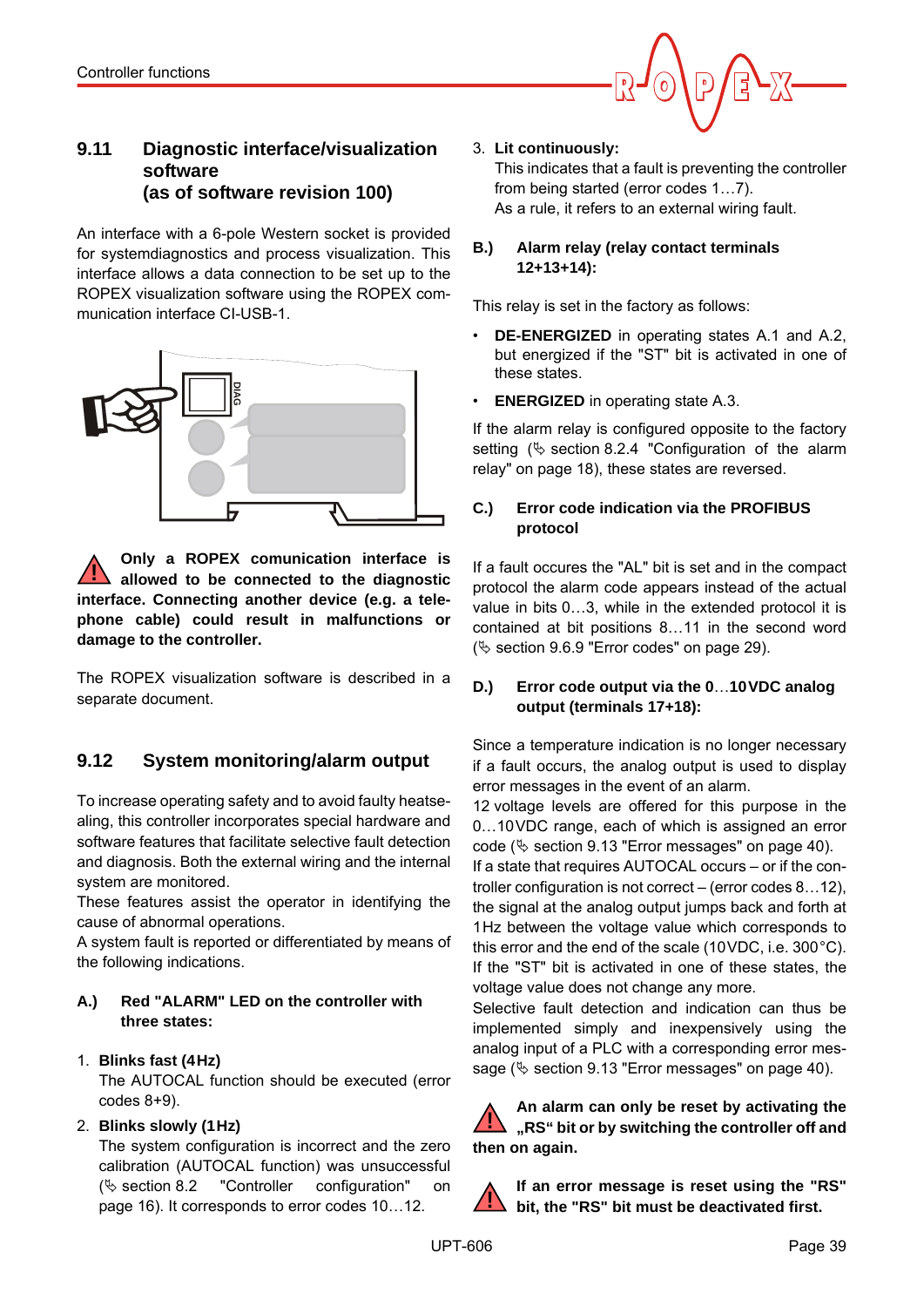![](_page_39_Picture_1.jpeg)

**Invalid error messages may appear when the controller is switched off owing to the undefined operating state. This must be taken into account when they are evaluated by the higherlevel controller (e.g. a PLC) in order to avoid false alarms. !**

# <span id="page-39-1"></span><span id="page-39-0"></span>**9.13 Error messages**

In addition to the fault diagnosis which is coded in the protocol, you can also access the PROFIBUS diagnostics function (extended controller diagnosis). The error codes appear in the configuring tool in plain text, because they are stored in the device master file.

The table below shows how the analog voltage values correspond with the faults that have occurred. It also describes the fault and the required corrective action.

The error messages are listed in two separate tables for controllers "up to software revision 015" and "as of software revision 100". The block diagram in [section 9.14](#page-44-0) ["Fault areas and causes" on page 45](#page-44-0) permits each fault to be cleared quickly and efficiently.

13 voltage levels for fault diagnostics appear at the actual value output of all controllers as of software revision 100. The error messages are differentiated even more finely in the controller. The 3-digit error codes described in brakets below can be displayed with the ROPEX visualization software  $(\frac{1}{2})$  [section 9.11](#page-38-0) ["Diagnostic interface/visualization software \(as of soft](#page-38-0)[ware revision 100\)" on page](#page-38-0) 39) to facilitate troubleshooting.

**If the actual value output is evaluated in order to identify an error message - in the higherlevel controller, for instance - the tolerance window must be adjusted to prevent it from being incorrectly interpreted. Please note the tolerances of the actual value output ( [section 5 "Technical data"](#page-7-0) [on page 8](#page-7-0)). !**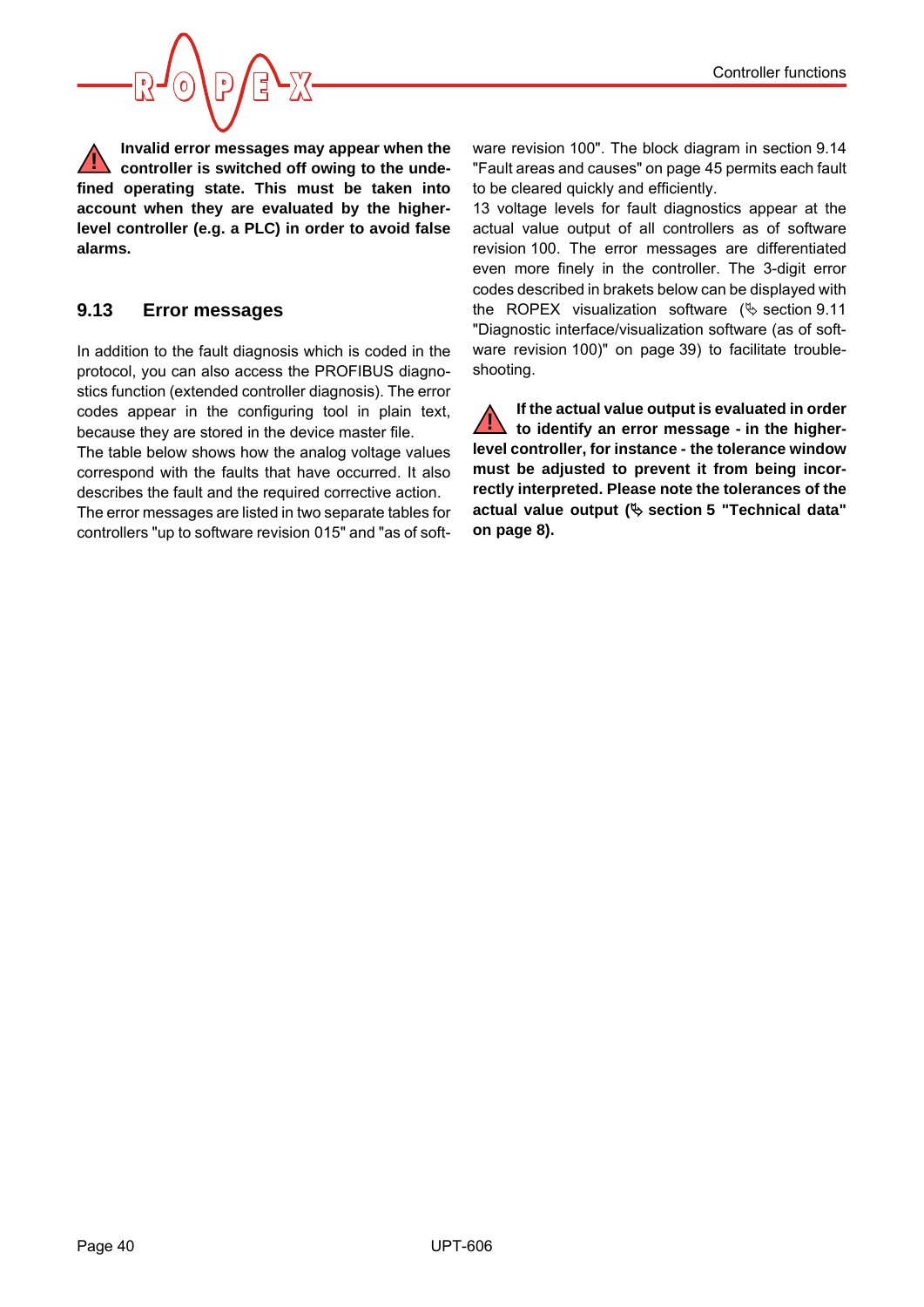|                                      | HS element not chang.<br>already operating,<br><b>Action if machine</b> | Fault area 1                  | Fault area 3                  | Fault area 2 <sup>9</sup>                         | Fault area 4056<br>(loose contact)             |                                                   | Check power supply                                    | Run RESET                                                                                          | Replace controller<br>Replace controller<br>Replace controller<br>Replace controller<br>৬ Kap. 9.2                                        | plug-in jumper<br>Check                  |
|--------------------------------------|-------------------------------------------------------------------------|-------------------------------|-------------------------------|---------------------------------------------------|------------------------------------------------|---------------------------------------------------|-------------------------------------------------------|----------------------------------------------------------------------------------------------------|-------------------------------------------------------------------------------------------------------------------------------------------|------------------------------------------|
|                                      | if machine started<br>for first time<br>Action                          | Fault area ①                  | Fault area 3                  | Fault area 2                                      | Fault area 4056<br>(loose contact)             |                                                   | power supply<br>Check                                 | Run RESET                                                                                          | Replace controller<br>Replace controller<br>Replace controller<br>Replace controller<br>৬ Kap. 9.2                                        | plug-in jumper<br>Check                  |
| messages as of software revision 100 | Cause                                                                   | I <sub>R</sub> signal missing | U <sub>R</sub> signal missing | U <sub>R</sub> and I <sub>R</sub> signals missing | Temperature step, down<br>Temperature step, up | Temperature too low/high<br>$(\%$ section 9.7.12) | inadmissible line frequency<br>Frequency fluctuation, | Starting temperature too high<br>Heatup time too long<br>(4) section 9.7.11)<br>(% section 9.7.13) | no line voltage/Sync-Sig.<br>Int. faut, contr. defective<br>Int. faut, contr. defective<br>Int. faut, contr. defective<br>Triac defective | Plug-in jumper for alarm<br>output wrong |
|                                      | of alarm relay<br>(factory set.)<br><b>STATUS</b>                       |                               |                               |                                                   |                                                |                                                   | Energized                                             |                                                                                                    |                                                                                                                                           |                                          |
| Error                                | Σ<br>LED<br><b>ALARI</b>                                                |                               |                               |                                                   |                                                | $\ddot{=}$                                        | contin-<br>Visnon                                     |                                                                                                    |                                                                                                                                           |                                          |
|                                      | 500°C<br>Temp.<br>[C]                                                   | 33                            | 89                            | 100                                               |                                                | 133                                               | 166                                                   | 200                                                                                                | 233                                                                                                                                       |                                          |
|                                      | 300°C<br>Temp.<br>[Co.]                                                 | $\overline{c}$                | $\frac{1}{4}$                 | 60                                                |                                                | 80                                                | 100                                                   | 120                                                                                                | 140                                                                                                                                       |                                          |
| Part 1 of 3:                         | Voltage [V]<br>Act. value<br>output;                                    | 0.66                          | 1.33                          | 2.00                                              |                                                | 2.66                                              | 3.33                                                  | 4.00                                                                                               | 4.66                                                                                                                                      |                                          |
|                                      | code<br>Error                                                           | (101)                         | (102)                         | (103)                                             | (108)<br>(107)                                 | (310)<br>(309)<br>(307)<br>(308)                  | (201)<br>(203)<br>(202)                               | (304)<br>(305)                                                                                     | (901)<br>(914)<br>(913)<br>$(915)$<br>$(916)$                                                                                             | (918)<br>(917)                           |
|                                      |                                                                         | $\overline{\phantom{0}}$      | $\mathbf{\Omega}$             | $\boldsymbol{\varsigma}$                          |                                                | 4                                                 | S                                                     | $\circ$                                                                                            | $\blacktriangleright$                                                                                                                     |                                          |

 $\overline{\mathbb{R}}$ 

 $\mathbf 0$ 

 $\bm{\mathsf{E}}$ 

<u>XS</u>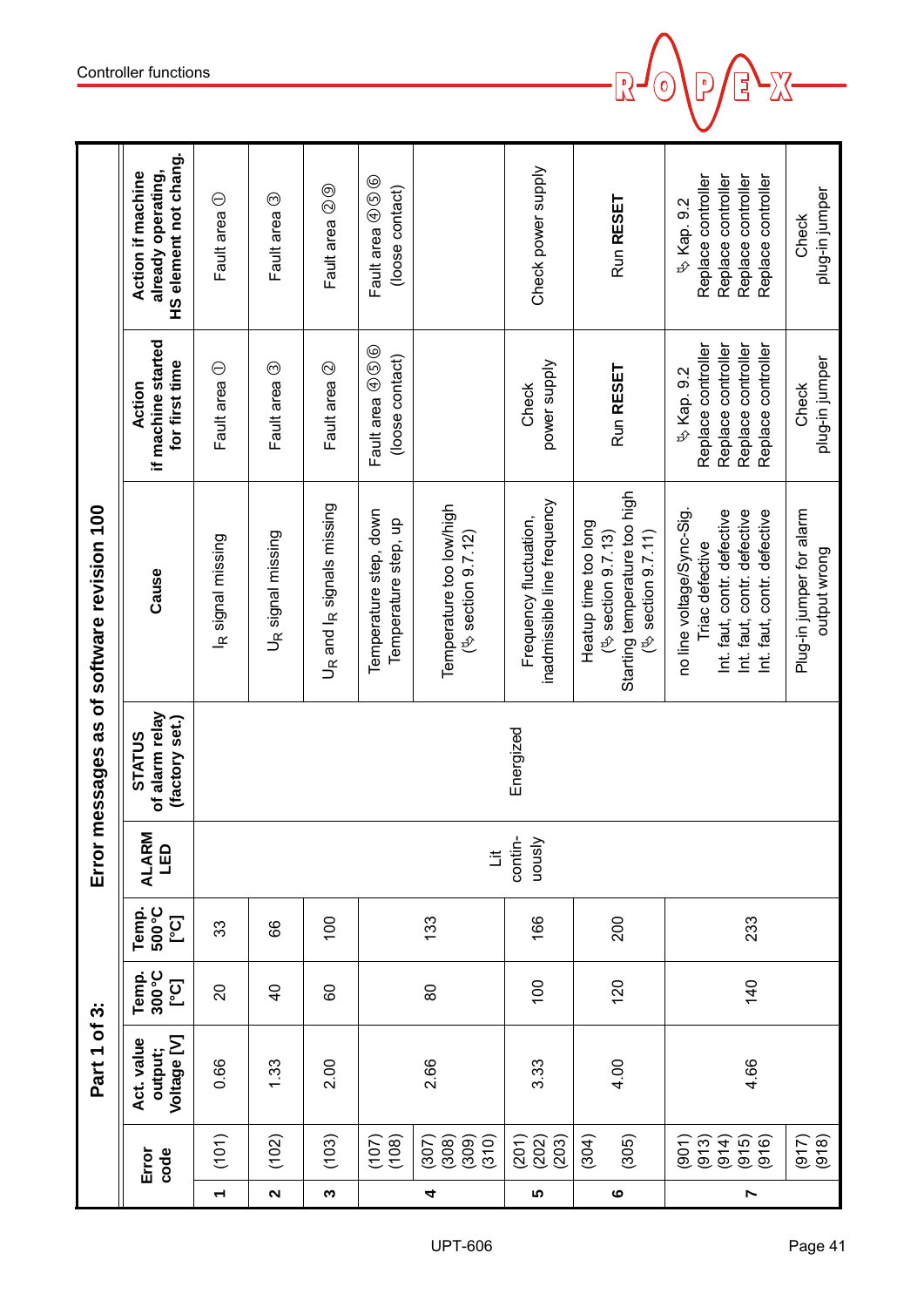| Page 42        |          |               | Part 2 of 3: Error messages as of software revision 100 |                                |                                             |                                           |                                                                         |                                                                                                                                                                                                                                                                                                                                                          |                                                                                     |                                                                         |
|----------------|----------|---------------|---------------------------------------------------------|--------------------------------|---------------------------------------------|-------------------------------------------|-------------------------------------------------------------------------|----------------------------------------------------------------------------------------------------------------------------------------------------------------------------------------------------------------------------------------------------------------------------------------------------------------------------------------------------------|-------------------------------------------------------------------------------------|-------------------------------------------------------------------------|
|                |          |               | NOTE: The specified error messages are                  |                                |                                             |                                           |                                                                         | initially output as warnings (actual value output jumps back and forth between two values;<br>(actual value output no longer jumps back and forth, see bold italic values; alarm LED lit continuously; alarm relay is energized.<br>alarm LED blinks; alarm relay is de-energized). When the "START" signal is activated, the warning changes to a fault |                                                                                     |                                                                         |
|                |          | Error<br>code | Act. value<br>Volt. [V]<br>output;                      | Temp.<br>300°C<br>ု့ငျ         | 500°C<br>Temp.<br><u>ြင်</u>                | ARM<br>$\mathbf{D}$<br>Ĕ<br>ΛLλ           | of alarm relay<br>(factory set.)<br><b>STATUS</b>                       | Cause                                                                                                                                                                                                                                                                                                                                                    | if machine started<br>for first time<br>Action                                      | HS element not chang.<br>already operating,<br><b>Action if machine</b> |
|                |          | (104)         |                                                         |                                |                                             |                                           |                                                                         | incorrect specification of<br>impulse-transformer<br>I <sub>R</sub> signals incorrect,                                                                                                                                                                                                                                                                   |                                                                                     |                                                                         |
|                |          | (105)         |                                                         |                                |                                             | Warning:                                  | De-Energized<br>Warning:                                                | incorrect specification of<br>U <sub>R</sub> signals incorrect,<br>impulse-transformer                                                                                                                                                                                                                                                                   | Check specification<br>Run AUTOCAL,<br>Fault area 7 <sup>8</sup><br>of transformer, |                                                                         |
| <b>UPT-606</b> | $\infty$ | (106)         | $\mathscr{F}$ 5.33 $\Uparrow$<br>も<br>この                | $\mathscr{F}$ 160⁄କ<br>∲ 300\$ | $\mathscr F$ 266 $\mathfrak f$<br>ر4 500ع ¢ | <b>Blinks</b><br>(4Hz)<br>fast            | Energized<br>Fault:                                                     | incorrect specification of<br>U <sub>R</sub> and/or l <sub>R</sub> signals<br>impulse-transformer<br>incorrect.                                                                                                                                                                                                                                          |                                                                                     | Fault area $@@@@$<br>(loose contact)                                    |
|                |          | (302)         |                                                         |                                |                                             | contin-<br>vously<br>Fault:<br>$\ddot{z}$ | then no longer<br>oltage value<br>value output<br>changes)<br>at actual | ambient temp. fluctuates<br>AUTOCAL wasn't per-<br>formed, loose contact,<br>Temperature too low,                                                                                                                                                                                                                                                        | Run AUTOCAL<br>and/or                                                               |                                                                         |
|                |          | (303)         |                                                         |                                |                                             |                                           |                                                                         | ambient temp. fluctuates<br>AUTOCAL wasn't per-<br>formed, loose contact,<br>temperature too high,                                                                                                                                                                                                                                                       | fault area $\circledA$ $\circledB$<br>(loose contact)                               |                                                                         |
|                | თ        | (211)         | $\mathscr{F}$ 6.00 $\mathscr{A}$<br><b>もいか</b>          | $\mathscr{F}$ 180⁄କ<br>∲00\$ স | $\mathscr F$ 300 $\mathscr C$<br>∲009 \$    |                                           |                                                                         | Data error                                                                                                                                                                                                                                                                                                                                               | Run AUTOCAL                                                                         | $\mathbf i$                                                             |

 $-\sqrt{2}$ EX- $\mathbf{J}^{(0)}$  $\sqrt{\mathsf{P}}$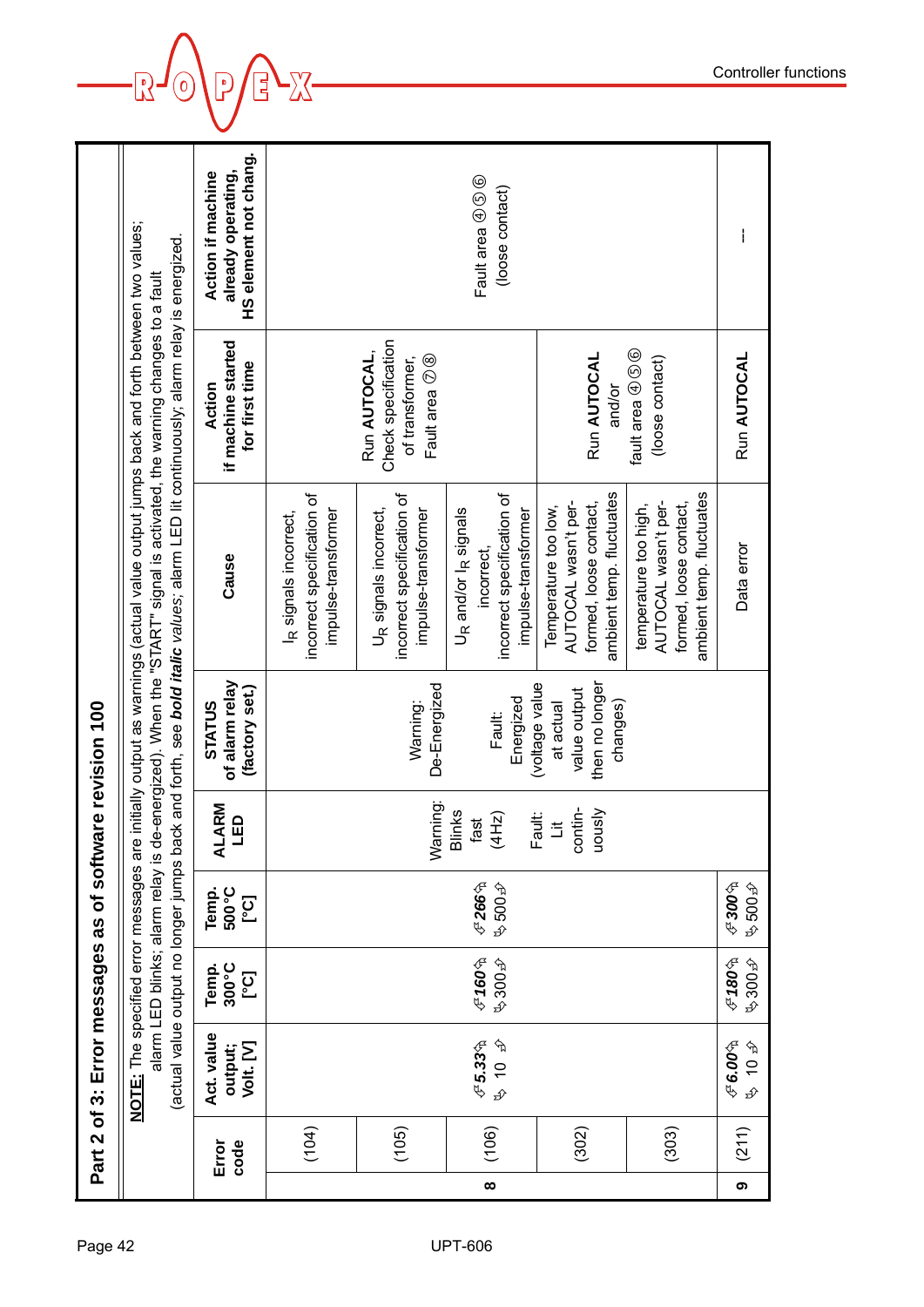|               |               | Part 3 of 3: Error messages as of softwar       |                                     |                                           |                                  | e revision 100                                                            |                                                                                                                                                                                                                                                                                                                                                           |                                                  |                                                                       |
|---------------|---------------|-------------------------------------------------|-------------------------------------|-------------------------------------------|----------------------------------|---------------------------------------------------------------------------|-----------------------------------------------------------------------------------------------------------------------------------------------------------------------------------------------------------------------------------------------------------------------------------------------------------------------------------------------------------|--------------------------------------------------|-----------------------------------------------------------------------|
|               |               | <b>NOTE:</b> The specified error messages are   |                                     |                                           |                                  |                                                                           | initially output as warnings (actual value output jumps back and forth between two values;<br>(actual value output no longer jumps back and forth, see bold italic values; alarm LED lit continuously; alarm relay is energized).<br>alarm LED blinks; alarm relay is de-energized). When the "START" signal is activated, the warning changes to a fault |                                                  |                                                                       |
|               | code<br>Error | Act. value<br>Volt. [V]<br>output;              | 300°C<br>Temp.<br>ဉ့                | Temp.<br>500°C<br>ုပ္ပြ                   | ALARM<br>LED                     | of alarm relay<br>(factory set.)<br><b>STATUS</b>                         | Cause                                                                                                                                                                                                                                                                                                                                                     | if machine started<br>for first time<br>Action   | HS elem. not chang.<br>already operating,<br><b>Action if machine</b> |
| $\frac{1}{2}$ | (111)         | $\mathscr{F}$ 6.66 $\mathfrak{h}$<br><b>今日夕</b> | $6200$ ዓ<br>∲00\$ st                | $\mathscr{F}$ 33%<br>∲009⊅                |                                  |                                                                           | calibration not possible<br>I <sub>R</sub> signal incorrect,                                                                                                                                                                                                                                                                                              | check configuration<br>Fault area <sup>®</sup> , | $\mathbf{I}$                                                          |
| $\tilde{t}$   | (112)         | $C$ 7.33 $\%$<br><b>ものみ</b>                     | <i>্</i> ড220∕ৡ<br>$\approx 300$ \$ | $\mathscr{F}$ 366 $\mathscr{D}$<br>∲009⊅  |                                  | Warning:                                                                  | calibration not possible<br>U <sub>R</sub> signal incorrect,                                                                                                                                                                                                                                                                                              | check configuration<br>Fault area $\circledcirc$ | I                                                                     |
| $\frac{1}{2}$ | (113)         | $\mathscr{F}$ 8.00 $\mathscr{D}$<br><b>ものみ</b>  | <b>∉240</b> \$<br>∲00\$⊅            | $\mathscr{F}$ 400 $\mathscr{D}$<br>∲ 500ع | Warning:<br>Blinks<br>slowly     | De-Energized                                                              | U <sub>R</sub> and I <sub>R</sub> signals incorrect,<br>calibration not possible                                                                                                                                                                                                                                                                          | check configuration<br>Fault area $\oslash$ 8,   | ł                                                                     |
|               | (114)         |                                                 |                                     |                                           | (1Hz)                            | Energized<br>Fault:                                                       | Temperature fluctuates,<br>calibration not possible                                                                                                                                                                                                                                                                                                       |                                                  |                                                                       |
| 13            | (115)         | $\mathscr{F}$ 8.66 $\mathscr{D}$<br><b>ぐつみ</b>  | $6260\%$<br>�00\$⊅                  | C433%<br>∲009⊅                            | contin-<br>Visnon<br>Fault:<br>ă | then no longer<br>(voltage value<br>value output<br>at actual<br>changes) | calibration not possible<br>temperature too high,<br>Ext. calibration                                                                                                                                                                                                                                                                                     |                                                  |                                                                       |
|               | (116)         |                                                 |                                     |                                           |                                  |                                                                           | calibration not possible<br>temperature fluctuates<br>Ext. calibration                                                                                                                                                                                                                                                                                    |                                                  |                                                                       |

**E** 

 $\boxed{\mathbf{C}}$ 

 $\sqrt{2}$ 

 $\odot$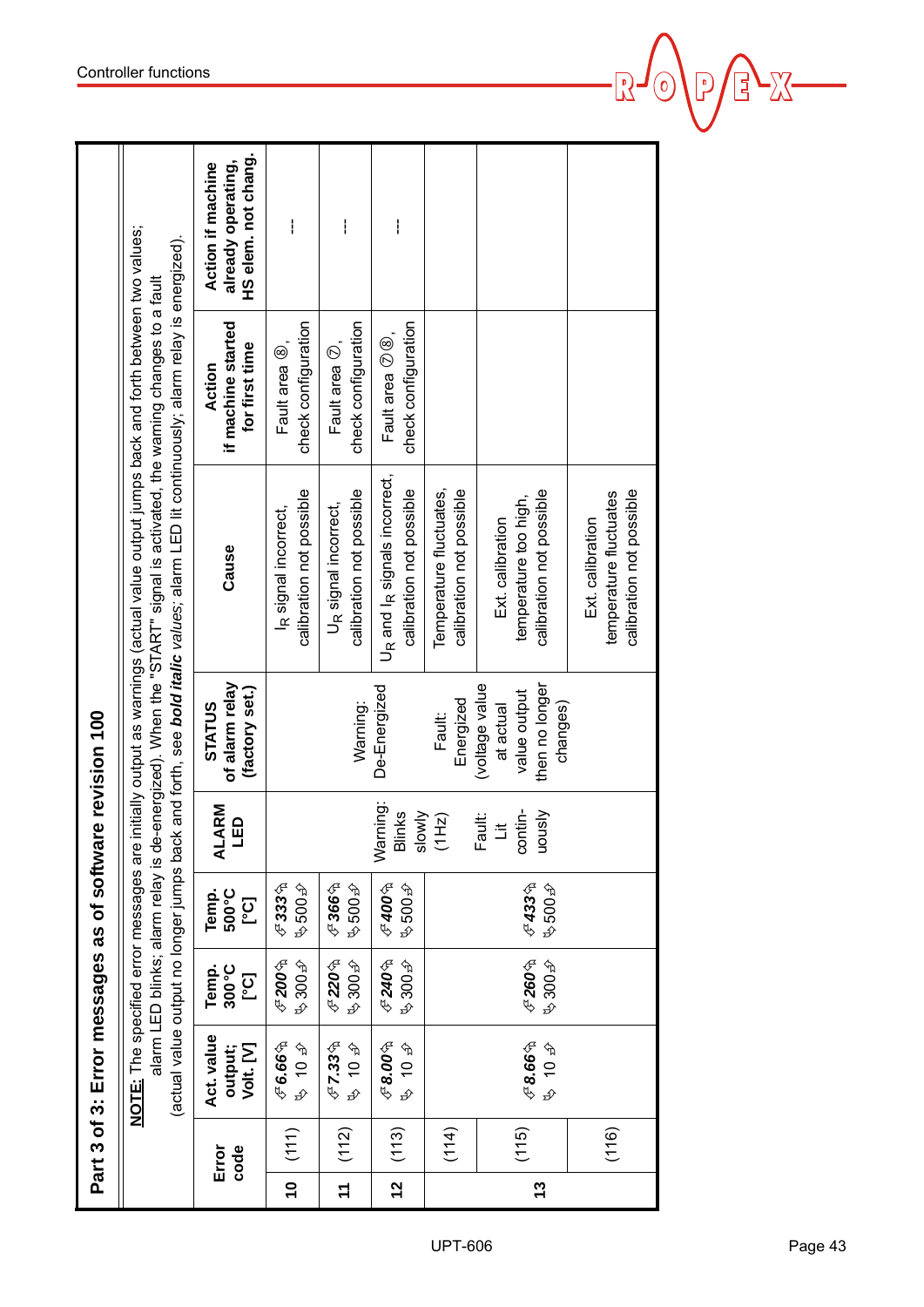| HS elem. not chang.<br>Check power supply<br>already operating,<br><b>Action if machine</b><br>Fault areas $@@@@$<br>Fault areas $\oplus$ $\circledS$<br>Replace controller<br>Fault areas 2 <sup>9</sup><br>(loose contact)<br>$_{\odot}$<br>Fault area ①<br>Run RESET<br>Fault area<br>ł<br>ł<br>ł | Check power supply<br>if machine started<br>check configuration<br>check configuration<br>Fault areas $\oplus$ $\circledS$<br>Replace controller<br>Run AUTOCAL<br>Run AUTOCAL<br>(loose contact)<br>for first time<br>Fault area <sup>®</sup> ,<br>Fault area $\circledcirc$ ,<br>$\odot$<br>$\ominus$<br>$^{\copyright}$<br>Run RESET<br>Fault area<br>Fault area<br>Fault area<br>Action | inadmissible line frequency<br>U <sub>R</sub> and I <sub>R</sub> signals missing<br>calibration not possible<br>calibration not possible<br>Frequency fluctuation,<br>U <sub>R</sub> signal incorrect,<br>controller defective<br>U <sub>R</sub> and/or I <sub>R</sub> signal<br>I <sub>R</sub> signal incorrect,<br>Error messages up to software revision 015<br>U <sub>R</sub> signal missing<br>Temperature step<br>R signal missing<br>Internal fault,<br>Internal fault<br>Data error<br>incorrect<br>Cause | of alarm relay<br>De-Energized,<br>gets energized<br>(voltage value)<br>(factory set.)<br>with"START"<br>output then<br>Energized<br>at analog<br>no longer<br>changes)<br><b>STATUS</b><br>signal | Continuously<br>Σ<br>LED<br>Blinks<br>(4Hz)<br>Blinks<br>slowly<br>(1 H <sub>2</sub> )<br><b>ALARI</b><br>fast<br>$\ddot{=}$ | C266<br>$\mathscr{F}300$ $\spadesuit$<br>$C$ 333 $\Uparrow$<br>$C365$ h<br>∕∱009ء<br>∱009ء<br>∲009⊅<br>Temp.<br>500°C<br>ား<br>001<br>166<br>200<br>133<br>233<br>89<br>33 | C220%<br>$C$ 160 ዓ<br>$C$ 180∱<br>$6200$ ዓ<br>∲00\$ �<br>∲00\$ Գ<br>∲00\$ স<br>∲00\$ স<br>300°C<br>Temp.<br>ဉ်<br>100<br>120<br>$\frac{40}{5}$<br>20<br>$\overline{4}$<br>80<br>80 | Voltage [V]<br>Act. value<br>$\phi$<br>$C5.33\%$<br>output;<br>$46.00\%$<br>$46.66\%$<br>$C$ 7.33ት<br>৬ 10 �<br><b>もい する</b><br>も<br>データ<br>0.66<br>2.66<br>4.66<br>1.33<br>2.00<br>3.33<br>4.00<br>$\frac{10}{4}$ | Error<br>code<br>$\overline{1}$<br>$\tilde{t}$<br>$\boldsymbol{\omega}$<br>$\sim$<br>5<br>ထ<br>თ<br>ო<br>4<br>N<br>᠆ |
|------------------------------------------------------------------------------------------------------------------------------------------------------------------------------------------------------------------------------------------------------------------------------------------------------|---------------------------------------------------------------------------------------------------------------------------------------------------------------------------------------------------------------------------------------------------------------------------------------------------------------------------------------------------------------------------------------------|-------------------------------------------------------------------------------------------------------------------------------------------------------------------------------------------------------------------------------------------------------------------------------------------------------------------------------------------------------------------------------------------------------------------------------------------------------------------------------------------------------------------|----------------------------------------------------------------------------------------------------------------------------------------------------------------------------------------------------|------------------------------------------------------------------------------------------------------------------------------|----------------------------------------------------------------------------------------------------------------------------------------------------------------------------|------------------------------------------------------------------------------------------------------------------------------------------------------------------------------------|--------------------------------------------------------------------------------------------------------------------------------------------------------------------------------------------------------------------|----------------------------------------------------------------------------------------------------------------------|
| ł                                                                                                                                                                                                                                                                                                    | check configuration<br>Fault areas $\oslash$ $\circledS$ .                                                                                                                                                                                                                                                                                                                                  | U <sub>R</sub> and I <sub>R</sub> signals incorrect,<br>calibration not possible                                                                                                                                                                                                                                                                                                                                                                                                                                  |                                                                                                                                                                                                    |                                                                                                                              | $\mathscr{F}400$ ዄ<br>৬,500∌                                                                                                                                               | $6240$ ት<br>40054                                                                                                                                                                  | $\tt\mathcal{F}8.00$ ዓ<br><b>ものみ</b>                                                                                                                                                                               | $\frac{2}{3}$                                                                                                        |
|                                                                                                                                                                                                                                                                                                      |                                                                                                                                                                                                                                                                                                                                                                                             |                                                                                                                                                                                                                                                                                                                                                                                                                                                                                                                   |                                                                                                                                                                                                    |                                                                                                                              |                                                                                                                                                                            |                                                                                                                                                                                    |                                                                                                                                                                                                                    |                                                                                                                      |
|                                                                                                                                                                                                                                                                                                      |                                                                                                                                                                                                                                                                                                                                                                                             |                                                                                                                                                                                                                                                                                                                                                                                                                                                                                                                   |                                                                                                                                                                                                    |                                                                                                                              |                                                                                                                                                                            |                                                                                                                                                                                    |                                                                                                                                                                                                                    |                                                                                                                      |
|                                                                                                                                                                                                                                                                                                      |                                                                                                                                                                                                                                                                                                                                                                                             |                                                                                                                                                                                                                                                                                                                                                                                                                                                                                                                   |                                                                                                                                                                                                    |                                                                                                                              |                                                                                                                                                                            |                                                                                                                                                                                    |                                                                                                                                                                                                                    |                                                                                                                      |
|                                                                                                                                                                                                                                                                                                      |                                                                                                                                                                                                                                                                                                                                                                                             |                                                                                                                                                                                                                                                                                                                                                                                                                                                                                                                   |                                                                                                                                                                                                    |                                                                                                                              |                                                                                                                                                                            |                                                                                                                                                                                    |                                                                                                                                                                                                                    |                                                                                                                      |
|                                                                                                                                                                                                                                                                                                      |                                                                                                                                                                                                                                                                                                                                                                                             |                                                                                                                                                                                                                                                                                                                                                                                                                                                                                                                   |                                                                                                                                                                                                    |                                                                                                                              |                                                                                                                                                                            |                                                                                                                                                                                    |                                                                                                                                                                                                                    |                                                                                                                      |
|                                                                                                                                                                                                                                                                                                      |                                                                                                                                                                                                                                                                                                                                                                                             |                                                                                                                                                                                                                                                                                                                                                                                                                                                                                                                   |                                                                                                                                                                                                    |                                                                                                                              |                                                                                                                                                                            |                                                                                                                                                                                    |                                                                                                                                                                                                                    |                                                                                                                      |
|                                                                                                                                                                                                                                                                                                      |                                                                                                                                                                                                                                                                                                                                                                                             |                                                                                                                                                                                                                                                                                                                                                                                                                                                                                                                   |                                                                                                                                                                                                    |                                                                                                                              |                                                                                                                                                                            |                                                                                                                                                                                    |                                                                                                                                                                                                                    |                                                                                                                      |
|                                                                                                                                                                                                                                                                                                      |                                                                                                                                                                                                                                                                                                                                                                                             |                                                                                                                                                                                                                                                                                                                                                                                                                                                                                                                   |                                                                                                                                                                                                    |                                                                                                                              |                                                                                                                                                                            |                                                                                                                                                                                    |                                                                                                                                                                                                                    |                                                                                                                      |
|                                                                                                                                                                                                                                                                                                      |                                                                                                                                                                                                                                                                                                                                                                                             |                                                                                                                                                                                                                                                                                                                                                                                                                                                                                                                   |                                                                                                                                                                                                    |                                                                                                                              |                                                                                                                                                                            |                                                                                                                                                                                    |                                                                                                                                                                                                                    |                                                                                                                      |
|                                                                                                                                                                                                                                                                                                      |                                                                                                                                                                                                                                                                                                                                                                                             |                                                                                                                                                                                                                                                                                                                                                                                                                                                                                                                   |                                                                                                                                                                                                    |                                                                                                                              |                                                                                                                                                                            |                                                                                                                                                                                    |                                                                                                                                                                                                                    |                                                                                                                      |
|                                                                                                                                                                                                                                                                                                      |                                                                                                                                                                                                                                                                                                                                                                                             |                                                                                                                                                                                                                                                                                                                                                                                                                                                                                                                   |                                                                                                                                                                                                    |                                                                                                                              |                                                                                                                                                                            |                                                                                                                                                                                    |                                                                                                                                                                                                                    |                                                                                                                      |
|                                                                                                                                                                                                                                                                                                      |                                                                                                                                                                                                                                                                                                                                                                                             |                                                                                                                                                                                                                                                                                                                                                                                                                                                                                                                   |                                                                                                                                                                                                    |                                                                                                                              |                                                                                                                                                                            |                                                                                                                                                                                    |                                                                                                                                                                                                                    |                                                                                                                      |
|                                                                                                                                                                                                                                                                                                      |                                                                                                                                                                                                                                                                                                                                                                                             |                                                                                                                                                                                                                                                                                                                                                                                                                                                                                                                   |                                                                                                                                                                                                    |                                                                                                                              |                                                                                                                                                                            |                                                                                                                                                                                    |                                                                                                                                                                                                                    |                                                                                                                      |

 $\overline{\mathsf{L}}$ 0

Controller functions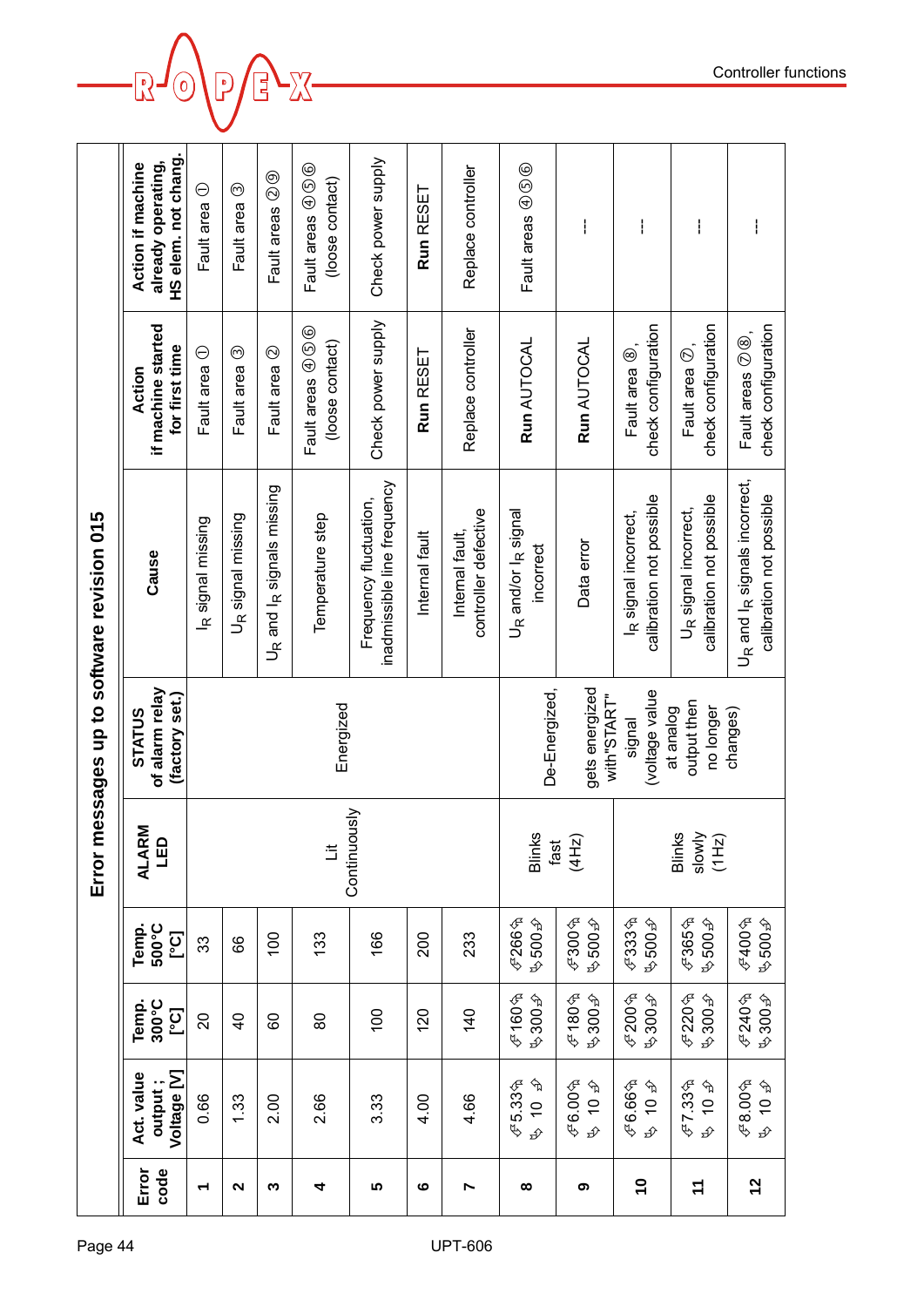![](_page_44_Picture_1.jpeg)

# <span id="page-44-1"></span><span id="page-44-0"></span>**9.14 Fault areas and causes**

![](_page_44_Figure_3.jpeg)

The table below explains the possible fault causes.

| <b>Fault area</b> | <b>Explanation</b>                                           | <b>Possible causes</b>                                                                                                                                                            |
|-------------------|--------------------------------------------------------------|-----------------------------------------------------------------------------------------------------------------------------------------------------------------------------------|
| $\circledD$       | Load circuit interrupted after $U_R$<br>pickoff point        | - Wire break, heating element break<br>- Contact to heating element is defective                                                                                                  |
|                   | PEX-W2/-W3 current transformer<br>signal interrupted         | - I <sub>R</sub> measuring wires from current transformer interrupted                                                                                                             |
| $\circled{2}$     | Primary circuit interrupted                                  | - Wire break, triac in controller defective<br>- Primary winding of impulse transformer interrupted                                                                               |
|                   | Secondary circuit interrupted<br>before $U_R$ -pickoff point | - Wire break<br>- Secondary winding of impulse transformer interrupted                                                                                                            |
| ③                 | $U_R$ signal missing                                         | - Measuring wires interrupted                                                                                                                                                     |
| $\circledA$       | Partial short-circuit (delta R)                              | - heating element partially bypassed by conducting part<br>(clamp, opposite heating bar etc.)                                                                                     |
| $\circledS$       | Parallel circuit interrupted                                 | - Wire break, heating element break<br>- Contacting to heating element defective                                                                                                  |
| $^{\circledR}$    | Total short-circuit                                          | - heating element installed incorrectly, insulation at heating<br>bar ends missing or incorrectly installed<br>- Conducting part bypasses heating element completely              |
| の                 | $U_R$ signal incorrect                                       | - Up to software revision 015: DIP switches 1 - 3 configured<br>incorrectly ( $U_2$ range)<br>- As of software revision 100: $U_2$ outside permissible range<br>from $0.4120$ VAC |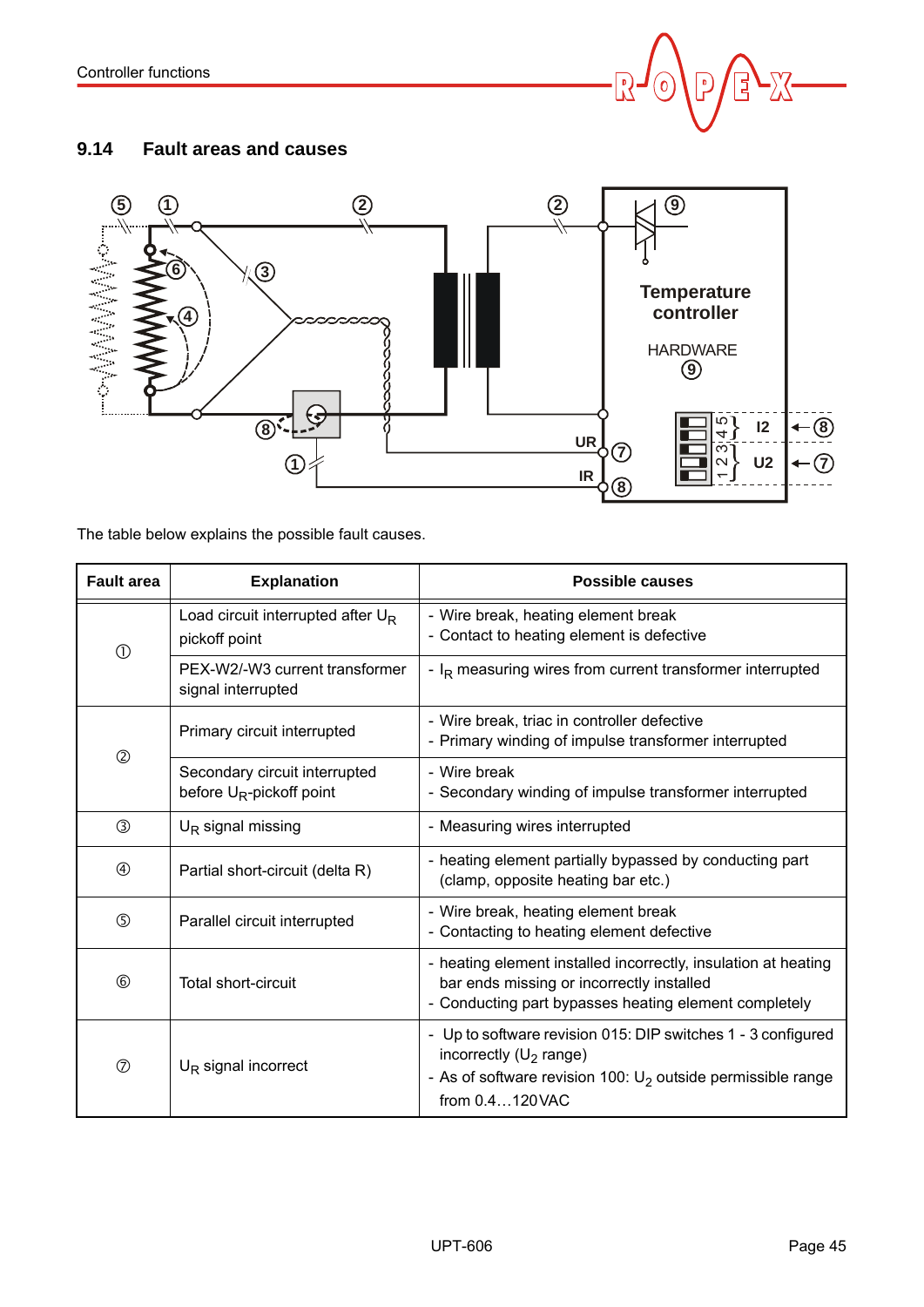![](_page_45_Picture_1.jpeg)

| <b>Fault area</b> | <b>Explanation</b>                                          | Possible causes                                                                                                                                                               |
|-------------------|-------------------------------------------------------------|-------------------------------------------------------------------------------------------------------------------------------------------------------------------------------|
| $^{\circledR}$    | $IR$ signal incorrect                                       | - Up to software revision 015: DIP switches 4 + 5 configured<br>incorrectly ( $I_2$ range)<br>- As of software revision 100: $I_2$ outside permissible range<br>from $30500A$ |
|                   | Turns through PEX-W2/-W3 cur-<br>rent transformer incorrect | - Check number of turns (two or more turns required for<br>currents $<$ 30A)                                                                                                  |
| ⊚                 | Internal controller fault                                   | - Hardware fault (replace controller)<br>- Plug-in jumper for alarm output not connected or incor-<br>rectly connected                                                        |

# <span id="page-45-1"></span><span id="page-45-0"></span>**10 Factory settings**

The CIRUS temperature controller UPT-606 is configured in the factory as follows:

| DIP switches<br>for<br>secondary voltage<br>$U_2$ and current $I_2$<br>(Up to software<br>revision 015) | <b>OFF</b><br>ON<br>12345                                               | $U_2 = 660$ VAC<br>$I_2 = 30100A$<br>DIP switches: 2 ON<br>1, 3, 4, 5 OFF<br>These switches are automatically set by<br>the AUTORANGE function on all control-<br>lers as of software revision 100. |
|---------------------------------------------------------------------------------------------------------|-------------------------------------------------------------------------|-----------------------------------------------------------------------------------------------------------------------------------------------------------------------------------------------------|
| Rotary coding switch<br>for<br>sealing element alloy<br>and<br>temperature range                        | SWITCH POS.<br>50)<br>500 <sup>3</sup><br>$300^\circ$ C<br>8<br>9<br>PC | heating element alloy: 1700ppm<br>Temperature range: 300°C<br>Rotary coding switch: "0" position                                                                                                    |
| Plug-in jumper<br>for<br>alarm relay                                                                    | ENE<br><b>SWITCH PO</b><br>500<br>300 <sup>o</sup><br>$\Omega$          | Alarm relay is energized at alarm                                                                                                                                                                   |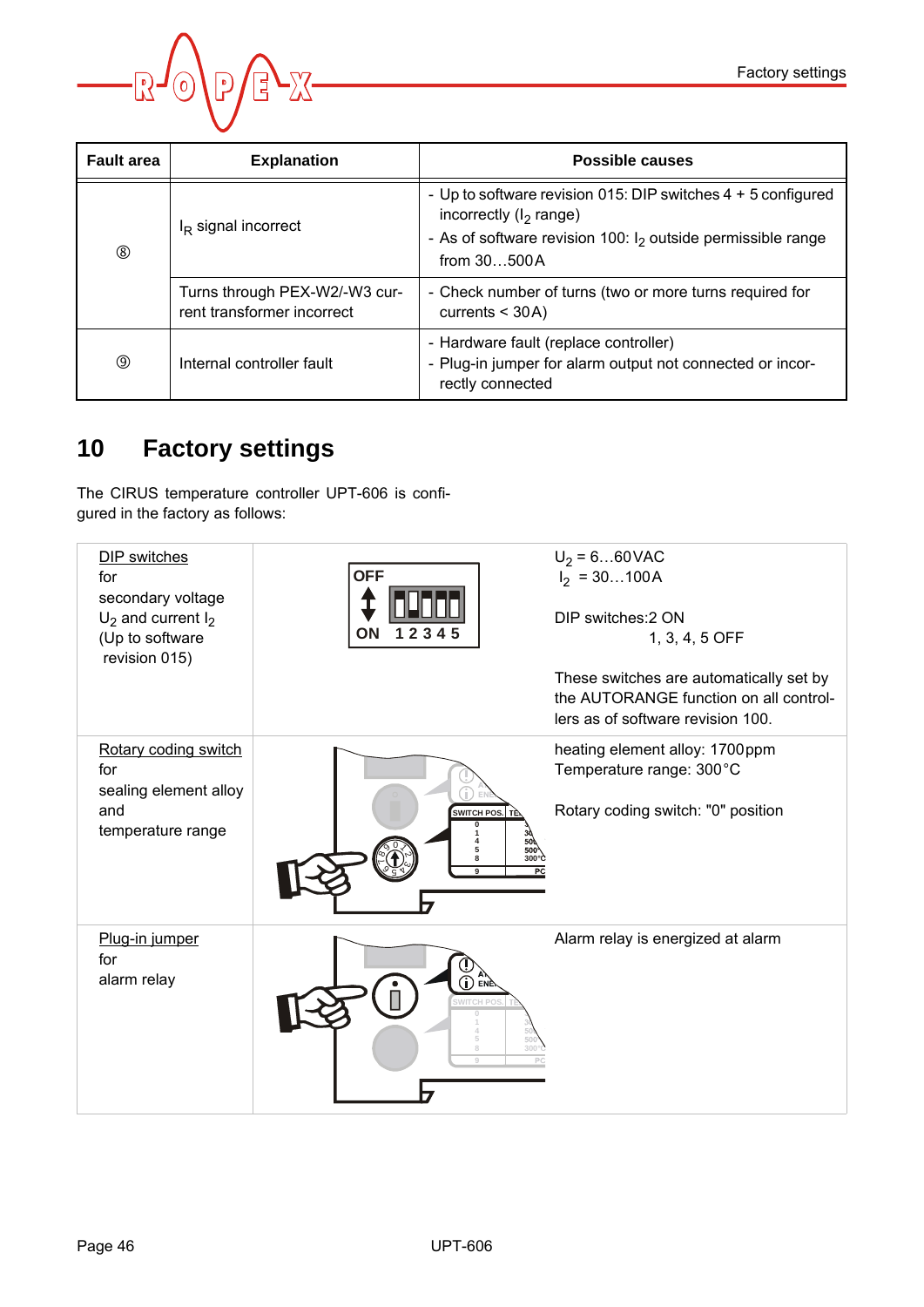| Maintenance                                           |                                          | D<br>$\mathbf 0$                   |
|-------------------------------------------------------|------------------------------------------|------------------------------------|
| Rotary coding swit-<br>ches<br>for<br>station address | x 10<br>x <sub>1</sub><br>Top of housing | Station address = $01_{dec}$       |
| Temperature<br>diagnosis<br>[X]                       |                                          | Temperature diagnosis: deactivated |
| <b>Heatup timeout</b><br>[X]                          |                                          | Heatup timeout: deactivated        |

[X] As of software revision 100 and GSD Version v2.0: Setting by means of the PROFIBUS parameter data or the DPV1 protocol extension.

# <span id="page-46-1"></span><span id="page-46-0"></span>**11 Maintenance**

The controller requires no special maintenance. Regular inspection and/or tightening of the terminals – including the terminals for the winding connections on the impulse transformer – is recommended. Dust deposits on the controller can be removed with dry compressed air.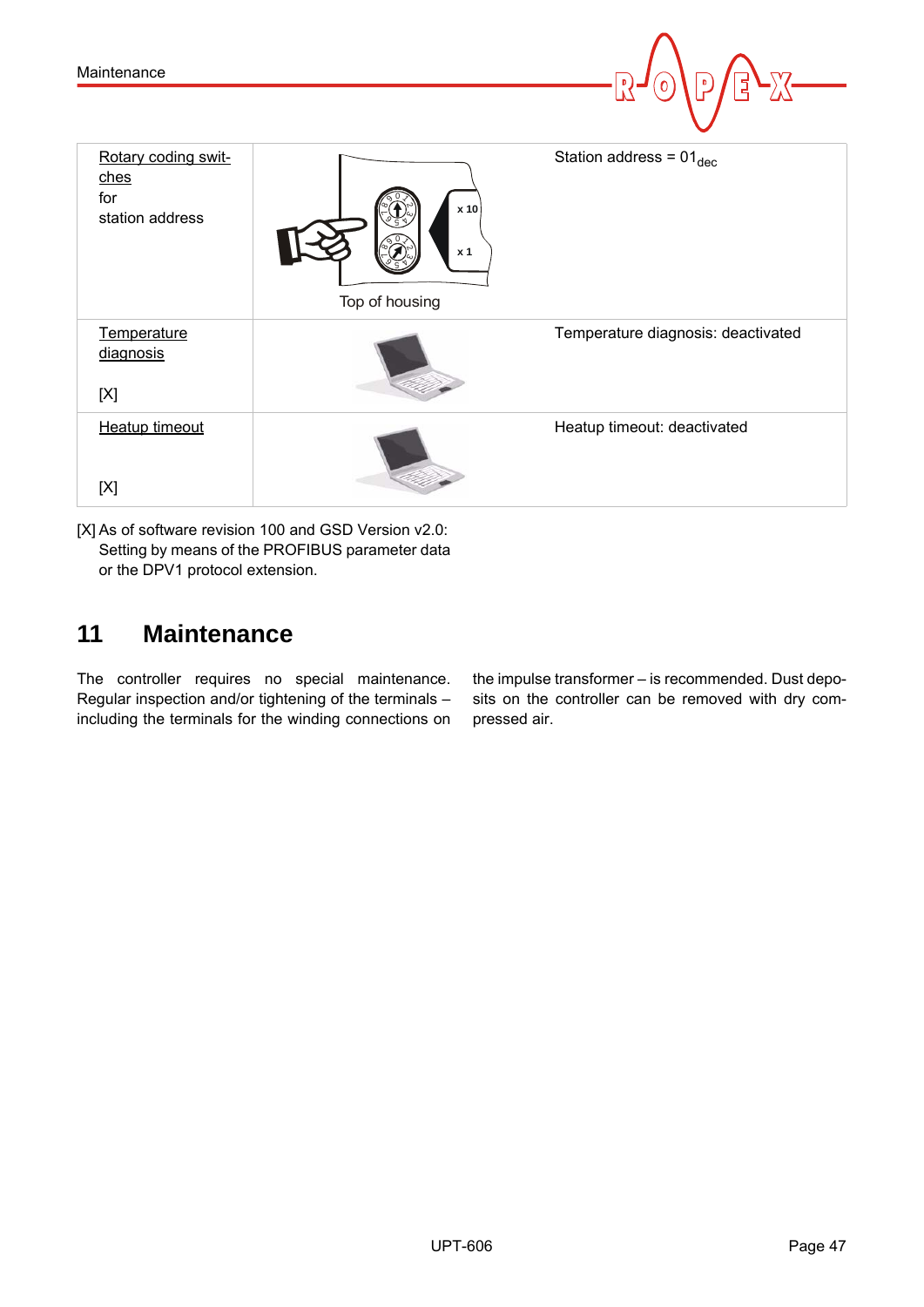![](_page_47_Picture_0.jpeg)

# <span id="page-47-0"></span>**12 How to order**

<span id="page-47-11"></span><span id="page-47-10"></span><span id="page-47-9"></span><span id="page-47-8"></span><span id="page-47-7"></span><span id="page-47-6"></span><span id="page-47-5"></span><span id="page-47-4"></span><span id="page-47-3"></span><span id="page-47-2"></span><span id="page-47-1"></span>

|     | Contr. UPT - 606 / VAC                                                                                                                              |
|-----|-----------------------------------------------------------------------------------------------------------------------------------------------------|
|     | 400: Power supply 400 VAC, Art. No. 660603                                                                                                          |
|     | Scope of supply: Controller includes connector plug-in<br>parts (without current transformer)                                                       |
|     | Modification MOD (optional, if required)                                                                                                            |
|     | e.g.<br>$\leftarrow$ e.g.<br>► 01: MOD 01, Art. No. 800001 (Amplifier for low voltage)                                                              |
|     | Please indicate the article numbers of the controller and the required modifications<br>(optional) in all orders,                                   |
|     | UPT-606/400VAC + MOD 01<br>e.g.<br>(controller for 400 VAC power supply with amplifier for low voltage)<br>Art. No. 660603 + 800001 must be ordered |
|     | <b>Current transformer PEX-W3</b><br>Art. No. 885105                                                                                                |
|     | Line filter LF- 480<br>06: Continuous current 6A, 480VAC, Art. No. 885500<br>35: Continuous current 35A, 480VAC, Art. No. 885506                    |
|     | Impulse transformer<br>See ROPEX Application Report<br>for design and ordering information                                                          |
| 2個- | <b>Communiction interface CI-USB-1</b><br>Art. No. 885650                                                                                           |
|     | Temp. meter ATR-.<br>3: 300 °C range, Art. No. 882130<br>5: 500 °C range, Art. No. 882150                                                           |
|     | <b>Booster B- 400</b><br>075: Max. pulse load 75A, 400VAC, Art. No. 885301<br>100: Max. pulse load 100A, 400VAC, Art. No. 885304                    |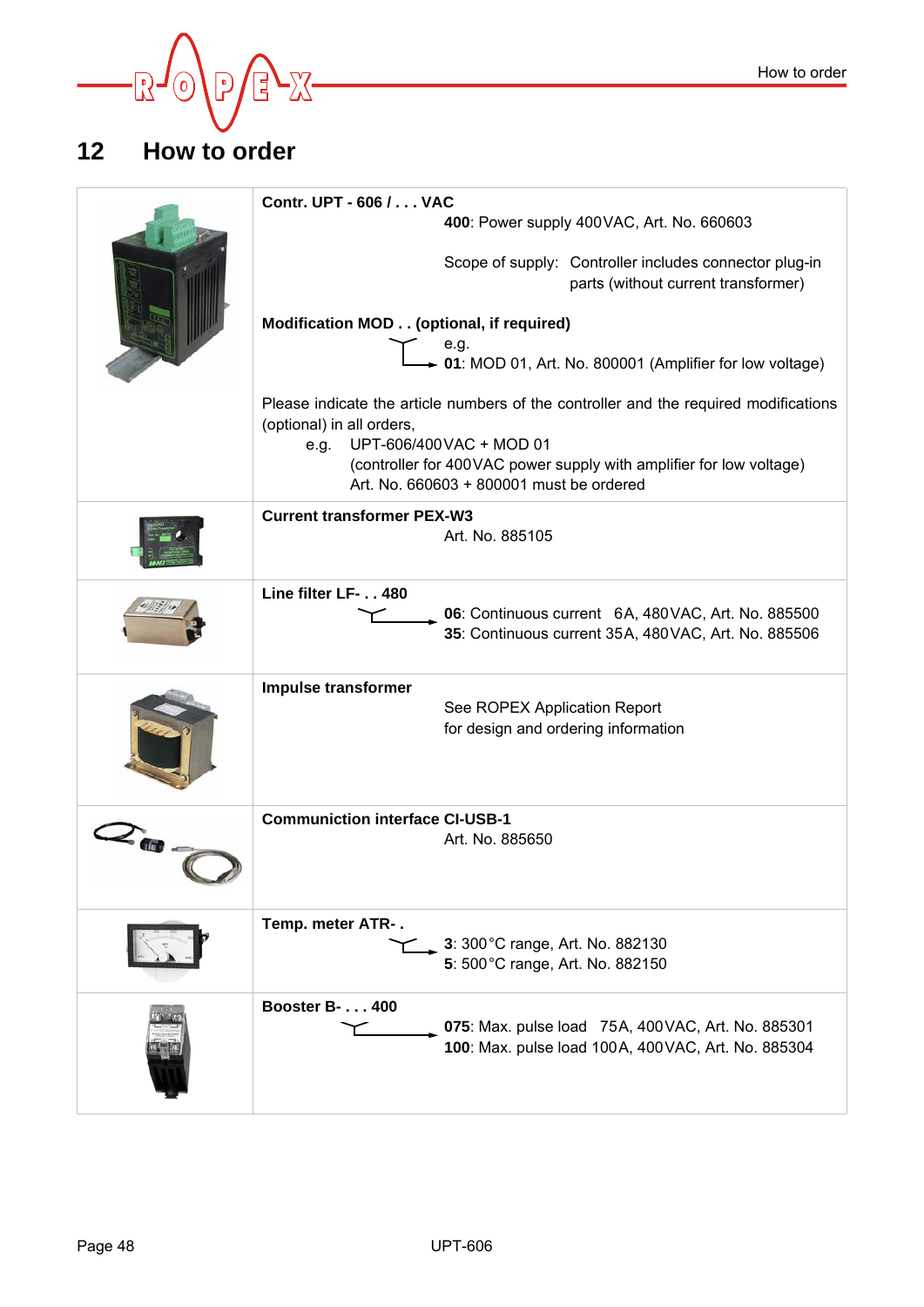# <span id="page-48-0"></span>**13 Index**

# **A**

"AA" bit *[28](#page-27-2)* "AC" bit *[26](#page-25-2)* Actual value *[29](#page-28-1)* Actual value output *[38](#page-37-2)* "AG" bit *[28](#page-27-3)* "AL" bit *[20](#page-19-1)*, *[28](#page-27-4)* Alarm *[28](#page-27-5)* Alarm output *[39](#page-38-2)* Alarm relay *[8](#page-7-1)*, *[18](#page-17-2)* Alloy *[17](#page-16-0)* Ambient temperature *[9](#page-8-0)* Analog temperature meter *[6](#page-5-4)* Application *[4](#page-3-3)* Application Report *[11](#page-10-0)*, *[13](#page-12-2)*, *[16](#page-15-3)* AUTOCAL *[20](#page-19-2)* Active *[28](#page-27-6)* Disabled *[26](#page-25-3)*, *[28](#page-27-7)* Starting *[26](#page-25-4)* Automatic zero calibration *[20](#page-19-2)*, *[26](#page-25-5)* Auxiliary supply *[8](#page-7-2)*

# **B**

Booster *[6](#page-5-5)*, *[7](#page-6-1)*, *[15](#page-14-1)*, *[48](#page-47-1)* Booster connection *[38](#page-37-3)*

# **C**

Circuit-breaker *[12](#page-11-1)* CI-USB-1 *[7](#page-6-2)*, *[39](#page-38-3)*, *[48](#page-47-2)* Co correction factor *[32](#page-31-2)* Communication interface *[7](#page-6-3)*, *[39](#page-38-4)*, *[48](#page-47-3)* Controller active *[29](#page-28-2)* Controller configuration *[16](#page-15-4)* Controller diagnosis *[32](#page-31-3)* Correction factor Co *[32](#page-31-4)* Current transformer *[3](#page-2-6)*, *[6](#page-5-6)*, *[7](#page-6-4)*, *[13](#page-12-3)*, *[48](#page-47-4)*

# **D**

Data format *[32](#page-31-5)* Degree of protection *[9](#page-8-1)* Device master file (GSD) *[23](#page-22-3)* Diagnostic interface *[39](#page-38-5)* Digital temperature meter *[7](#page-6-5)* Dimensions *[10](#page-9-4)* DIP switches *[16](#page-15-5)* DPV1 protocol extension *[35](#page-34-2)*

# **E**

Error code format *[32](#page-31-6)* Error messages *[40](#page-39-1)* Extended controller diagnosis *[32](#page-31-7)* External switching amplifier *[7](#page-6-6)*, *[15](#page-14-1)*

# **F**

Factory settings *[46](#page-45-1)* Fault areas *[45](#page-44-1)* Fault diagnosis *[6](#page-5-7)* Fuse *[12](#page-11-2)*

# **G**

GSD *[23](#page-22-4)*

# **H**

Heating element *[3](#page-2-7)*, *[18](#page-17-3)* Heatsealing element type *[8](#page-7-3)* Heatup timeout *[34](#page-33-1)*

# **I**

Impulse transformer *[3](#page-2-8)*, *[7](#page-6-7)*, *[12](#page-11-3)*, *[48](#page-47-5)* Input data *[26](#page-25-6)* Installation *[9](#page-8-2)*, *[10](#page-9-5)* Installation procedure *[10](#page-9-6)* Installation regulations *[11](#page-10-1)*

# **L**

Line filter *[3](#page-2-9)*, *[7](#page-6-8)*, *[12](#page-11-4)*, *[13](#page-12-4)*, *[48](#page-47-6)* Line frequency *[8](#page-7-4)* Line voltage *[8](#page-7-5)*

# **M**

Maintenance *[47](#page-46-1)* Measurement cable *[7](#page-6-9)* Measurement pause *[27](#page-26-2)* Measuring impulse duration *[32](#page-31-8)* Modifications (MODs) *[7](#page-6-10)*, *[48](#page-47-7)* MODs *[7](#page-6-10)*, *[48](#page-47-7)* Monitoring current transformer *[7](#page-6-11)* "MP" bit *[27](#page-26-3)*

# **O**

Output data *[28](#page-27-8)* Over-current protection *[12](#page-11-5)*

# **P**

PEX-W2 *[6](#page-5-8)* PEX-W2/-W3 *[3](#page-2-10)* PEX-W3 *[13](#page-12-5)*, *[48](#page-47-8)* Power dissipation *[8](#page-7-6)* Power supply *[12](#page-11-6)*, *[48](#page-47-9)* PROFIBUS-DP interface *[8](#page-7-7)* Protocol Compact, 10-Bit error code *[24](#page-23-0)* Compact, 4-Bit error code *[24](#page-23-1)* Extended, 10-Bit error code *[25](#page-24-0)* Extended, 4-Bit error code *[25](#page-24-1)*